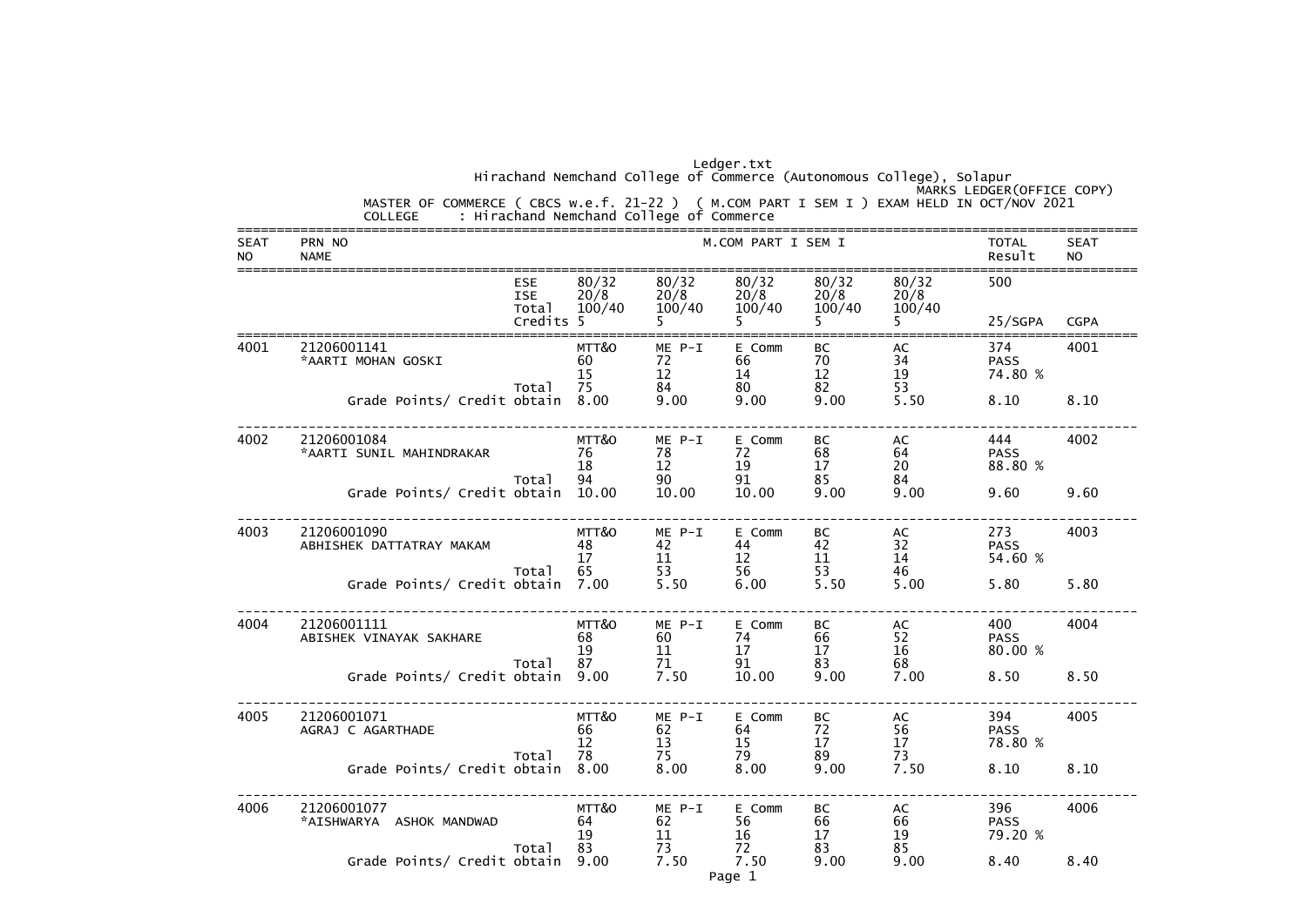| 21206001046<br>*AISHWARYA SHAM RANGDAL   |                          | MTT&O<br>62<br>12                                                                                                                                                                                             | $ME P-I$<br>58<br>12                              | E Comm<br>64<br>12                   | BC<br>66<br>11                                                                             | AC<br>66<br>19                                             | 382<br><b>PASS</b><br>76.40 %                     | 4007                                                                                                                                  |
|------------------------------------------|--------------------------|---------------------------------------------------------------------------------------------------------------------------------------------------------------------------------------------------------------|---------------------------------------------------|--------------------------------------|--------------------------------------------------------------------------------------------|------------------------------------------------------------|---------------------------------------------------|---------------------------------------------------------------------------------------------------------------------------------------|
|                                          |                          | 7.50                                                                                                                                                                                                          | 7.50                                              | 8.00                                 | 8.00                                                                                       | 9.00                                                       | 8.00                                              | 8.00                                                                                                                                  |
| 21206001060<br>*AISHWARYA SIDHARAM KASAR |                          | MTT&O<br>50<br>15                                                                                                                                                                                             | $ME P-I$<br>48<br>11                              | E Comm<br>60<br>13                   | BC<br>68<br>12                                                                             | AC<br>38                                                   | 334<br><b>PASS</b><br>66.80 %                     | 4008                                                                                                                                  |
|                                          |                          | 7.00                                                                                                                                                                                                          | 6.00                                              | 7.50                                 | 9.00                                                                                       | 6.00                                                       | 7.10                                              | 7.10                                                                                                                                  |
| 31/03/2022                               |                          |                                                                                                                                                                                                               |                                                   |                                      |                                                                                            |                                                            |                                                   |                                                                                                                                       |
| <b>COLLEGE</b>                           |                          |                                                                                                                                                                                                               |                                                   |                                      |                                                                                            |                                                            |                                                   |                                                                                                                                       |
| PRN NO<br><b>NAME</b>                    |                          |                                                                                                                                                                                                               |                                                   |                                      |                                                                                            |                                                            | <b>TOTAL</b><br>Result                            | <b>SEAT</b><br><b>NO</b>                                                                                                              |
|                                          | <b>ESE</b><br><b>ISE</b> | 80/32<br>20/8                                                                                                                                                                                                 | 80/32<br>20/8                                     | 80/32<br>20/8                        | 80/32<br>20/8                                                                              | 80/32<br>20/8                                              | 500                                               |                                                                                                                                       |
|                                          |                          |                                                                                                                                                                                                               |                                                   |                                      |                                                                                            |                                                            | 25/SGPA                                           | <b>CGPA</b>                                                                                                                           |
| 21206001011<br>AKSHIT DASARI             |                          | MTT&O<br>62<br>13                                                                                                                                                                                             | ME P-I<br>54<br>11                                | E Comm<br>46<br>15                   | BC<br>66<br>15                                                                             | AC<br>36<br>13                                             | 331<br><b>PASS</b><br>66.20 %                     | 4009                                                                                                                                  |
|                                          |                          | 8.00                                                                                                                                                                                                          | 7.00                                              | 7.00                                 | 9.00                                                                                       | 5.00                                                       | 7.20                                              | 7.20                                                                                                                                  |
| 21206001005<br>*AMISHA BALAJI BODYAL     |                          | MTT&O<br>64<br>19                                                                                                                                                                                             | ME P-I<br>58<br>13                                | E Comm<br>62<br>15                   | BC<br>68<br>15                                                                             | AC<br>50<br>14                                             | 378<br><b>PASS</b><br>75.60 %                     | 4010                                                                                                                                  |
|                                          |                          | 9.00                                                                                                                                                                                                          | 7.50                                              | 8.00                                 | 9.00                                                                                       | 7.00                                                       | 8.10                                              | 8.10                                                                                                                                  |
| 21206001116<br>ANAND MALLINATH ALLAGI    |                          | MTT&O<br>68<br>12                                                                                                                                                                                             | ME P-I<br>50<br>11                                | E Comm<br>56<br>14                   | BC<br>50<br>13                                                                             | AC<br>42<br>14                                             | 330<br><b>PASS</b><br>66.00 %                     | 4011                                                                                                                                  |
|                                          |                          | 9.00                                                                                                                                                                                                          | 7.00                                              | 7.50                                 | 7.00                                                                                       | 6.00                                                       | 7.30                                              | 7.30                                                                                                                                  |
| 21206001037<br>*ANJALI RAJU SHINDE       |                          | MTT&O<br>54                                                                                                                                                                                                   | ME P-I<br>64                                      | E Comm<br>54                         | BC<br>66                                                                                   | AC<br>42                                                   | 353<br><b>PASS</b>                                | 4012                                                                                                                                  |
|                                          |                          | Total<br>Grade Points/ Credit obtain<br>Total<br>Grade Points/ Credit obtain<br>Total<br>Total<br>Grade Points/ Credit obtain<br>Total<br>Grade Points/ Credit obtain<br>Total<br>Grade Points/ Credit obtain | 74<br>65<br>100/40<br>Credits 5<br>75<br>83<br>80 | 70<br>59<br>100/40<br>65<br>71<br>61 | 76<br>73<br>: Hirachand Nemchand College of Commerce<br>100/40<br>61<br>77<br>70<br>Page 2 | 77<br>80<br>M.COM PART I SEM I<br>100/40<br>81<br>83<br>63 | 85<br>$\frac{19}{57}$<br>100/40<br>49<br>64<br>56 | PAGE NO. 1<br>MARKS LEDGER (OFFICE COPY)<br>MASTER OF COMMERCE ( CBCS w.e.f. 21-22 ) ( M.COM PART I SEM I ) EXAM HELD IN OCT/NOV 2021 |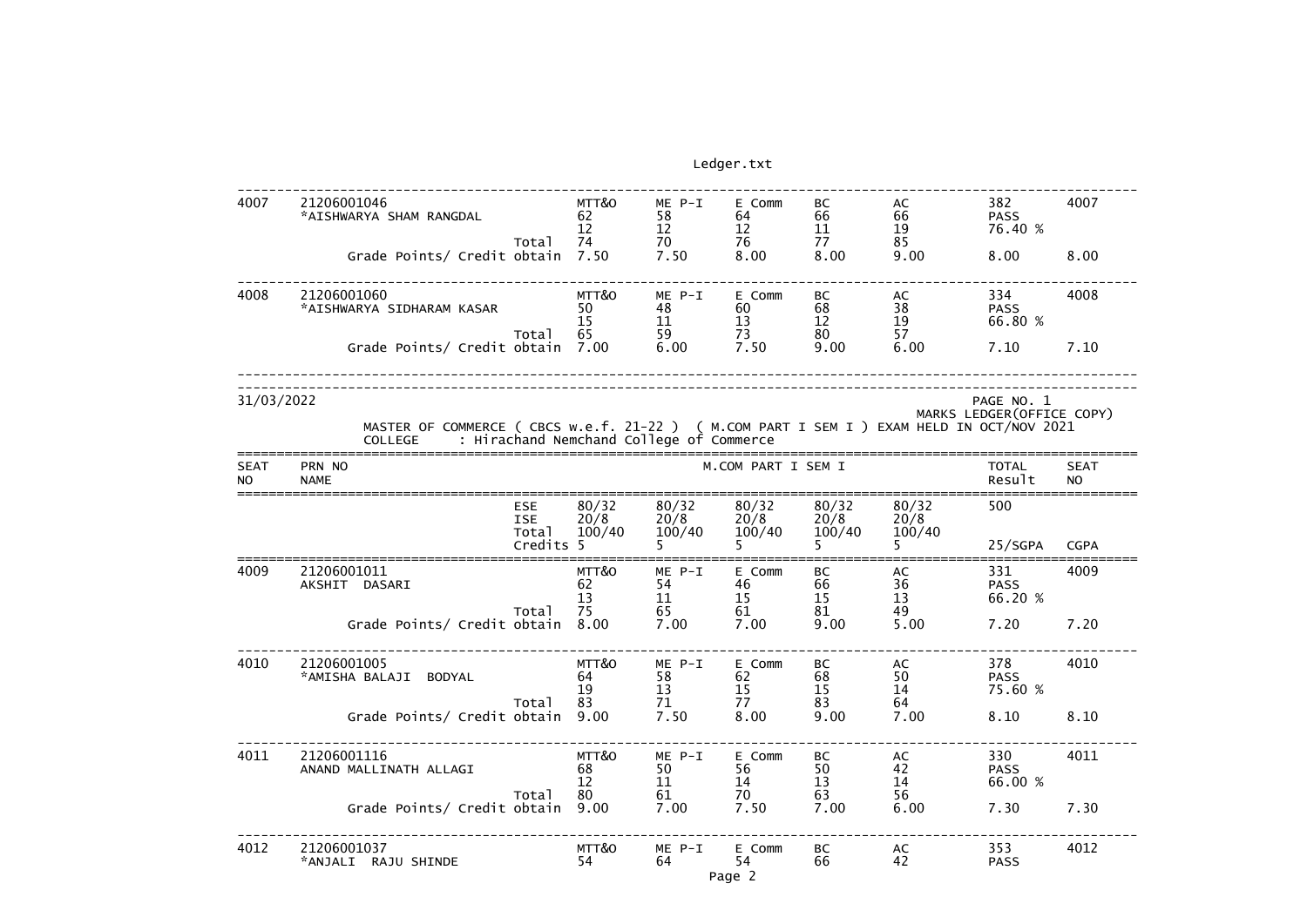|                    |                                                                                                             |                                                |                         |                                          | Ledger.txt               |                             |                         |                                          |                          |
|--------------------|-------------------------------------------------------------------------------------------------------------|------------------------------------------------|-------------------------|------------------------------------------|--------------------------|-----------------------------|-------------------------|------------------------------------------|--------------------------|
|                    |                                                                                                             |                                                | 19                      | 11                                       | 16                       | 15                          | $12 \overline{ }$       | 70.60 %                                  |                          |
|                    | Grade Points/ Credit obtain                                                                                 | Total                                          | 73<br>7.50              | 75<br>8.00                               | 70<br>7.50               | 81<br>9.00                  | 54<br>5.50              | 7.50                                     | 7.50                     |
| 4013               | 21206001036<br>*ANJALI LAXMIKANT BHUTADA                                                                    |                                                | MTT&O<br>66<br>20       | $ME P-I$<br>68<br>15                     | E Comm<br>68<br>18       | <b>BC</b><br>68<br>15       | AC<br>76<br>17          | 431<br><b>PASS</b><br>86.20 %            | 4013                     |
|                    | Grade Points/ Credit obtain                                                                                 | Total                                          | 86<br>9.00              | 83<br>9.00                               | 86<br>9.00               | 83<br>9.00                  | 93<br>10.00             | 9.20                                     | 9.20                     |
| 4015               | 21206001091<br>ANMOL KUMAR TALBHANDARE                                                                      | Total                                          | MTT&O<br>56<br>18<br>74 | ME P-I<br>54<br>12<br>66                 | E Comm<br>56<br>17<br>73 | <b>BC</b><br>60<br>11<br>71 | AC<br>58<br>12<br>70    | 354<br><b>PASS</b><br>70.80 %            | 4015                     |
|                    | Grade Points/ Credit obtain 7.50                                                                            |                                                |                         | 7.00                                     | 7.50                     | 7.50                        | 7.50                    | 7.40                                     | 7.40                     |
| 31/03/2022         | MASTER OF COMMERCE ( CBCS w.e.f. 21-22 ) ( M.COM PART I SEM I ) EXAM HELD IN OCT/NOV 2021<br><b>COLLEGE</b> |                                                |                         | : Hirachand Nemchand College of Commerce |                          |                             |                         | PAGE NO. 2<br>MARKS LEDGER (OFFICE COPY) |                          |
| <b>SEAT</b><br>NO. | PRN NO<br><b>NAME</b>                                                                                       |                                                |                         |                                          | M.COM PART I SEM I       |                             |                         | <b>TOTAL</b><br>Result                   | <b>SEAT</b><br><b>NO</b> |
|                    |                                                                                                             | <b>ESE</b><br><b>ISE</b><br>Total<br>Credits 5 | 80/32<br>20/8<br>100/40 | 80/32<br>20/8<br>100/40                  | 80/32<br>20/8<br>100/40  | 80/32<br>20/8<br>100/40     | 80/32<br>20/8<br>100/40 | 500<br>25/SGPA                           | <b>CGPA</b>              |
| 4017               | 21206001028<br>*ANNAM PRANOTI<br>BALAJI                                                                     | Total                                          | MTT&O<br>62<br>16<br>78 | ME P-I<br>72<br>11<br>83                 | E Comm<br>56<br>19<br>75 | <b>BC</b><br>76<br>16<br>92 | AC<br>34<br>11<br>45    | 373<br><b>PASS</b><br>74.60 %            | 4017                     |
|                    | Grade Points/ Credit obtain 8.00                                                                            |                                                |                         | 9.00                                     | 8.00                     | 10.00                       | 5.00                    | 8.00                                     | 8.00                     |
| 4018               | 21206001128<br>*ANU PRAKASH PARYANI                                                                         | Total                                          | MTT&O<br>64<br>14<br>78 | ME P-I<br>58<br>12<br>70                 | E Comm<br>44<br>14<br>58 | BC<br>52<br>14<br>66        | AC<br>48<br>13<br>61    | 333<br><b>PASS</b><br>66.60 %            | 4018                     |
|                    | Grade Points/ Credit obtain                                                                                 |                                                | 8.00                    | 7.50                                     | 6.00                     | 7.00                        | 7.00                    | 7.10                                     | 7.10                     |
| 4019               | 21206001075<br>*ARCHITA MAHESH DANTKALE                                                                     | Total                                          | MTT&O<br>72<br>20<br>92 | ME P-I<br>76<br>11<br>87                 | E Comm<br>76<br>19<br>95 | BC<br>72<br>18<br>90        | AC<br>56<br>14<br>70    | 434<br><b>PASS</b><br>86.80 %            | 4019                     |
|                    | Grade Points/ Credit obtain                                                                                 |                                                | 10.00                   | 9.00                                     | 10.00                    | 10.00                       | 7.50                    | 9.30                                     | 9.30                     |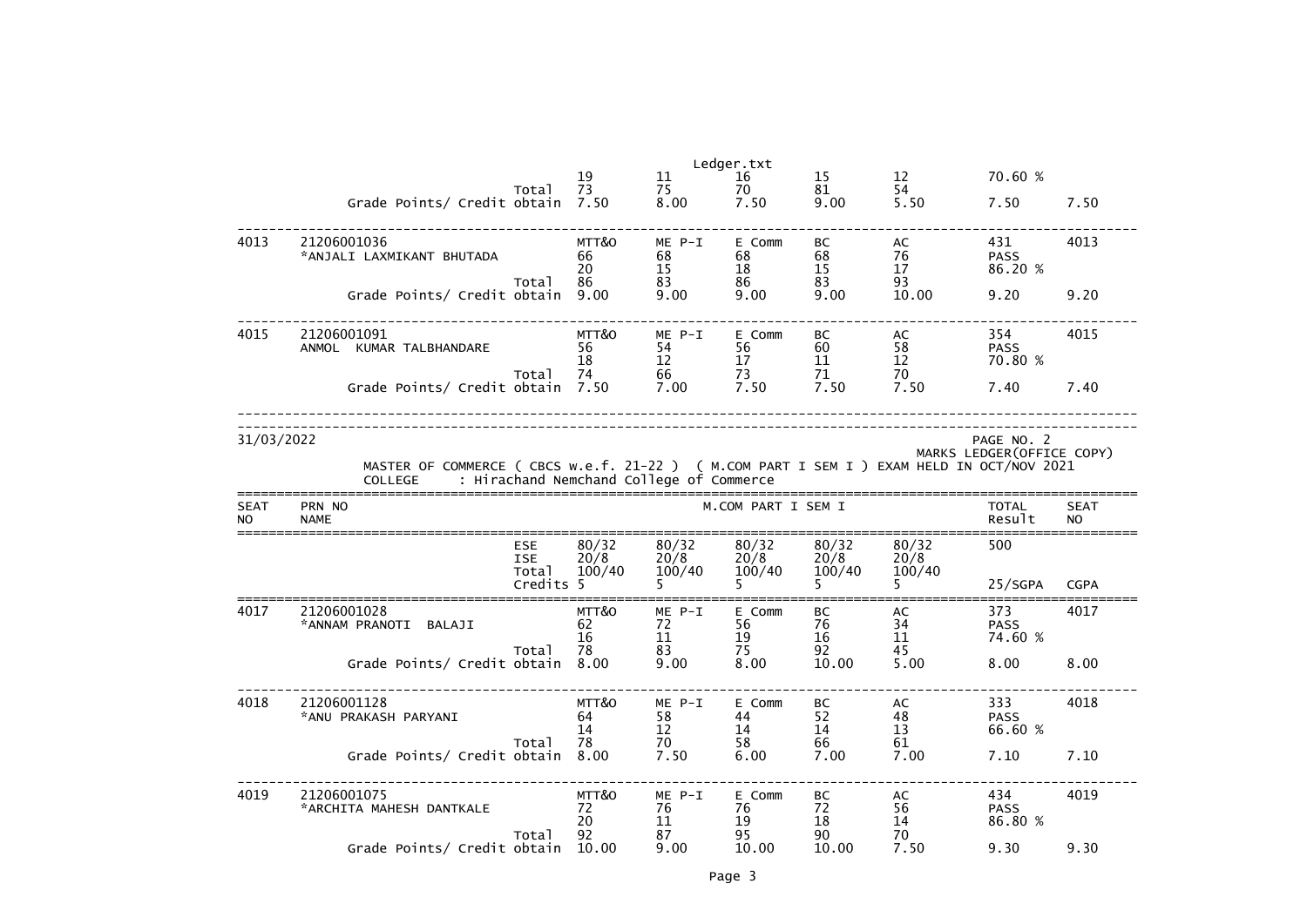|                          |                                                                                                             |                                   |                         |                                          | Ledger.txt                   |                         |                         |                               |                          |
|--------------------------|-------------------------------------------------------------------------------------------------------------|-----------------------------------|-------------------------|------------------------------------------|------------------------------|-------------------------|-------------------------|-------------------------------|--------------------------|
| 4020                     | 21206001074<br>ASHISH MANISH DANTKALE                                                                       | Total                             | MTT&O<br>72<br>13<br>85 | $ME P-I$<br>76<br>15<br>91               | E Comm<br>76<br>18<br>94     | BC<br>72<br>18<br>90    | AC<br>58<br>15<br>73    | 433<br><b>PASS</b><br>86.60 % | 4020                     |
|                          | Grade Points/ Credit obtain                                                                                 |                                   | 9.00                    | 10.00                                    | 10.00                        | 10.00                   | 7.50                    | 9.30                          | 9.30                     |
| 4021                     | 21206001148<br>*ASHWINI<br><b>NAGNATH</b><br><b>DUDHGUNDI</b>                                               | Total                             | MTT&O<br>58<br>17<br>75 | $ME P-I$<br>66<br>11<br>77               | E Comm<br>64<br>15<br>79     | BC<br>70<br>18<br>88    | AC<br>56<br>19<br>75    | 394<br><b>PASS</b><br>78.80 % | 4021                     |
|                          | Grade Points/ Credit obtain                                                                                 |                                   | 8.00                    | 8.00                                     | 8.00                         | 9.00                    | 8.00                    | 8.20                          | 8.20                     |
| 4022                     | 21206001067<br>*ASHWINI VASANT MHETRE                                                                       | Total                             | MTT&O<br>60<br>19<br>79 | $ME P-I$<br>52<br>13<br>65               | E Comm<br>64<br>16<br>80     | BC<br>64<br>16<br>80    | AC<br>64<br>19<br>83    | 387<br><b>PASS</b><br>77.40 % | 4022                     |
|                          | Grade Points/ Credit obtain                                                                                 |                                   | 8.00                    | 7.00                                     | 9.00                         | 9.00                    | 9.00                    | 8.40                          | 8.40                     |
| 4023                     | 21206001052<br>*ASHWINI NARSING PERLA                                                                       | Total                             | MTT&O<br>64<br>19<br>83 | $ME P-I$<br>66<br>11<br>77               | E Comm<br>68<br>14<br>82     | BC<br>72<br>17<br>89    | AC<br>44<br>13<br>57    | 388<br><b>PASS</b><br>77.60 % | 4023                     |
|                          | Grade Points/ Credit obtain                                                                                 |                                   | 9.00                    | 8.00                                     | 9.00                         | 9.00                    | 6.00                    | 8.20                          | 8.20                     |
| 4024                     | 21206001134<br>BAHIRWADE GANESH SHRIKANT                                                                    |                                   | MTT&O<br>56<br>12       | $ME P-I$<br>44<br>11                     | E Comm<br>44<br>12<br>56     | BC<br>44<br>13          | AC<br>42<br>13          | 291<br><b>PASS</b><br>58.20 % | 4024                     |
|                          | Grade Points/ Credit obtain                                                                                 | Total                             | 68<br>7.00              | 55<br>6.00                               | 6.00                         | 57<br>6.00              | 55<br>6.00              | 6.20                          | 6.20                     |
| 31/03/2022               |                                                                                                             |                                   |                         |                                          |                              |                         |                         | PAGE NO. 3                    |                          |
|                          | MASTER OF COMMERCE ( CBCS w.e.f. 21-22 ) ( M.COM PART I SEM I ) EXAM HELD IN OCT/NOV 2021<br><b>COLLEGE</b> |                                   |                         | : Hirachand Nemchand College of Commerce |                              |                         |                         | MARKS LEDGER (OFFICE COPY)    |                          |
| <b>SEAT</b><br><b>NO</b> | PRN NO<br><b>NAME</b>                                                                                       |                                   |                         |                                          | M.COM PART I SEM I           |                         |                         | <b>TOTAL</b><br>Result        | <b>SEAT</b><br><b>NO</b> |
|                          |                                                                                                             | <b>ESE</b><br><b>ISE</b><br>Total | 80/32<br>20/8<br>100/40 | 80/32<br>20/8<br>100/40                  | 80/32<br>20/8<br>100/40      | 80/32<br>20/8<br>100/40 | 80/32<br>20/8<br>100/40 | 500                           |                          |
|                          |                                                                                                             | Credits 5                         |                         |                                          | 5.                           | 5.                      |                         | 25/SGPA                       | <b>CGPA</b>              |
| 4025                     | 21206001056<br>*BHAGYASHRI DATTATRAY<br><b>GAIKWAD</b>                                                      |                                   | MTT&O<br>56<br>12       | $ME$ $P-I$<br>54<br>11                   | E Comm<br>64<br>17<br>Page 4 | BC<br>64<br>11          | AC<br>56<br>16          | 361<br><b>PASS</b><br>72.20 % | 4025                     |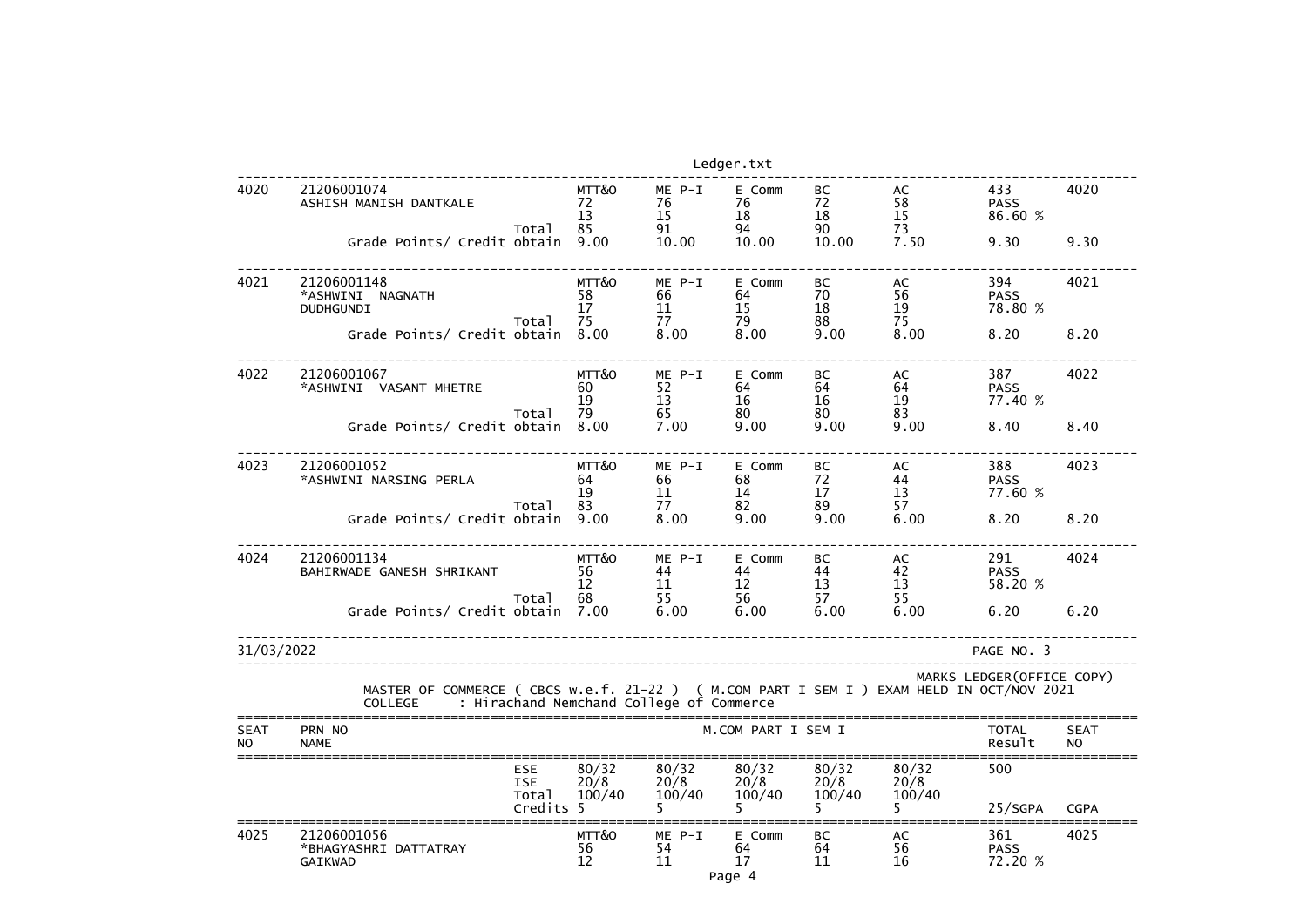|            |                                                        |       |                                         |                                              | Ledger.txt                          |                                        |                                        |                                         |      |
|------------|--------------------------------------------------------|-------|-----------------------------------------|----------------------------------------------|-------------------------------------|----------------------------------------|----------------------------------------|-----------------------------------------|------|
|            | Grade Points/ Credit obtain 7.00                       | Total | 68                                      | 65<br>7.00                                   | 81<br>9.00                          | 75<br>8.00                             | 72<br>7.50                             | 7.70                                    | 7.70 |
| 4026       | 21206001115<br>*BHAKTI BAHUBALI VIBHUTE                |       | MTT&O<br>58<br>20                       | ME P-I<br>54<br>11                           | E Comm<br>56<br>15                  | BC<br>64<br>12                         | AC<br>58<br>18                         | 366<br><b>PASS</b><br>73.20 %           | 4026 |
|            | Grade Points/ Credit obtain                            | Total | 78<br>8.00                              | 65<br>7.00                                   | 71<br>7.50                          | 76<br>8.00                             | 76<br>8.00                             | 7.70                                    | 7.70 |
| 4027       | 21206001054<br>*BHARGAVI RAJU BINGI                    | Total | MTT&O<br>58<br>12<br>70                 | ME P-I<br>58<br>12<br>70                     | E Comm<br>44<br>13<br>57            | BC<br>48<br>13<br>61                   | AC<br>32<br>17<br>49                   | 307<br><b>PASS</b><br>61.40 %           | 4027 |
|            | Grade Points/ Credit obtain                            |       | 7.50                                    | 7.50                                         | 6.00                                | 7.00                                   | 5.00                                   | 6.60                                    | 6.60 |
| 4028       | 21206001086<br>CHAKOTE PRASAD SHASHIKANT               | Total | MTT&O<br>60<br>20<br>80                 | ME P-I<br>52<br>11<br>63                     | E Comm<br>56<br>12<br>68            | BC<br>64<br>11<br>75                   | AC<br>50<br>16<br>66                   | 352<br><b>PASS</b><br>70.40 %           | 4028 |
|            | Grade Points/ Credit obtain                            |       | 9.00                                    | 7.00                                         | 7.00                                | 8.00                                   | 7.00                                   | 7.60                                    | 7.60 |
| 4029       | 21206001032<br>*CHALMETI SANJEEVANI<br><b>DIGAMBAR</b> | Total | MTT&O<br>60<br>13<br>73                 | ME P-I<br>76<br>11<br>87                     | E Comm<br>64<br>17<br>81            | BC<br>74<br>18<br>92                   | AC<br>42<br>16<br>58                   | 391<br><b>PASS</b><br>78.20 %           | 4029 |
|            | Grade Points/ Credit obtain                            |       | 7.50                                    | 9.00                                         | 9.00                                | 10.00                                  | 6.00                                   | 8.30                                    | 8.30 |
| 4030       | 21206001018<br>*DAMINI SOMESHWAR CHIPPA                | Total | MTT&O<br>64<br>16<br>80                 | $ME P-I$<br>78<br>11<br>89                   | E Comm<br>50<br>14<br>64            | BC<br>56<br>11<br>67                   | AC<br>42<br>11<br>53                   | 353<br><b>PASS</b><br>70.60 %           | 4030 |
|            | Grade Points/ Credit obtain 9.00                       |       |                                         | 9.00                                         | 7.00                                | 7.00                                   | 5.50                                   | 7.50                                    | 7.50 |
| 4031       | 21206001161<br>*DHANESHWARI RAM HONRAO                 | Total | MTT&O<br>62<br>18<br>80                 | $ME P-I$<br>50<br>11<br>61                   | E Comm<br>60<br>14<br>74            | BC<br>68<br>18<br>86                   | AC<br>54<br>15<br>69                   | 370<br><b>PASS</b><br>74.00 %           | 4031 |
|            | Grade Points/ Credit obtain                            |       | 9.00                                    | 7.00                                         | 7.50                                | 9.00                                   | 7.00                                   | 7.90                                    | 7.90 |
| 4032       | 21206001164<br>*DYAWARKONDA SHRUTIKA<br><b>KUMAR</b>   | Total | MTT&O<br><b>ABS</b><br><b>ABS</b><br>*0 | $ME P-I$<br><b>ABS</b><br><b>ABS</b><br>$*0$ | E Comm<br><b>ABS</b><br>ABS<br>$*0$ | BC<br><b>ABS</b><br><b>ABS</b><br>$*0$ | AC<br><b>ABS</b><br><b>ABS</b><br>$*0$ | $\overline{0}$<br>FAIL ATKT(5)<br>0.00% | 4032 |
|            | Grade Points/ Credit obtain                            |       | 0.00                                    | 0.00                                         | 0.00                                | 0.00                                   | 0.00                                   |                                         |      |
| 31/03/2022 |                                                        |       |                                         |                                              |                                     |                                        |                                        | PAGE NO. 4                              |      |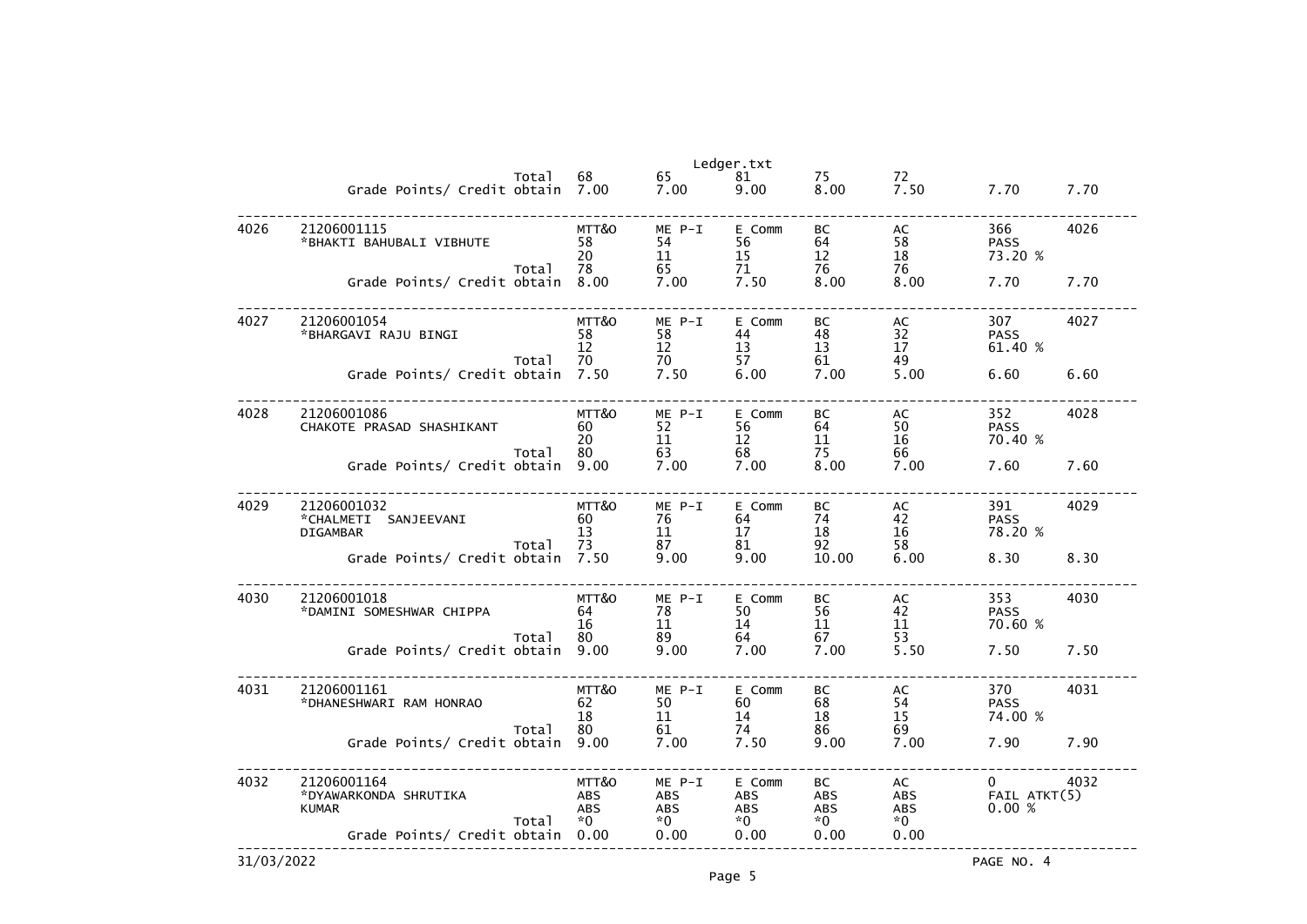|      |                                                                                               |                                                   |                                      | Ledger.txt                                      |                                                |                                         | Remark : Change in Marks on Erro      |              |
|------|-----------------------------------------------------------------------------------------------|---------------------------------------------------|--------------------------------------|-------------------------------------------------|------------------------------------------------|-----------------------------------------|---------------------------------------|--------------|
| 4033 | 21206001482<br>GADDAM ISHWAR SHRINIWAS<br>Total<br>Grade Points/ Credit obtain                | MTT&O<br>68<br>12<br>80<br>9.00                   | ME P-I<br>62<br>12<br>74<br>7.50     | E Comm<br>60<br>$12 \overline{ }$<br>72<br>7.50 | BC<br>56<br>12<br>68<br>7.00                   | AC<br>52<br>13<br>65<br>7.00            | 359<br><b>PASS</b><br>71.80 %<br>7.60 | 4033<br>7.60 |
| 4034 | 21206001065<br>*GAIKWAD ASMITA ANIL<br>Total<br>Grade Points/ Credit obtain                   | MTT&O<br>66<br>19<br>85<br>9.00                   | ME P-I<br>64<br>12<br>76<br>8.00     | E Comm<br>66<br>18<br>84<br>9.00                | BC<br>66<br>14<br>80<br>9.00                   | AC<br>54<br>14<br>68<br>7.00            | 393<br><b>PASS</b><br>78.60 %<br>8.40 | 4034<br>8.40 |
| 4035 | 21206001078<br>GIRISH IRANNA NIMBARGI<br>Total<br>Grade Points/ Credit obtain                 | MTT&O<br>62<br>19<br>81<br>9.00                   | ME P-I<br>62<br>13<br>75<br>8.00     | E Comm<br>68<br>$12 \overline{ }$<br>80<br>9.00 | BC<br>60<br>18<br>78<br>8.00                   | AC<br>56<br>19<br>75<br>8.00            | 389<br><b>PASS</b><br>77.80 %<br>8.40 | 4035<br>8.40 |
| 4036 | 21206001016<br>*GOUTAMI SATYANARAYAN<br>KURAPATI<br>Total<br>Grade Points/ Credit obtain      | MTT&O<br>66<br>12<br>78<br>8.00                   | ME P-I<br>76<br>12<br>88<br>9.00     | E Comm<br>50<br>16<br>66<br>7.00                | BC<br>56<br>13<br>69<br>7.00                   | AC<br>40<br>12<br>52<br>5.50            | 353<br><b>PASS</b><br>70.60 %<br>7.30 | 4036<br>7.30 |
| 4037 | 21206001483<br>HATTI VINAYAK MALLAPPA<br>Total<br>Grade Points/ Credit obtain                 | MTT&O<br><b>ABS</b><br><b>ABS</b><br>$*0$<br>0.00 | ME P-I<br>ABS<br>ABS<br>$*0$<br>0.00 | E Comm<br>ABS<br>ABS<br>$*0$<br>0.00            | BC<br><b>ABS</b><br><b>ABS</b><br>$*0$<br>0.00 | AC<br>ABS<br><b>ABS</b><br>$*0$<br>0.00 | $\mathbf{0}$<br>FAIL ATKT(5)<br>0.00% | 4037         |
| 4038 | 21206001064<br>*HOTKAR SUKANYA GIRIDHAR<br>Total<br>Grade Points/ Credit obtain 9.00          | MTT&O<br>66<br>20<br>86                           | ME P-I<br>72<br>14<br>86<br>9.00     | E Comm<br>68<br>18<br>86<br>9.00                | BC<br>70<br>18<br>88<br>9.00                   | AC<br>48<br>17<br>65<br>7.00            | 411<br><b>PASS</b><br>82.20 %<br>8.60 | 4038<br>8.60 |
| 4039 | 21206001149<br>*INJAMURI SHRAVANI<br>CHANDRAKANT<br>Total<br>Grade Points/ Credit obtain 9.00 | MTT&O<br>66<br>17<br>83                           | ME P-I<br>72<br>11<br>83<br>9.00     | E Comm<br>64<br>18<br>82<br>9.00                | BC<br>66<br>17 <sup>2</sup><br>83<br>9.00      | AC<br>40<br>18<br>58<br>6.00            | 389<br><b>PASS</b><br>77.80 %<br>8.40 | 4039<br>8.40 |
| 4040 | 21206001137<br>IRESHKUMAR NAGESH TAVADU                                                       | MTT&O<br>56                                       | ME P-I<br>40                         | E Comm<br>64<br>Page 6                          | BC<br>58                                       | AC<br>56                                | 335<br><b>PASS</b>                    | 4040         |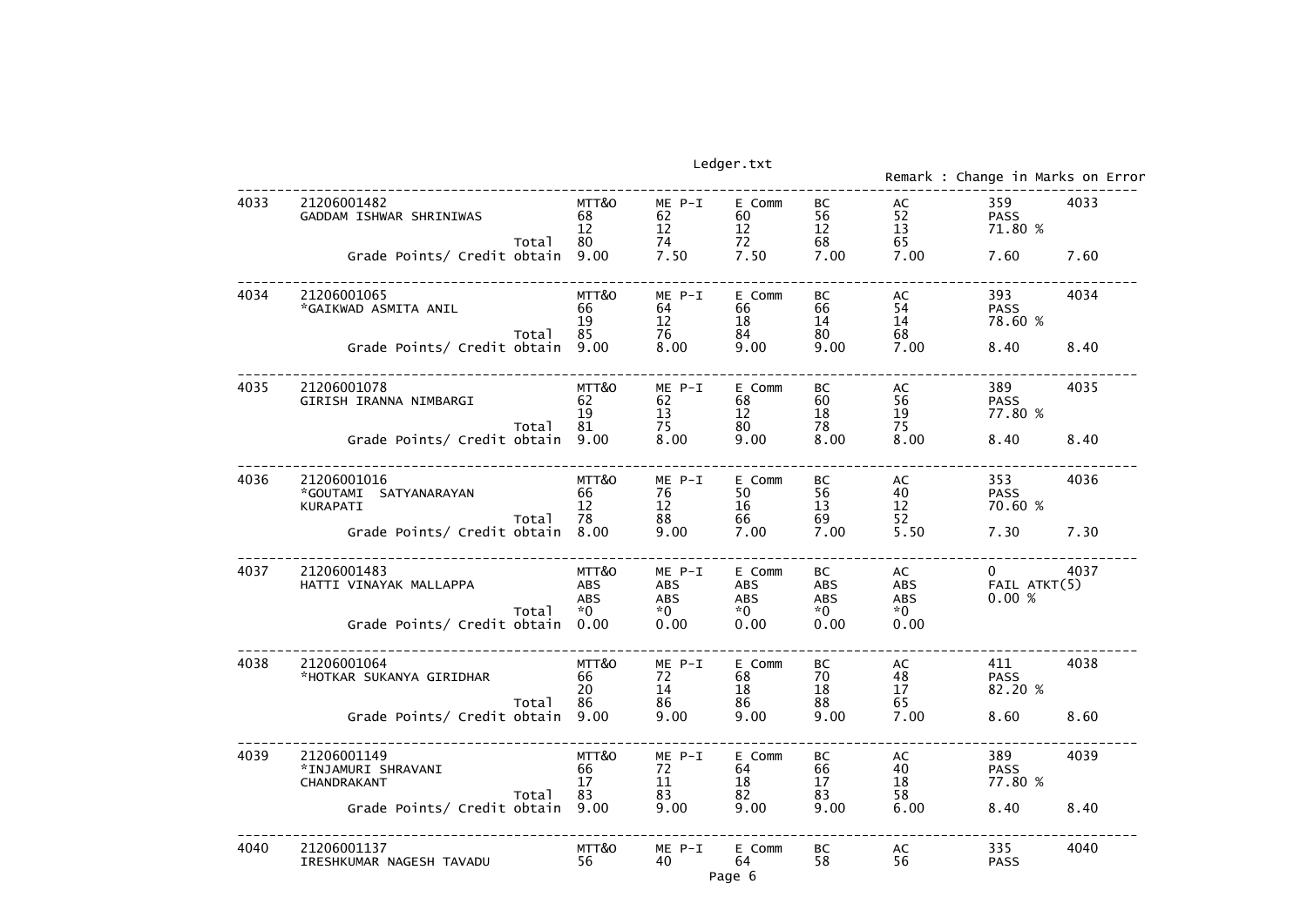|                          |                                                                                                                                               |           |                                        |                          | Ledger.txt               |                         |                            |                                          |                          |
|--------------------------|-----------------------------------------------------------------------------------------------------------------------------------------------|-----------|----------------------------------------|--------------------------|--------------------------|-------------------------|----------------------------|------------------------------------------|--------------------------|
|                          |                                                                                                                                               | Total     | 14<br>70                               | 11<br>51                 | 13<br>77                 | 11<br>69                | $12 \overline{ }$<br>68    | 67.00 %                                  |                          |
|                          | Grade Points/ Credit obtain 7.50                                                                                                              |           |                                        | 5.50                     | 8.00                     | 7.00                    | 7.00                       | 7.00                                     | 7.00                     |
| 4041                     | 21206001152<br>JAGDISH NAGRAJ MADGUNDI                                                                                                        |           | MTT&O<br>64<br>13                      | ME P-I<br>66<br>11       | E Comm<br>62<br>11       | BC<br>68<br>11          | AC<br>58<br>13             | 377<br><b>PASS</b><br>75.40 %            | 4041                     |
|                          | Grade Points/ Credit obtain 8.00                                                                                                              | Total     | 77                                     | 77<br>8.00 7.50          | 73                       | 79<br>8.00              | 71<br>7.50                 | 7.80                                     | 7.80                     |
| 31/03/2022               | MASTER OF COMMERCE ( CBCS w.e.f. 21-22 ) ( M.COM PART I SEM I ) EXAM HELD IN OCT/NOV 2021<br>COLLEGE : Hirachand Nemchand College of Commerce |           |                                        |                          |                          |                         |                            | PAGE NO. 5<br>MARKS LEDGER (OFFICE COPY) |                          |
| <b>SEAT</b><br><b>NO</b> | PRN NO<br><b>NAME</b>                                                                                                                         |           |                                        |                          | M.COM PART I SEM I       |                         |                            | <b>TOTAL</b><br>Result                   | <b>SEAT</b><br><b>NO</b> |
|                          | <b>ESE</b><br><b>ISE</b>                                                                                                                      | Total     | 80/32<br>20/8<br>100/40                | 80/32<br>20/8<br>100/40  | 80/32<br>20/8<br>100/40  | 80/32<br>20/8<br>100/40 | 80/32<br>20/8<br>100/40    | 500                                      |                          |
|                          |                                                                                                                                               | Credits 5 |                                        |                          |                          |                         |                            | 25/SGPA                                  | <b>CGPA</b>              |
| 4042                     | 21206001127<br>*JAKATE SHARMILA AMSIDDHA                                                                                                      |           | MTT&O<br>62<br>17                      | ME P-I<br>$*26$<br>11    | E Comm<br>64<br>14       | BC<br>66<br>17          | AC<br>40<br>12             | 329<br>$FAIL$ $ATKT(1)$<br>65.80 %       | 4042                     |
|                          | Grade Points/ Credit obtain                                                                                                                   | Total     | 79<br>8,00                             | $*37$<br>0.00            | 78<br>8.00               | 83<br>9.00              | 52<br>5.50                 | 6.10                                     | 6.10                     |
| 4043                     | 21206001124<br>*JAWALE BHAGYASHRI<br>SIDDHARAM                                                                                                | Total     | MTT&O<br>56<br>19<br>75                | ME P-I<br>66<br>12<br>78 | E Comm<br>62<br>15<br>77 | BC<br>68<br>12<br>80    | AC<br>60<br>17<br>77       | 387<br><b>PASS</b><br>77.40 %            | 4043                     |
|                          | Grade Points/ Credit obtain 8.00                                                                                                              |           |                                        | 8.00                     | 8.00                     | 9.00                    | 8.00                       | 8.20                                     | 8.20                     |
| 4044                     | 21206001113<br>*JAYSHREE LAXMAN SHINDE                                                                                                        | Total     | MTT&O<br>66<br>18<br>84                | ME P-I<br>56<br>11<br>67 | E Comm<br>68<br>16<br>84 | BC<br>74<br>11<br>85    | AC<br>$*28$<br>18<br>$*46$ | 366<br>$FAIL$ $ATKT(1)$<br>73.20 %       | 4044                     |
|                          | Grade Points/ Credit obtain                                                                                                                   |           | 9.00                                   | 7.00                     | 9.00                     | 9.00                    | 5.00                       | 6.80                                     | 6.80                     |
| 4045                     | 21206001033<br>*KALPAVRUKSHA SUSHAMA<br>DATTATRAY                                                                                             | Total     | MTT&O<br>62<br>$12 \overline{ }$<br>74 | ME P-I<br>62<br>11<br>73 | E Comm<br>64<br>12<br>76 | BC<br>64<br>12<br>76    | AC<br>64<br>16<br>80       | 379<br><b>PASS</b><br>75.80 %            | 4045                     |
|                          | Grade Points/ Credit obtain 7.50                                                                                                              |           |                                        | 7.50                     | 8.00<br>Page 7           | 8.00                    | 9.00                       | 8.00                                     | 8.00                     |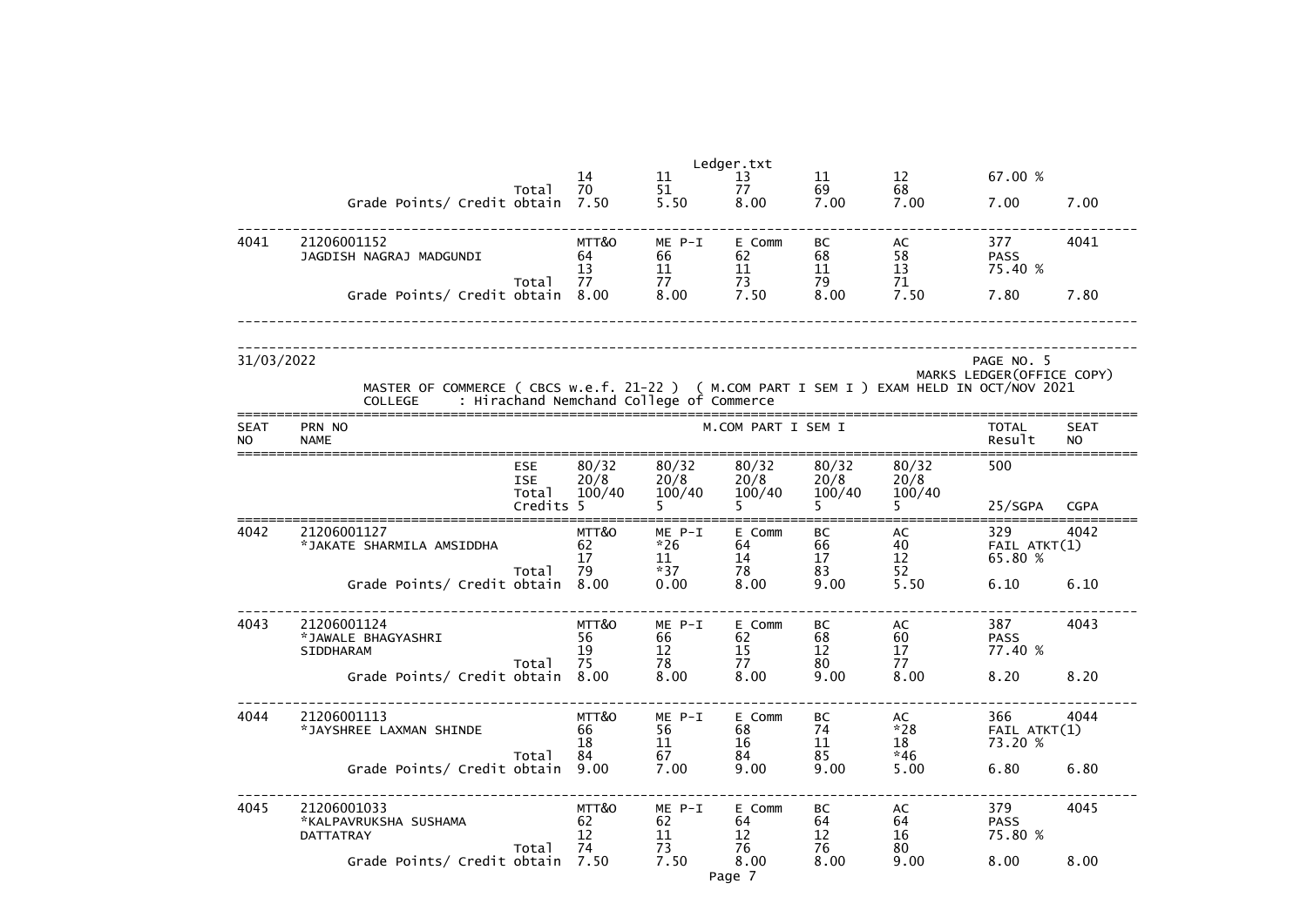| 4046                     | 21206001003<br>*KANCHAN SADANAND MAMDYAL                                                                    |                                   | MTT&O<br>62<br>19       | $ME P-I$<br>64<br>12                     | E Comm<br>56<br>16                    | BC<br>66<br>14          | AC<br>42<br>12          | 363<br><b>PASS</b><br>72.60 % | 4046                     |
|--------------------------|-------------------------------------------------------------------------------------------------------------|-----------------------------------|-------------------------|------------------------------------------|---------------------------------------|-------------------------|-------------------------|-------------------------------|--------------------------|
|                          | Grade Points/ Credit obtain 9.00                                                                            | Total                             | 81                      | 76<br>8.00                               | 72<br>7.50                            | 80<br>9.00              | 54<br>5.50              | 7.80                          | 7.80                     |
| 4047                     | 21206001080<br>*KANTI AMRUTA PRAKASH                                                                        | Total                             | MTT&O<br>76<br>13<br>89 | $ME P-I$<br>80<br>14<br>94               | E Comm<br>72<br>19<br>91              | BC<br>66<br>17<br>83    | AC<br>68<br>15<br>83    | 440<br><b>PASS</b><br>88.00 % | 4047                     |
|                          | Grade Points/ Credit obtain                                                                                 |                                   | 9.00                    | 10.00                                    | 10.00                                 | 9.00                    | 9.00                    | 9.40                          | 9.40                     |
| 4048                     | 21206001030<br>*KAVITA AMBAJI DHULAM                                                                        | Total                             | MTT&O<br>62<br>13<br>75 | $ME P-I$<br>76<br>11<br>87               | E Comm<br>66<br>17 <sub>2</sub><br>83 | BC<br>64<br>19<br>83    | AC<br>42<br>14<br>56    | 384<br><b>PASS</b><br>76.80 % | 4048                     |
|                          | Grade Points/ Credit obtain                                                                                 |                                   | 8.00                    | 9.00                                     | 9.00                                  | 9.00                    | 6.00                    | 8.20                          | 8.20                     |
| 4049                     | 21206001092<br>*KHANDELWAL SURABHI<br><b>SURYAKANT</b>                                                      | Total                             | MTT&O<br>62<br>17<br>79 | $ME P-I$<br>58<br>14<br>72               | E Comm<br>66<br>16<br>82              | BC<br>64<br>15<br>79    | AC<br>64<br>19<br>83    | 395<br><b>PASS</b><br>79.00 % | 4049                     |
|                          | Grade Points/ Credit obtain 8.00                                                                            |                                   |                         | 7.50                                     | 9.00                                  | 8.00                    | 9.00                    | 8.30                          | 8.30                     |
| 31/03/2022               |                                                                                                             |                                   |                         |                                          |                                       |                         |                         | PAGE NO. 6                    |                          |
|                          | MASTER OF COMMERCE ( CBCS w.e.f. 21-22 ) ( M.COM PART I SEM I ) EXAM HELD IN OCT/NOV 2021<br><b>COLLEGE</b> |                                   |                         | : Hirachand Nemchand College of Commerce |                                       |                         |                         | MARKS LEDGER (OFFICE COPY)    |                          |
| <b>SEAT</b><br><b>NO</b> | PRN NO<br><b>NAME</b>                                                                                       |                                   |                         |                                          | M.COM PART I SEM I                    |                         |                         | <b>TOTAL</b><br>Result        | <b>SEAT</b><br><b>NO</b> |
|                          |                                                                                                             | <b>ESE</b><br><b>ISE</b><br>Total | 80/32<br>20/8<br>100/40 | 80/32<br>20/8<br>100/40                  | 80/32<br>20/8<br>100/40               | 80/32<br>20/8<br>100/40 | 80/32<br>20/8<br>100/40 | 500                           |                          |
|                          |                                                                                                             | Credits 5                         |                         |                                          | 5.                                    | 5.                      | 5.                      | 25/SGPA                       | <b>CGPA</b>              |
| 4050                     | 21206001015<br>*KHED ARATI HANMANT                                                                          | Total                             | MTT&O<br>62<br>18<br>80 | $ME P-I$<br>56<br>12<br>68               | E Comm<br>60<br>14<br>74              | BC<br>66<br>19<br>85    | AC<br>42<br>11<br>53    | 360<br><b>PASS</b><br>72.00 % | 4050                     |
|                          | Grade Points/ Credit obtain                                                                                 |                                   | 9.00                    | 7.00                                     | 7.50                                  | 9.00                    | 5.50                    | 7.60                          | 7.60                     |
| 4051                     | 21206001044<br>*KHUSHI KAILASH UPADHYE                                                                      |                                   | MTT&O<br>56             | ME P-I<br>68                             | E Comm<br>74<br>Page 8                | BC<br>64                | AC<br>66                | 411<br><b>PASS</b>            | 4051                     |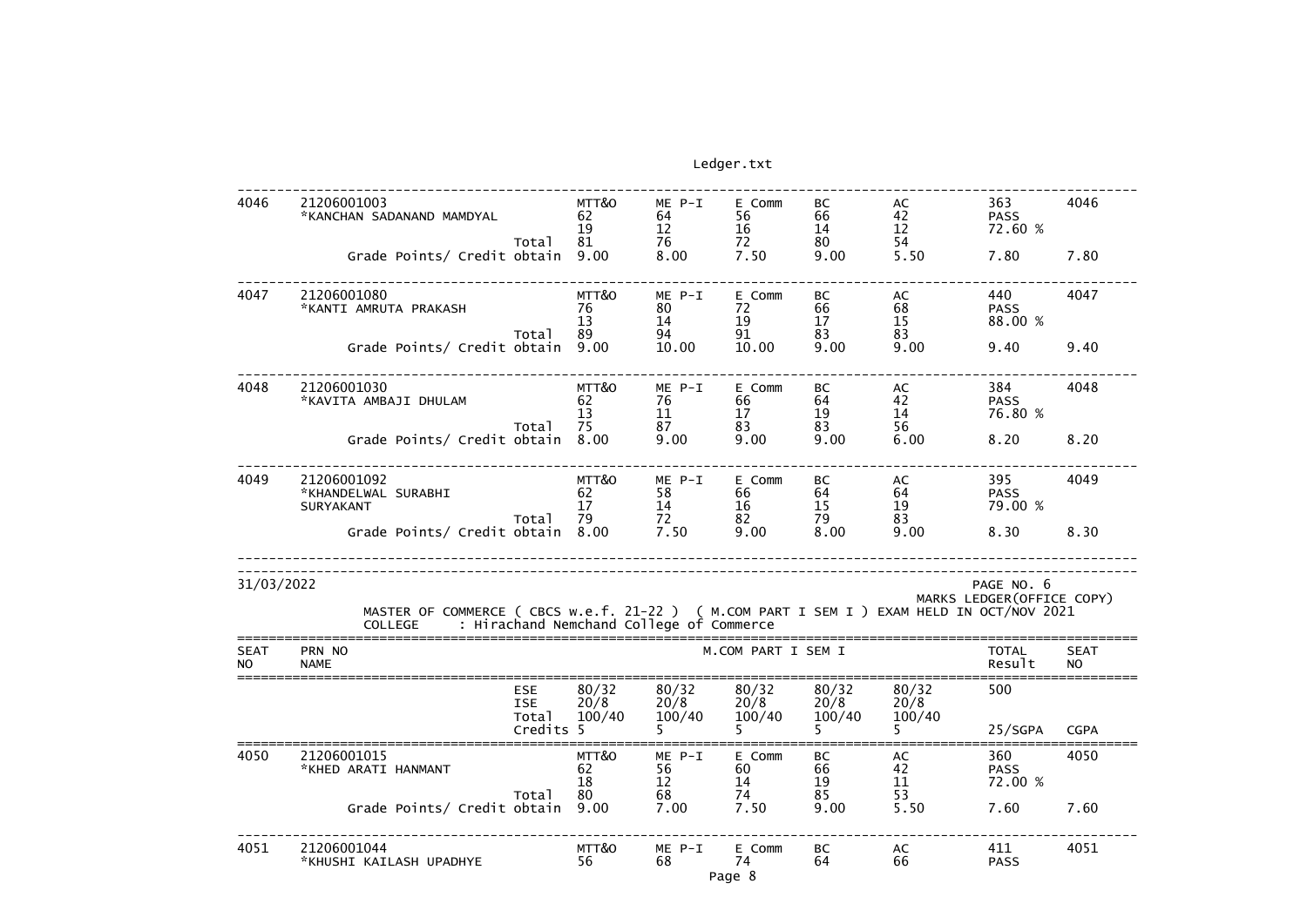|            |                                                                                                             |       |                         |                                          | Ledger.txt               |                             |                                                     |                               |      |
|------------|-------------------------------------------------------------------------------------------------------------|-------|-------------------------|------------------------------------------|--------------------------|-----------------------------|-----------------------------------------------------|-------------------------------|------|
|            |                                                                                                             | Total | 16<br>72                | 15<br>83                                 | 18<br>92                 | 18<br>82                    | 16<br>82                                            | 82.20 %                       |      |
|            | Grade Points/ Credit obtain                                                                                 |       | 7.50                    | 9.00                                     | 10.00                    | 9.00                        | 9.00                                                | 8.90                          | 8.90 |
| 4052       | 21206001147<br>*KIRTI SHRINIWAS KORUD                                                                       |       | MTT&O<br>62<br>19       | $ME$ $P-I$<br>62<br>12                   | E Comm<br>64<br>16       | BC<br>68<br>15              | AC<br>48<br>18                                      | 384<br><b>PASS</b><br>76.80 % | 4052 |
|            | Grade Points/ Credit obtain                                                                                 | Total | 81<br>9.00              | 74<br>7.50                               | 80<br>9.00               | 83<br>9.00                  | 66<br>7.00                                          | 8.30                          | 8.30 |
| 4053       | 21206001012<br>*KORE PRITEE SHANKAR                                                                         | Total | MTT&O<br>62<br>15<br>77 | ME P-I<br>52<br>12<br>64                 | E Comm<br>64<br>12<br>76 | BC<br>66<br>18<br>84        | AC<br>$\begin{array}{c} 42 \\ 12 \end{array}$<br>54 | 355<br><b>PASS</b><br>71.00 % | 4053 |
|            | Grade Points/ Credit obtain                                                                                 |       | 8.00                    | 7.00                                     | 8.00                     | 9.00                        | 5.50                                                | 7.50                          | 7.50 |
| 4054       | 21206001122<br>KULBHUSHAN KAILAS SHAH                                                                       |       | MTT&O<br>62<br>19       | $ME$ $P-I$<br>58<br>12                   | E Comm<br>64<br>16       | <b>BC</b><br>64<br>11<br>75 | AC<br>54<br>17                                      | 377<br><b>PASS</b><br>75.40 % | 4054 |
|            | Grade Points/ Credit obtain                                                                                 | Total | 81<br>9.00              | 70<br>7.50                               | 80<br>9.00               | 8.00                        | 71<br>7.50                                          | 8.20                          | 8.20 |
| 4055       | 21206001123<br>*KULKARNI AMRUTA GAJANAN                                                                     |       | MTT&O<br>62<br>17<br>79 | ME P-I<br>58<br>14                       | E Comm<br>64<br>16       | <b>BC</b><br>64<br>16<br>80 | AC<br>58<br>19<br>77                                | 388<br><b>PASS</b><br>77.60 % | 4055 |
|            | Grade Points/ Credit obtain                                                                                 | Total | 8.00                    | 72<br>7.50                               | 80<br>9.00               | 9.00                        | 8.00                                                | 8.30                          | 8.30 |
| 4056       | 21206001114<br>*LALITA DATTATRAY YEMUL                                                                      |       | MTT&O<br>62<br>18<br>80 | ME P-I<br>58<br>11<br>69                 | E Comm<br>66<br>11<br>77 | BC<br>68<br>11              | AC<br>58<br>15<br>73                                | 378<br><b>PASS</b><br>75.60 % | 4056 |
|            | Grade Points/ Credit obtain 9.00                                                                            | Total |                         | 7.00                                     | 8.00                     | 79<br>8.00                  | 7.50                                                | 7.90                          | 7.90 |
| 4057       | 21206001112<br>*LAVANYA SATYANARAYAN<br><b>TATI</b>                                                         | Total | MTT&O<br>54<br>12<br>66 | ME P-I<br>54<br>11<br>65                 | E Comm<br>54<br>11<br>65 | BC<br>50<br>11<br>61        | AC<br>$\begin{array}{c} 34 \\ 13 \end{array}$<br>47 | 304<br><b>PASS</b><br>60.80 % | 4057 |
|            | Grade Points/ Credit obtain 7.00                                                                            |       |                         | 7.00                                     | 7.00                     | 7.00                        | 5.00                                                | 6.60                          | 6.60 |
| 31/03/2022 |                                                                                                             |       |                         |                                          |                          |                             |                                                     | PAGE NO. 7                    |      |
|            | MASTER OF COMMERCE ( CBCS w.e.f. 21-22 ) ( M.COM PART I SEM I ) EXAM HELD IN OCT/NOV 2021<br><b>COLLEGE</b> |       |                         | : Hirachand Nemchand College of Commerce |                          |                             |                                                     | MARKS LEDGER (OFFICE COPY)    |      |
|            |                                                                                                             |       |                         |                                          |                          |                             |                                                     |                               |      |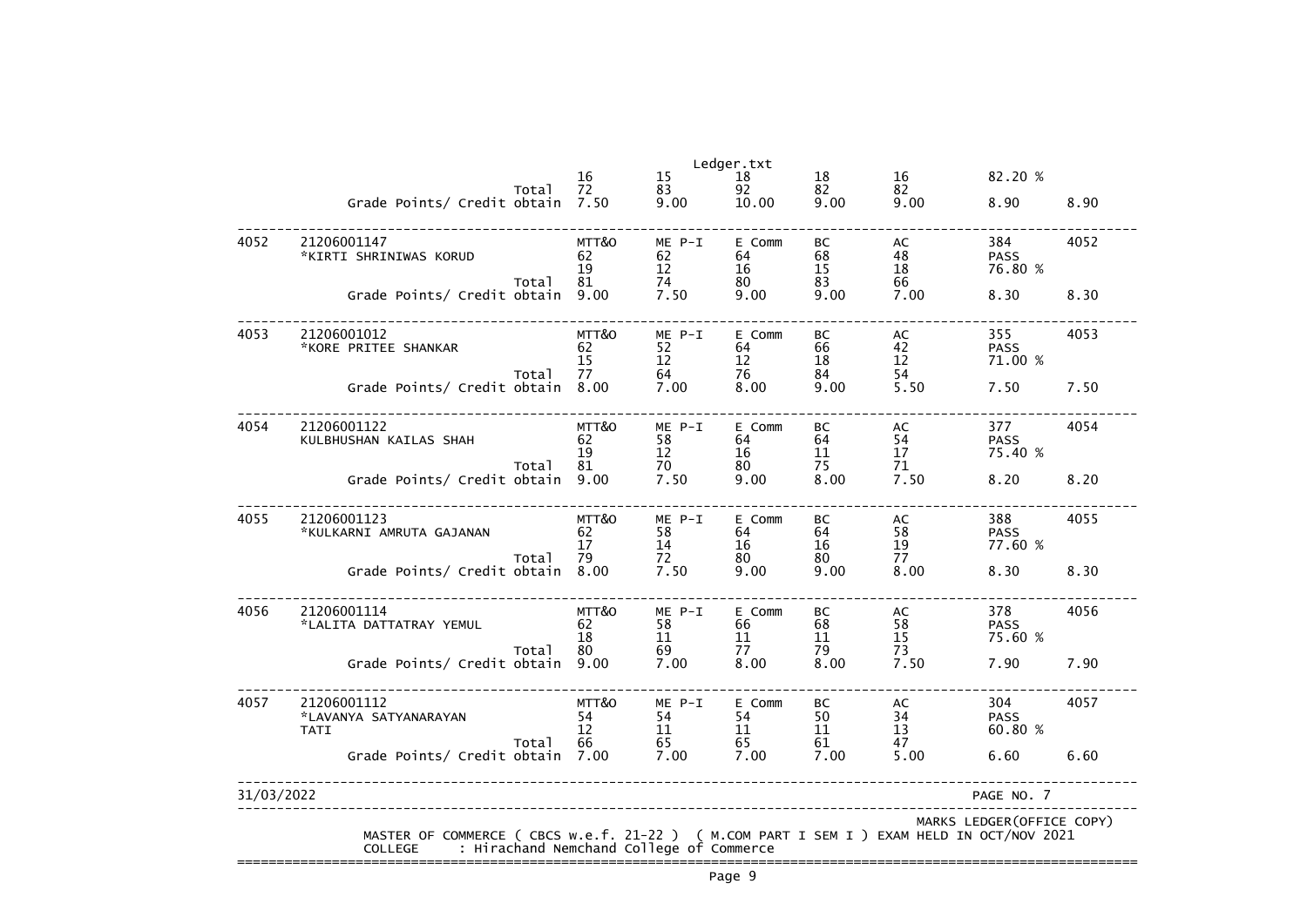| <b>SEAT</b><br><b>NO</b> | PRN NO<br><b>NAME</b>                                            |                         |                              | Ledger.txt<br>M.COM PART I SEM I |                             |                         | TOTAL<br>Result               | <b>SEAT</b><br><b>NO</b> |
|--------------------------|------------------------------------------------------------------|-------------------------|------------------------------|----------------------------------|-----------------------------|-------------------------|-------------------------------|--------------------------|
|                          | <b>ESE</b><br><b>ISE</b><br>Total<br>Credits                     | 80/32<br>20/8<br>100/40 | 80/32<br>20/8<br>100/40      | 80/32<br>20/8<br>100/40          | 80/32<br>20/8<br>100/40     | 80/32<br>20/8<br>100/40 | 500<br>25/SGPA                | <b>CGPA</b>              |
|                          |                                                                  |                         |                              |                                  |                             |                         |                               |                          |
| 4058                     | 21206001130<br>*LAXMI CHANDRASHEKHAR<br><b>HANAMANE</b><br>Total | MTT&O<br>62<br>18<br>80 | $ME P-I$<br>62<br>11<br>73   | E Comm<br>62<br>14<br>76         | BC<br>66<br>13<br>79        | AC<br>52<br>14<br>66    | 374<br><b>PASS</b><br>74.80 % | 4058                     |
|                          | Grade Points/ Credit obtain                                      | 9.00                    | 7.50                         | 8.00                             | 8.00                        | 7.00                    | 7.90                          | 7.90                     |
| 4059                     | 21206001119<br>*LAXMI SHRIMANT UNNIZADI<br>Total                 | MTT&O<br>64<br>17<br>81 | $ME P-I$<br>58<br>12<br>70   | E Comm<br>60<br>12<br>72         | BC<br>62<br>17<br>79        | AC<br>56<br>16<br>72    | 374<br><b>PASS</b><br>74.80 % | 4059                     |
|                          | Grade Points/ Credit obtain                                      | 9.00                    | 7.50                         | 7.50                             | 8.00                        | 7.50                    | 7.90                          | 7.90                     |
| 4060                     | 21206001150<br>*LAXMI VIJAY<br>ADAKI<br>Total                    | MTT&O<br>62<br>13<br>75 | $ME$ $P-I$<br>64<br>12<br>76 | E Comm<br>62<br>15<br>77         | <b>BC</b><br>70<br>17<br>87 | AC<br>42<br>10<br>52    | 367<br><b>PASS</b><br>73.40 % | 4060                     |
|                          | Grade Points/ Credit obtain                                      | 8.00                    | 8.00                         | 8.00                             | 9.00                        | 5.50                    | 7.70                          | 7.70                     |
| 4061                     | 21206001118<br>*LAXMIBAI KAILAS KATAP<br>Total                   | MTT&O<br>72<br>20<br>92 | $ME$ $P-I$<br>74<br>11<br>85 | E Comm<br>62<br>15<br>77         | <b>BC</b><br>68<br>17<br>85 | AC<br>54<br>16<br>70    | 409<br><b>PASS</b><br>81.80 % | 4061                     |
|                          | Grade Points/ Credit obtain                                      | 10.00                   | 9.00                         | 8.00                             | 9.00                        | 7.50                    | 8.70                          | 8.70                     |
| 4062                     | 21206001013<br>*LAXMIRANI RAJARAM CHAVAN<br>Total                | MTT&O<br>66<br>12<br>78 | ME P-I<br>74<br>15<br>89     | E Comm<br>66<br>18<br>84         | ВC<br>76<br>16<br>92        | AC<br>56<br>15<br>71    | 414<br><b>PASS</b><br>82.80 % | 4062                     |
|                          | Grade Points/ Credit obtain 8.00                                 |                         | 9.00                         | 9.00                             | 10.00                       | 7.50                    | 8.70                          | 8.70                     |
| 4063                     | 21206001140<br>*LINALI SIDDHESHWAR<br>CHANNAPATTAN<br>Total      | MTT&O<br>60<br>15<br>75 | ME P-I<br>58<br>12<br>70     | E Comm<br>68<br>17<br>85         | BC<br>70<br>13<br>83        | AC<br>42<br>18<br>60    | 373<br><b>PASS</b><br>74.60 % | 4063                     |
|                          | Grade Points/ Credit obtain 8.00                                 |                         | 7.50                         | 9.00                             | 9.00                        | 7.00                    | 8.10                          | 8.10                     |
| 4064                     | 21206001142<br>LOKESH SURYAPRAKASH<br>MAHINDRAKAR                | MTT&O<br>54<br>17       | ME P-I<br>50<br>11           | E Comm<br>68<br>18               | BC<br>62<br>12              | AC<br>32<br>16          | 340<br><b>PASS</b><br>68.00 % | 4064                     |

Page 10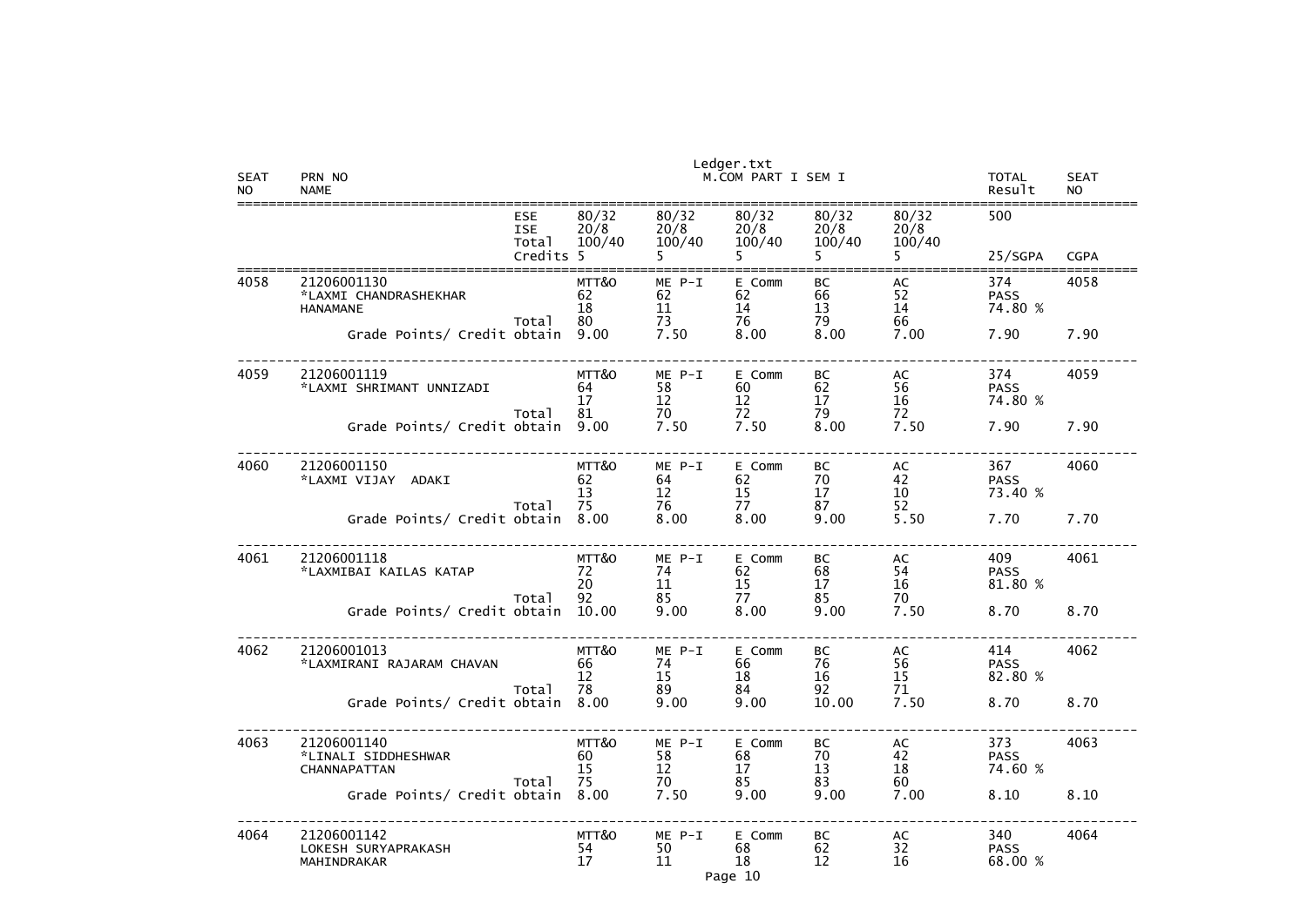|            |                                                                       |       |                                                   |                                                 | Ledger.txt                                         |                                              |                                                     |                                       |      |
|------------|-----------------------------------------------------------------------|-------|---------------------------------------------------|-------------------------------------------------|----------------------------------------------------|----------------------------------------------|-----------------------------------------------------|---------------------------------------|------|
|            | Grade Points/ Credit obtain 7.50                                      | Total | 71                                                | 61<br>7.00                                      | 86<br>9.00                                         | 74<br>7.50                                   | 48<br>5.00                                          | 7.20                                  | 7.20 |
| 4065       | 21206001108<br>LOKESH VITTHAL RACCHA                                  | Total | MTT&O<br>58<br>12<br>70                           | $ME P-I$<br>74<br>11<br>85                      | E Comm<br>62<br>11<br>73                           | BC<br>70<br>12<br>82                         | AC<br>58<br>14<br>72                                | 382<br><b>PASS</b><br>76.40 %         | 4065 |
|            | Grade Points/ Credit obtain                                           |       | 7.50                                              | 9.00                                            | 7.50                                               | 9.00                                         | 7.50                                                | 8.10                                  | 8.10 |
| 31/03/2022 |                                                                       |       |                                                   |                                                 |                                                    |                                              |                                                     | PAGE NO. 8                            |      |
| 4066       | 21206001053<br>*MADGUNDI PRIYANKA NAGESH                              | Total | MTT&O<br>66<br>12<br>78                           | $ME P-I$<br>66<br>11<br>77                      | E Comm<br>68<br>12<br>80                           | BC<br>72<br>18<br>90                         | AC<br>36<br>13<br>49                                | 374<br><b>PASS</b><br>74.80 %         | 4066 |
|            | Grade Points/ Credit obtain                                           |       | 8.00                                              | 8.00                                            | 9.00                                               | 10.00                                        | 5.00                                                | 8.00                                  | 8.00 |
| 4067       | 21206001069<br>MAHESH BABURAO YAMAJI                                  | Total | MTT&O<br>62<br>19<br>81                           | $ME P-I$<br>78<br>12<br>90                      | E Comm<br>64<br>19<br>83                           | BC<br>68<br>17<br>85                         | AC<br>$*0$<br>13<br>$*13$                           | 352<br>$FAIL$ $ATKT(1)$<br>70.40 %    | 4067 |
|            | Grade Points/ Credit obtain                                           |       | 9.00                                              | 10.00                                           | 9.00                                               | 9.00                                         | 0.00                                                | 7.40                                  | 7.40 |
| 4068       | 21206001097<br>MANGESH MALHARI BANSODE<br>Grade Points/ Credit obtain | Total | MTT&O<br><b>ABS</b><br><b>ABS</b><br>$*0$<br>0.00 | $ME$ $P-I$<br><b>ABS</b><br>ABS<br>$*0$<br>0.00 | E Comm<br><b>ABS</b><br><b>ABS</b><br>$*0$<br>0.00 | BC<br><b>ABS</b><br><b>ABS</b><br>*0<br>0.00 | AC<br><b>ABS</b><br><b>ABS</b><br>$*0$<br>0.00      | $\mathbf{0}$<br>FAIL ATKT(5)<br>0.00% | 4068 |
|            |                                                                       |       |                                                   |                                                 |                                                    |                                              |                                                     |                                       |      |
| 4069       | 21206001062<br>*MANISHA SANTOSH<br>KARAMPURI                          | Total | MTT&O<br>52<br>12<br>64                           | $ME P-I$<br>76<br>12<br>88                      | E Comm<br>60<br>12<br>72                           | BC<br>72<br>11<br>83                         | AC<br>62<br>12<br>74                                | 381<br><b>PASS</b><br>76.20 %         | 4069 |
|            | Grade Points/ Credit obtain 7.00                                      |       |                                                   | 9.00                                            | 7.50                                               | 9.00                                         | 7.50                                                | 8.00                                  | 8.00 |
| 4070       | 21206001157<br>MANJUNATH MAHANTESH<br><b>ALEGAON</b>                  | Total | MTT&O<br>42<br>12<br>54                           | $ME$ $P-I$<br>36<br>12<br>48                    | E Comm<br>62<br>12<br>74                           | BC<br>72<br>11<br>83                         | AC<br>$\begin{array}{c} 50 \\ 13 \end{array}$<br>63 | 322<br><b>PASS</b><br>64.40 %         | 4070 |
|            | Grade Points/ Credit obtain                                           |       | 5.50                                              | 5.00                                            | 7.50                                               | 9.00                                         | 7.00                                                | 6.80                                  | 6.80 |
| 4071       | 21206001135<br>*MASA KEERTI SHASHIKANT                                | Total | MTT&O<br>ABS<br>15<br>$*15$                       | ME P-I<br>ABS<br>11<br>$*11$                    | E Comm<br>ABS<br>14<br>$*14$                       | BC<br>ABS<br>11<br>$*11$                     | AC<br><b>ABS</b><br>12<br>$*12$                     | 63<br>FAIL ATKT(5)<br>12.60 %         | 4071 |
|            | Grade Points/ Credit obtain                                           |       | 0.00                                              | 0.00                                            | 0.00<br>Page 11                                    | 0.00                                         | 0.00                                                |                                       |      |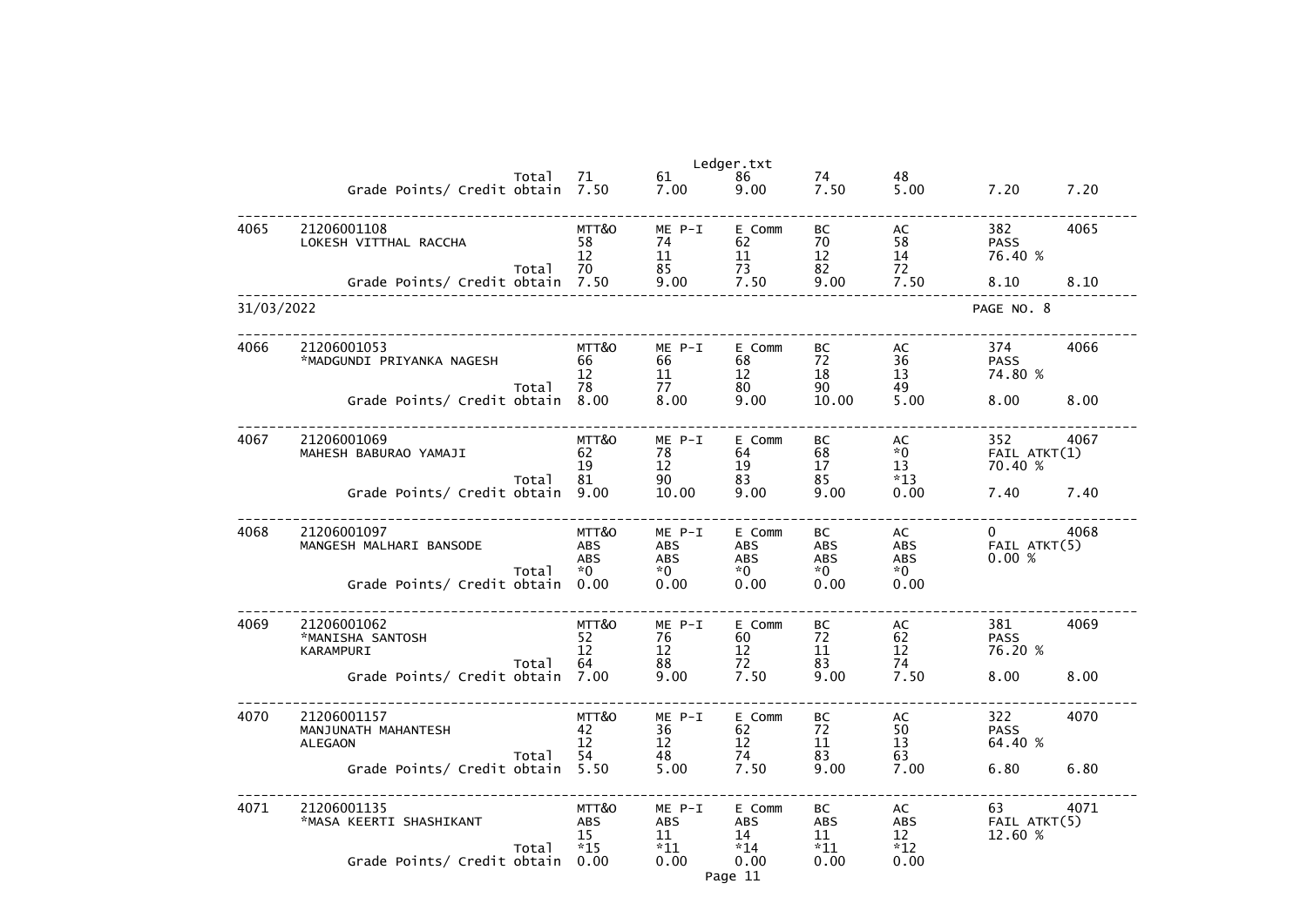| 4072                     | 21206001098<br>*MONIKA ANAND<br><b>JANGAM</b>                                                               |                                   | MTT&O<br>58<br>20       | $ME P-I$<br>64<br>11                     | E Comm<br>62<br>15       | BC<br>66<br>12          | AC<br>48<br>13          | 369<br><b>PASS</b><br>73.80 % | 4072                     |
|--------------------------|-------------------------------------------------------------------------------------------------------------|-----------------------------------|-------------------------|------------------------------------------|--------------------------|-------------------------|-------------------------|-------------------------------|--------------------------|
|                          | Grade Points/ Credit obtain                                                                                 | Total                             | 78<br>8.00              | 75<br>8.00                               | 77<br>8.00               | 78<br>8.00              | 61<br>7.00              | 7.80                          | 7.80                     |
| 4073                     | 21206001076<br>MURALI GANESH MALTUMKAR                                                                      | Total                             | MTT&O<br>72<br>18<br>90 | $ME P-I$<br>76<br>15<br>91               | E Comm<br>76<br>19<br>95 | BC<br>72<br>19<br>91    | AC<br>58<br>12<br>70    | 437<br><b>PASS</b><br>87.40 % | 4073                     |
|                          | Grade Points/ Credit obtain                                                                                 |                                   | 10.00                   | 10.00                                    | 10.00                    | 10.00                   | 7.50                    | 9.50                          | 9.50                     |
| 4074                     | 21206001022<br>*NANDAL DIKSHITA RAJU                                                                        | Total                             | MTT&O<br>58<br>13<br>71 | $ME P-I$<br>74<br>11<br>85               | E Comm<br>64<br>17<br>81 | BC<br>74<br>19<br>93    | AC<br>50<br>12<br>62    | 392<br><b>PASS</b><br>78.40 % | 4074                     |
|                          | Grade Points/ Credit obtain 7.50                                                                            |                                   |                         | 9.00                                     | 9.00                     | 10.00                   | 7.00                    | 8.50                          | 8.50                     |
|                          | MASTER OF COMMERCE ( CBCS w.e.f. 21-22 ) ( M.COM PART I SEM I ) EXAM HELD IN OCT/NOV 2021<br><b>COLLEGE</b> |                                   |                         | : Hirachand Nemchand College of Commerce |                          |                         |                         | MARKS LEDGER (OFFICE COPY)    |                          |
| <b>SEAT</b><br><b>NO</b> | PRN NO<br><b>NAME</b>                                                                                       |                                   |                         |                                          | M.COM PART I SEM I       |                         |                         | <b>TOTAL</b><br>Result        | <b>SEAT</b><br><b>NO</b> |
|                          |                                                                                                             | <b>ESE</b><br><b>ISE</b><br>Total | 80/32<br>20/8<br>100/40 | 80/32<br>20/8<br>100/40                  | 80/32<br>20/8<br>100/40  | 80/32<br>20/8<br>100/40 | 80/32<br>20/8<br>100/40 | 500                           |                          |
|                          |                                                                                                             | Credits 5                         |                         |                                          |                          |                         |                         | 25/SGPA                       | <b>CGPA</b>              |
| 407 D                    | 21206001009<br>*NANDINI KESHAV GOLI                                                                         | Total                             | MTT&O<br>58<br>17<br>75 | ME P-I<br>50<br>11<br>61                 | E Comm<br>58<br>18<br>76 | BC<br>64<br>17<br>81    | AC<br>48<br>13<br>61    | 354<br><b>PASS</b><br>70.80 % | 4075                     |
|                          | Grade Points/ Credit obtain                                                                                 |                                   | 8.00                    | 7.00                                     | 8.00                     | 9.00                    | 7.00                    | 7.80                          | 7.80                     |
| 4076                     | 21206001045<br>*NANDINI SATISH PAWAR                                                                        | Total                             | MTT&O<br>68<br>16<br>84 | ME P-I<br>70<br>15<br>85                 | E Comm<br>76<br>18<br>94 | BC<br>66<br>16<br>82    | AC<br>66<br>16<br>82    | 427<br><b>PASS</b><br>85.40 % | 4076                     |
|                          | Grade Points/ Credit obtain                                                                                 |                                   | 9.00                    | 9.00                                     | 10.00                    | 9.00                    | 9.00                    | 9.20                          | 9.20                     |
|                          |                                                                                                             |                                   |                         |                                          |                          |                         |                         |                               |                          |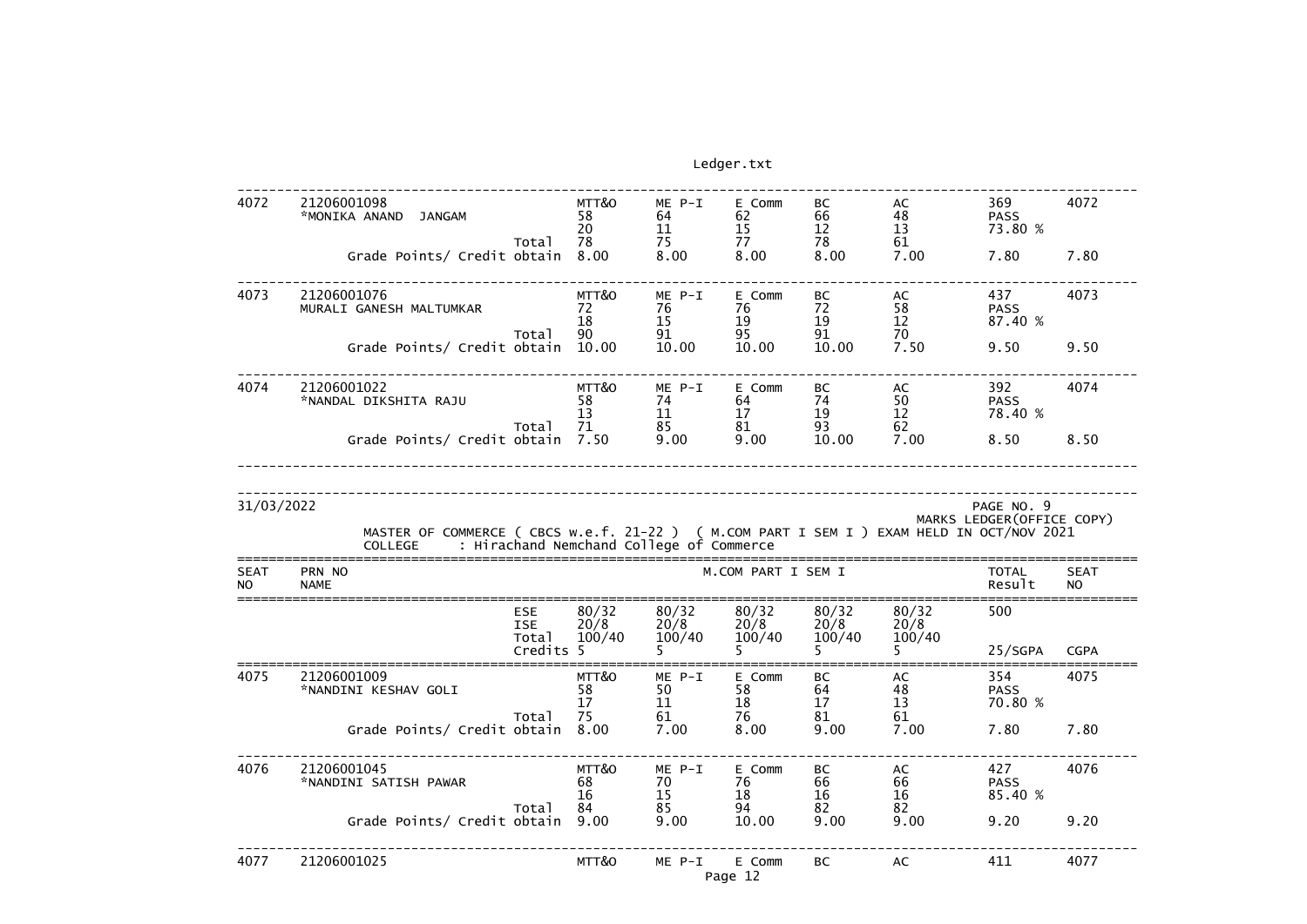|                          | *NEHA BABU MANDOLLU                                                                                                                                     | 64<br>20                                | 70<br>14                                   | Ledger.txt<br>70<br>18              | 70<br>18                               | 50<br>17                        | <b>PASS</b><br>82.20 %                    |                          |
|--------------------------|---------------------------------------------------------------------------------------------------------------------------------------------------------|-----------------------------------------|--------------------------------------------|-------------------------------------|----------------------------------------|---------------------------------|-------------------------------------------|--------------------------|
|                          | Total<br>Grade Points/ Credit obtain                                                                                                                    | 84<br>9.00                              | 84<br>9.00                                 | 88<br>9.00                          | 88<br>9.00                             | 67<br>7.00                      | 8.60                                      | 8.60                     |
| 4078                     | 21206001066<br>NIKHIL NAGESH RACHARLA<br>Total                                                                                                          | MTT&O<br>70<br>15<br>85                 | $ME P-I$<br>76<br>12<br>88                 | E Comm<br>68<br>17<br>85            | BC<br>70<br>11<br>81                   | AC<br>64<br>18<br>82            | 421<br><b>PASS</b><br>84.20 %             | 4078                     |
|                          | Grade Points/ Credit obtain                                                                                                                             | 9.00                                    | 9.00                                       | 9.00                                | 9.00                                   | 9.00                            | 9.00                                      | 9.00                     |
| 4079                     | 21206001001<br>*NIKITA MADOLAYYA SWAMI<br>Total                                                                                                         | MTT&O<br>60<br>13<br>73                 | ME P-I<br>56<br>14<br>70                   | E Comm<br>60<br>15<br>75            | BC<br>52<br>11<br>63                   | AC<br>46<br>11<br>57            | 338<br><b>PASS</b><br>67.60 %             | 4079                     |
|                          | Grade Points/ Credit obtain                                                                                                                             | 7.50                                    | 7.50                                       | 8.00                                | 7.00                                   | 6.00                            | 7.20                                      | 7.20                     |
| 4080                     | 21206001138<br>*NIKITA RAMCHANDRA<br>SAVANJI<br>Total                                                                                                   | MTT&O<br>$*28$<br>18<br>$*46$           | ME P-I<br>40<br>12<br>52                   | E Comm<br>60<br>13<br>73            | BC<br>62<br>15<br>77                   | AC<br>54<br>15<br>69            | 317<br>$FAIL$ $ATKT(1)$<br>63.40 %        | 4080                     |
|                          | Grade Points/ Credit obtain                                                                                                                             | 5.00                                    | 5.50                                       | 7.50                                | 8.00                                   | 7.00                            | 5.60                                      | 5.60                     |
| 4081                     | 21206001163<br>*OHOL UMA SHRIMANT<br>Total                                                                                                              | MTT&O<br><b>ABS</b><br><b>ABS</b><br>*0 | ME P-I<br><b>ABS</b><br><b>ABS</b><br>$*0$ | E Comm<br>ABS<br><b>ABS</b><br>$*0$ | BC<br><b>ABS</b><br><b>ABS</b><br>$*0$ | AC<br>ABS<br><b>ABS</b><br>$*0$ | $\mathbf{0}$<br>FAIL ATKT(5)<br>0.00%     | 4081                     |
|                          | Grade Points/ Credit obtain                                                                                                                             | 0.00                                    | 0.00                                       | 0.00                                | 0.00                                   | 0.00                            |                                           |                          |
| 4082                     | 21206001143<br>OMPRAKASH SUDARSHAN<br>ARGONDA<br>Total                                                                                                  | MTT&O<br>64<br>14<br>78                 | ME P-I<br>68<br>12<br>80                   | E Comm<br>66<br>16<br>82            | BC<br>68<br>15<br>83                   | AC<br>58<br>14<br>72            | 395<br><b>PASS</b><br>79.00 %             | 4082                     |
|                          | Grade Points/ Credit obtain                                                                                                                             | 8.00                                    | 9.00                                       | 9.00                                | 9.00                                   | 7.50                            | 8.50                                      | 8.50                     |
| 31/03/2022               | MASTER OF COMMERCE ( CBCS w.e.f. 21-22 ) ( M.COM PART I SEM I ) EXAM HELD IN OCT/NOV 2021<br>: Hirachand Nemchand College of Commerce<br><b>COLLEGE</b> |                                         |                                            |                                     |                                        |                                 | PAGE NO. 10<br>MARKS LEDGER (OFFICE COPY) |                          |
| <b>SEAT</b><br><b>NO</b> | PRN NO<br><b>NAME</b>                                                                                                                                   |                                         |                                            | M.COM PART I SEM I                  |                                        |                                 | <b>TOTAL</b><br>Result                    | <b>SEAT</b><br><b>NO</b> |
|                          | <b>ESE</b><br><b>ISE</b><br>Total                                                                                                                       | 80/32<br>20/8<br>100/40                 | 80/32<br>20/8<br>100/40                    | 80/32<br>20/8<br>100/40<br>Page 13  | 80/32<br>20/8<br>100/40                | 80/32<br>20/8<br>100/40         | 500                                       |                          |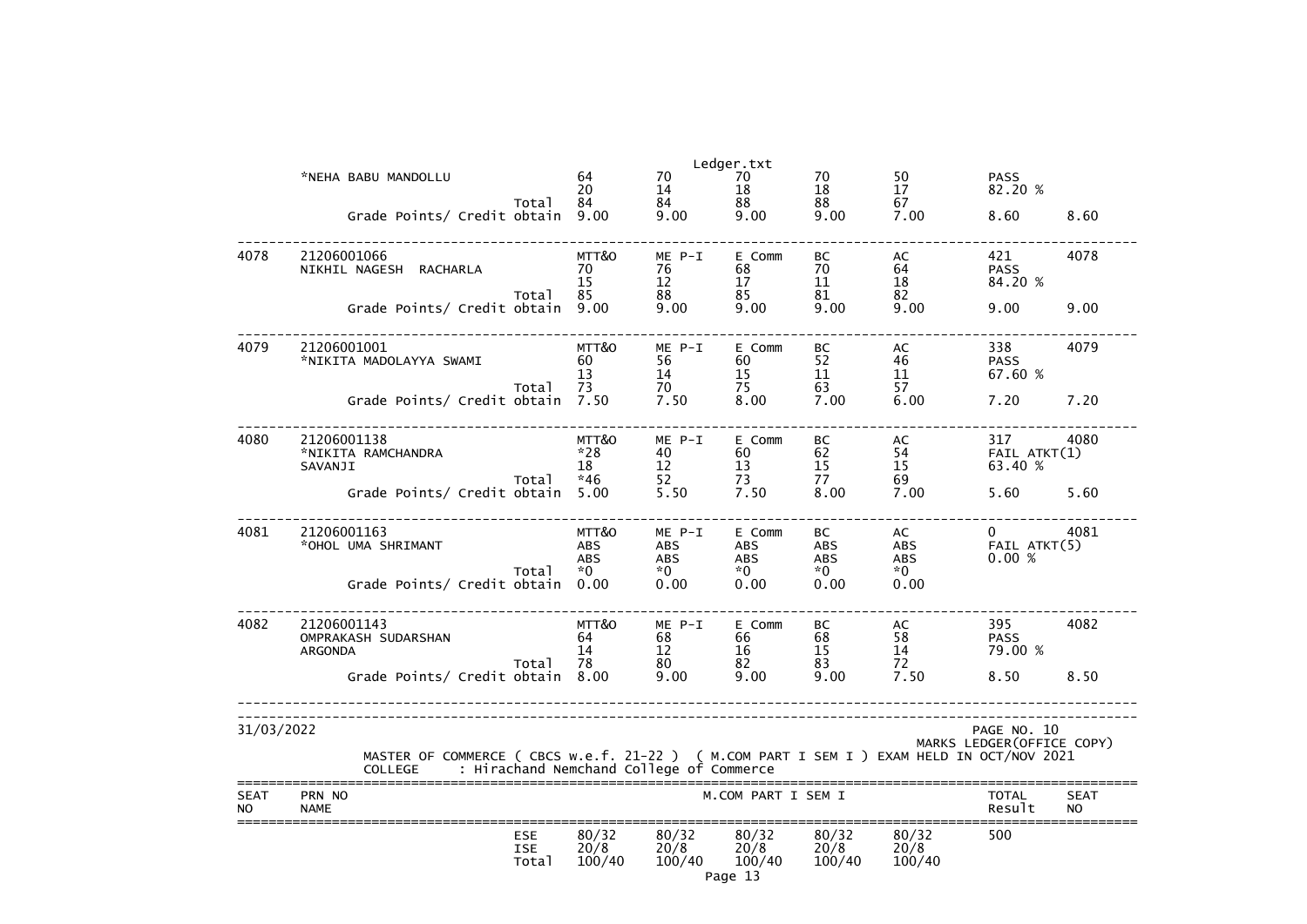|      |                                              |           |                         | Ledger.txt                                       |                          |                           |                           |                               |             |
|------|----------------------------------------------|-----------|-------------------------|--------------------------------------------------|--------------------------|---------------------------|---------------------------|-------------------------------|-------------|
|      |                                              | Credits 5 |                         | 5                                                |                          | 5                         | 5                         | 25/SGPA                       | <b>CGPA</b> |
| 4083 | 21206001051<br>ONKAR BHARAT MANTHALKAR       |           | MTT&O<br>64<br>14       | ME P-I<br>72<br>12                               | E Comm<br>64<br>12       | BC<br>72<br>12            | AC<br>64<br>13            | 399<br><b>PASS</b><br>79.80 % | 4083        |
|      | Grade Points/ Credit obtain 8.00             | Total     | 78                      | 84<br>9.00                                       | 76<br>8.00               | 84<br>9.00                | 77<br>8.00                | 8.40                          | 8.40        |
| 4084 | 21206001082<br>ONKAR VINOD MUSHAN            | Total     | MTT&O<br>70<br>19<br>89 | ME P-I<br>76<br>14<br>90                         | E Comm<br>72<br>19<br>91 | BC<br>74<br>19<br>93      | AC<br>62<br>20<br>82      | 445<br><b>PASS</b><br>89.00 % | 4084        |
|      | Grade Points/ Credit obtain 9.00             |           |                         | 10.00                                            | 10.00                    | 10.00                     | 9.00                      | 9.60                          | 9.60        |
| 4085 | 21206001136<br>*PATIL ASHWINI PRASHANT       | Total     | MTT&O<br>58<br>12<br>70 | ME P-I<br>72<br>12                               | E Comm<br>64<br>16<br>80 | BC<br>70<br>$17 \,$<br>87 | AC<br>58<br>18<br>76      | 397<br><b>PASS</b><br>79.40 % | 4085        |
|      | Grade Points/ Credit obtain 7.50             |           |                         | $\begin{array}{c} 84 \\ 9.0 \end{array}$<br>9.00 | 9.00                     | 9.00                      | 8.00                      | 8.50                          | 8.50        |
| 4086 | 21206001103<br>*PATIL VAISHNAVI WALCHAND     | Total     | MTT&O<br>64<br>20<br>84 | ME P-I<br>64<br>12<br>76                         | E Comm<br>64<br>15<br>79 | BC<br>66<br>12<br>78      | AC<br>$62 \over 16$<br>78 | 395<br><b>PASS</b><br>79.00 % | 4086        |
|      | Grade Points/ Credit obtain                  |           | 9.00                    | 8.00                                             | 8.00                     | 8.00                      | 8.00                      | 8.20                          | 8.20        |
| 4087 | 21206001057<br>PAVAN AVADHUT KATAKADHOND     | Total     | MTT&O<br>58<br>12<br>70 | ME P-I<br>58<br>12                               | E Comm<br>68<br>13<br>81 | BC<br>64<br>11<br>75      | AC<br>46<br>14<br>60      | 356<br><b>PASS</b><br>71.20 % | 4087        |
|      | Grade Points/ Credit obtain 7.50             |           |                         | $70$<br>$7.50$                                   | 9.00                     | 8.00                      | 7.00                      | 7.80                          | 7.80        |
| 4088 | 21206001146<br>*POLA NEHA NAGNATH            | Total     | MTT&O<br>60<br>17<br>77 | $ME P-I$<br>68<br>12<br>80                       | E Comm<br>66<br>12<br>78 | BC<br>70<br>16<br>86      | AC<br>40<br>12<br>52      | 373<br><b>PASS</b><br>74.60 % | 4088        |
|      | Grade Points/ Credit obtain 8.00             |           |                         | 9.00                                             | 8.00                     | 9.00                      | 5.50                      | 7.90                          | 7.90        |
| 4089 | 21206001159<br>*POOJA PANDURANG<br>SHAVANTUL | Total     | MTT&O<br>62<br>14<br>76 | $ME P-I$<br>58<br>12<br>70                       | E Comm<br>48<br>19<br>67 | BC<br>64<br>11<br>75      | AC<br>42<br>17<br>59      | 347<br><b>PASS</b><br>69.40 % | 4089        |
|      | Grade Points/ Credit obtain 8.00             |           |                         | 7.50                                             | 7.00                     | 8.00                      | 6.00                      | 7.30                          | 7.30        |
| 4090 | 21206001106<br>*POOJA SUDHAKAR PAWAR         |           | MTT&O<br>76             | ME P-I<br>76                                     | E Comm<br>72<br>Page 14  | BC<br>66                  | AC<br>70                  | 446<br><b>PASS</b>            | 4090        |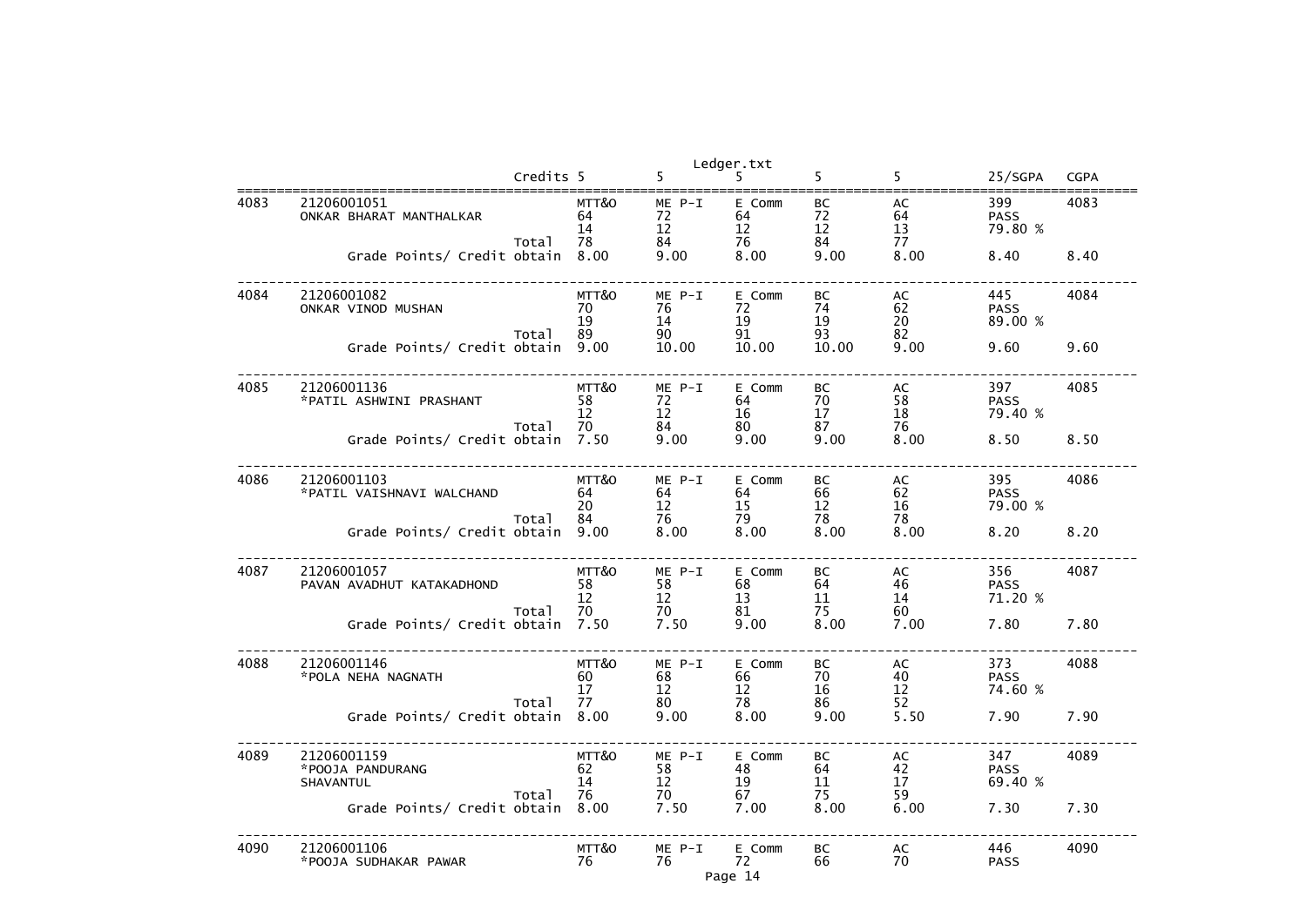|                          |                                                                                                                                                         |                                                |                         |                              | Ledger.txt               |                         |                         |                               |                          |
|--------------------------|---------------------------------------------------------------------------------------------------------------------------------------------------------|------------------------------------------------|-------------------------|------------------------------|--------------------------|-------------------------|-------------------------|-------------------------------|--------------------------|
|                          |                                                                                                                                                         |                                                | 18                      | 14                           | 19                       | 17                      | 18                      | 89.20 %                       |                          |
|                          | Grade Points/ Credit obtain 10.00                                                                                                                       | Total                                          | 94                      | 90<br>10.00                  | 91<br>10.00              | 83<br>9.00              | 88<br>9.00              | 9.60                          | 9.60                     |
| 31/03/2022               |                                                                                                                                                         |                                                |                         |                              |                          |                         |                         | PAGE NO. 11                   |                          |
|                          | MASTER OF COMMERCE ( CBCS w.e.f. 21-22 ) ( M.COM PART I SEM I ) EXAM HELD IN OCT/NOV 2021<br>: Hirachand Nemchand College of Commerce<br><b>COLLEGE</b> |                                                |                         |                              |                          |                         |                         | MARKS LEDGER (OFFICE COPY)    |                          |
| <b>SEAT</b><br><b>NO</b> | PRN NO<br><b>NAME</b>                                                                                                                                   |                                                |                         |                              | M.COM PART I SEM I       |                         |                         | <b>TOTAL</b><br>Result        | <b>SEAT</b><br><b>NO</b> |
|                          |                                                                                                                                                         | <b>ESE</b><br><b>ISE</b><br>Total<br>Credits 5 | 80/32<br>20/8<br>100/40 | 80/32<br>20/8<br>100/40      | 80/32<br>20/8<br>100/40  | 80/32<br>20/8<br>100/40 | 80/32<br>20/8<br>100/40 | 500<br>25/SGPA                | <b>CGPA</b>              |
| 4091                     | 21206001155<br>*POOJA TUKARAM MUNIPALLI                                                                                                                 |                                                | MTT&O<br>60<br>20<br>80 | $ME$ $P-I$<br>46<br>13<br>59 | E Comm<br>62<br>16<br>78 | BC<br>46<br>11<br>57    | AC<br>44<br>14          | 332<br><b>PASS</b><br>66.40 % | 4091                     |
|                          | Grade Points/ Credit obtain                                                                                                                             | Total                                          | 9.00                    | 6.00                         | 8.00                     | 6.00                    | 58<br>6.00              | 7.00                          | 7.00                     |
| 4092                     | 21206001153<br>*POOJA VIJAY ADAKI                                                                                                                       |                                                | MTT&O<br>56<br>13       | $ME$ $P-I$<br>68<br>12       | E Comm<br>68<br>18       | <b>BC</b><br>70<br>17   | AC<br>48<br>12          | 382<br><b>PASS</b><br>76.40 % | 4092                     |
|                          | Grade Points/ Credit obtain                                                                                                                             | Total                                          | 69<br>7.00              | 80<br>9.00                   | 86<br>9.00               | 87<br>9.00              | 60<br>7.00              | 8.20                          | 8.20                     |
| 4093                     | 21206001085<br>PRASANNA RAJKUMAR GULED                                                                                                                  | Total                                          | MTT&O<br>68<br>17<br>85 | ME P-I<br>70<br>14<br>84     | E Comm<br>74<br>16<br>90 | BC<br>74<br>15<br>89    | AC<br>66<br>14<br>80    | 428<br><b>PASS</b><br>85.60 % | 4093                     |
|                          | Grade Points/ Credit obtain 9.00                                                                                                                        |                                                |                         | 9.00                         | 10.00                    | 9.00                    | 9.00                    | 9.20                          | 9.20                     |
| 4094                     | 21206001145<br>PRATIK PRASHANT GAIKWAD                                                                                                                  | Total                                          | MTT&O<br>72<br>18<br>90 | $ME$ $P-I$<br>66<br>14<br>80 | E Comm<br>68<br>18<br>86 | BC<br>72<br>16<br>88    | AC<br>46<br>14<br>60    | 404<br><b>PASS</b><br>80.80 % | 4094                     |
|                          | Grade Points/ Credit obtain                                                                                                                             |                                                | 10.00                   | 9.00                         | 9.00                     | 9.00                    | 7.00                    | 8.80                          | 8.80                     |
| 4095                     | 21206001158<br>*PRATIKSHA BHARAT SAWALE                                                                                                                 |                                                | MTT&O<br>64<br>14       | $ME$ $P-I$<br>58<br>13<br>71 | E Comm<br>42<br>15<br>57 | BC<br>58<br>11          | AC<br>32<br>14          | 321<br><b>PASS</b><br>64.20 % | 4095                     |
|                          | Grade Points/ Credit obtain                                                                                                                             | Total                                          | 78<br>8.00              | 7.50                         | 6.00                     | 69<br>7.00              | 46<br>5.00              | 6.70                          | 6.70                     |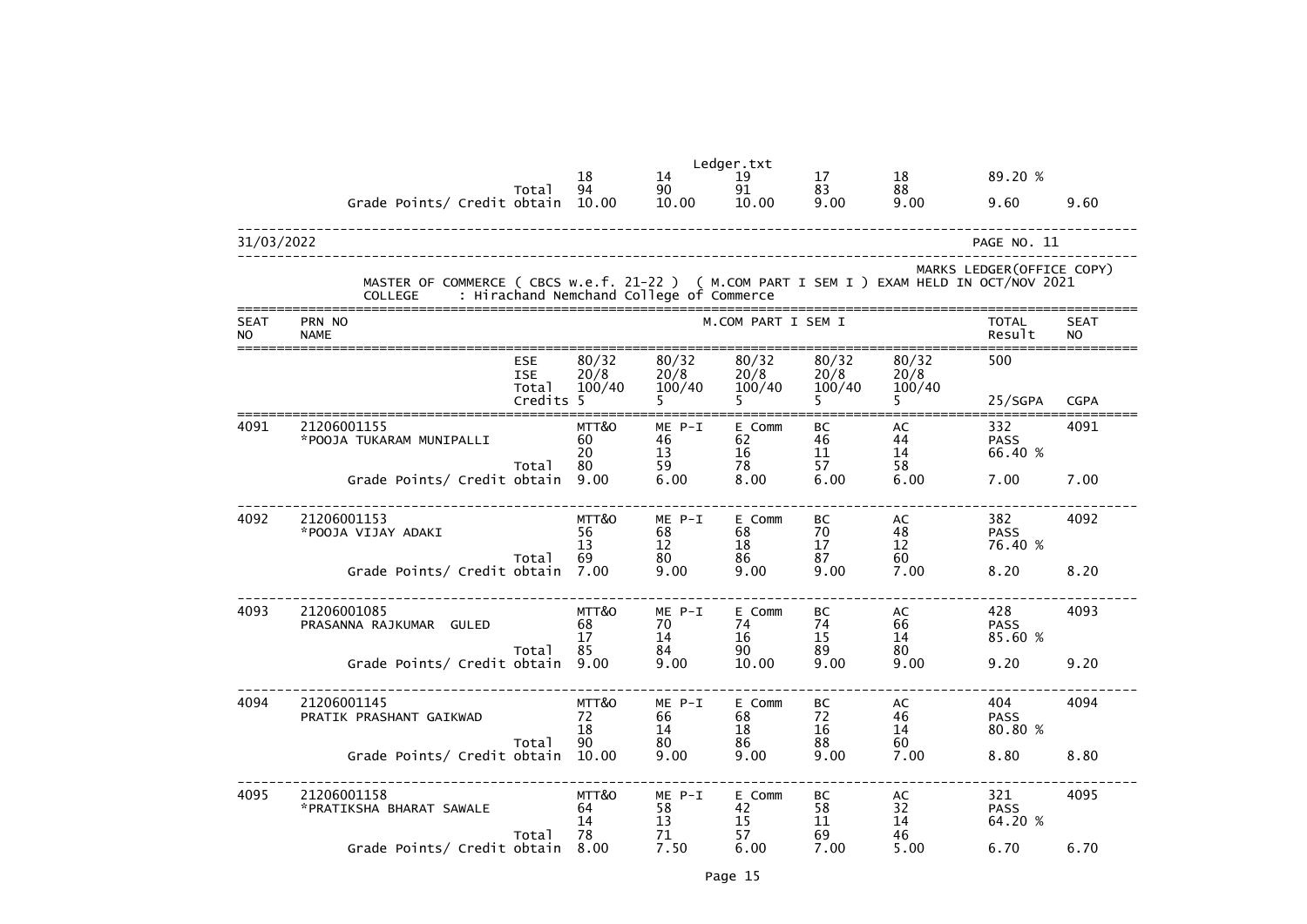|            |                                                                             |                                 |                                    | Ledger.txt                       |                              |                              |                                       |              |
|------------|-----------------------------------------------------------------------------|---------------------------------|------------------------------------|----------------------------------|------------------------------|------------------------------|---------------------------------------|--------------|
| 4096       | 21206001144<br>PRAVIN BALAJI CHANNA<br>Total<br>Grade Points/ Credit obtain | MTT&O<br>46<br>18<br>64<br>7.00 | $ME P-I$<br>48<br>11<br>59<br>6.00 | E Comm<br>64<br>17<br>81<br>9.00 | BC<br>68<br>15<br>83<br>9.00 | AC<br>50<br>11<br>61<br>7.00 | 348<br><b>PASS</b><br>69.60 %<br>7.60 | 4096<br>7.60 |
|            |                                                                             |                                 |                                    |                                  |                              |                              |                                       |              |
| 4097       | 21206001055<br>PRAVIN JAYESH DARBI<br>Total                                 | MTT&O<br>64<br>20<br>84         | $ME P-I$<br>60<br>13<br>73         | E Comm<br>66<br>17<br>83         | BC<br>70<br>17<br>87         | AC<br>62<br>13<br>75         | 402<br><b>PASS</b><br>80.40 %         | 4097         |
|            | Grade Points/ Credit obtain                                                 | 9.00                            | 7.50                               | 9.00                             | 9.00                         | 8.00                         | 8.50                                  | 8.50         |
| 4098       | 21206001017<br>PRITESH SHRINIWAS KAMBLE<br>Total                            | MTT&O<br>62<br>20<br>82         | $ME P-I$<br>70<br>12<br>82         | E Comm<br>74<br>16<br>90         | BC<br>72<br>13<br>85         | AC<br>50<br>15<br>65         | 404<br><b>PASS</b><br>80.80 %         | 4098         |
|            | Grade Points/ Credit obtain                                                 | 9.00                            | 9.00                               | 10.00                            | 9.00                         | 7.00                         | 8.80                                  | 8.80         |
| 31/03/2022 |                                                                             |                                 |                                    |                                  |                              |                              | PAGE NO. 12                           |              |
| 4099       | 21206001048<br>*PRIYA RAVIKANT DIXIT                                        | MTT&O<br>60<br>20<br>80         | $ME P-I$<br>68<br>13               | E Comm<br>70<br>19               | BC<br>70<br>19<br>89         | AC<br>66<br>19<br>85         | 424<br><b>PASS</b><br>84.80 %         | 4099         |
|            | Total<br>Grade Points/ Credit obtain                                        | 9.00                            | 81<br>9.00                         | 89<br>9.00                       | 9.00                         | 9.00                         | 9.00                                  | 9.00         |
| 4100       | 21206001050<br>*PRIYANKA<br>BALAJI YALLA<br>Total                           | MTT&O<br>50<br>12<br>62         | $ME P-I$<br>66<br>13<br>79         | E Comm<br>54<br>12<br>66         | ВC<br>66<br>11<br>77         | AC<br>40<br>11<br>51         | 335<br><b>PASS</b><br>67.00 %         | 4100         |
|            | Grade Points/ Credit obtain                                                 | 7.00                            | 8.00                               | 7.00                             | 8.00                         | 5.50                         | 7.10                                  | 7.10         |
| 4101       | 21206001126<br>*PRIYANKA NIRANJAN<br><b>GANGUL</b><br>Total                 | MTT&O<br>54<br>12<br>66         | ME P-I<br>70<br>12<br>82           | E Comm<br>48<br>11<br>59         | BC<br>50<br>11<br>61         | AC<br>38<br>18<br>56         | 324<br><b>PASS</b><br>64.80 %         | 4101         |
|            | Grade Points/ Credit obtain                                                 | 7.00                            | 9.00                               | 6.00                             | 7.00                         | 6.00                         | 7.00                                  | 7.00         |
| 4102       | 21206001088<br>*PRIYANKA DEVIDAS<br>PARKIPANDALA                            | MTT&O<br>62<br>20               | ME P-I<br>68<br>13                 | E Comm<br>66<br>14               | BC<br>72<br>14               | AC<br>72<br>16               | 417<br><b>PASS</b><br>83.40 %         | 4102         |
|            | Total<br>Grade Points/ Credit obtain                                        | 82<br>9.00                      | 81<br>9.00                         | 80<br>9.00                       | 86<br>9.00                   | 88<br>9.00                   | 9.00                                  | 9.00         |
| 4103       | 21206001035                                                                 | MTT&O                           | ME P-I                             | E Comm<br>Page 16                | BC                           | AC                           | 264                                   | 4103         |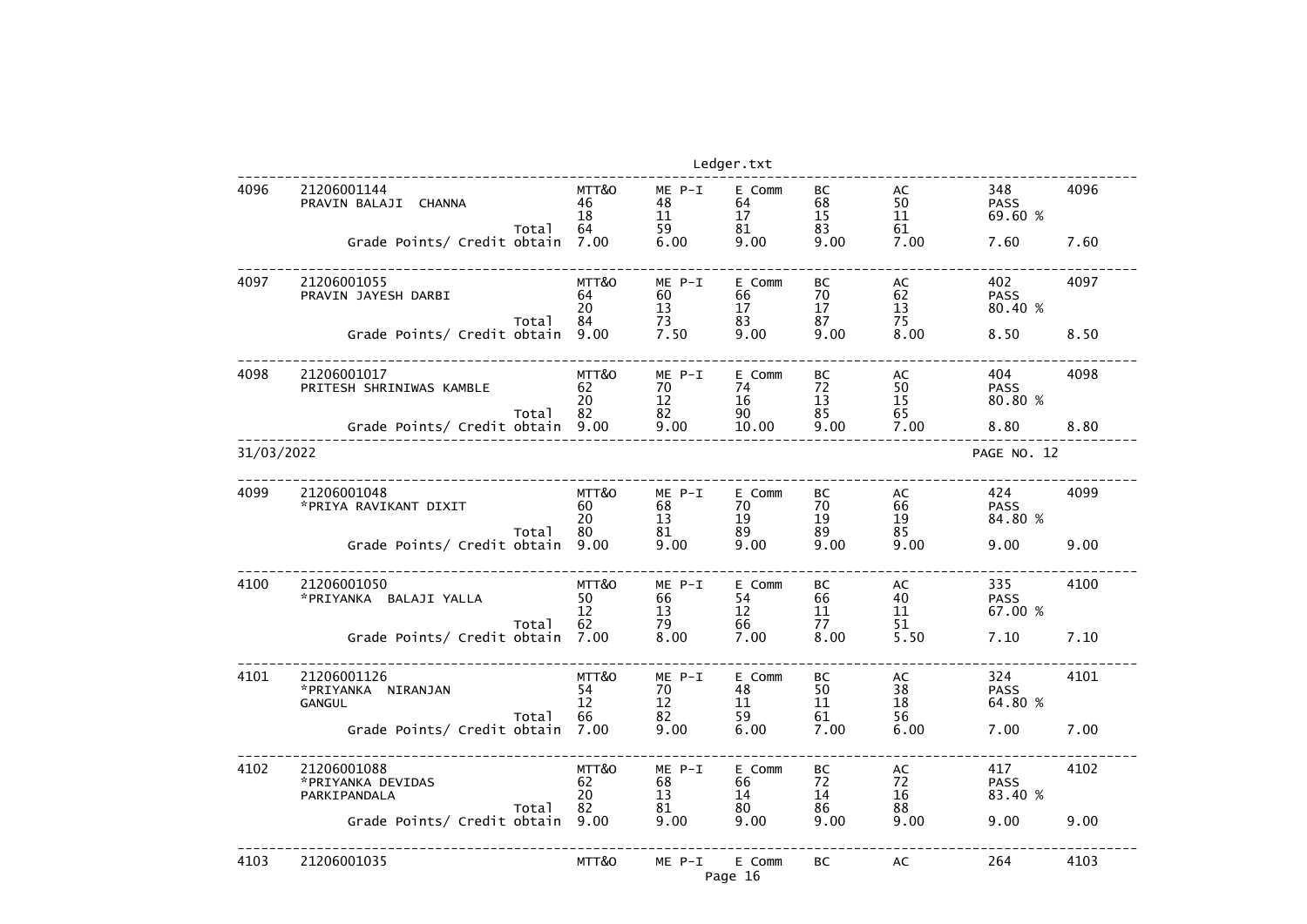|             |                                                                                                             |                     |                                          |                | Ledger.txt         |                |                 |                            |             |
|-------------|-------------------------------------------------------------------------------------------------------------|---------------------|------------------------------------------|----------------|--------------------|----------------|-----------------|----------------------------|-------------|
|             | *PRIYANKA RAJENDRA KANADE                                                                                   |                     | 46                                       | 46             | 36                 | 40             | 32              | <b>PASS</b>                |             |
|             |                                                                                                             | Total               | 14<br>60                                 | 12<br>58       | 12<br>48           | 14<br>54       | 12<br>44        | 52.80 %                    |             |
|             | Grade Points/ Credit obtain                                                                                 |                     | 7.00                                     | 6.00           | 5.00               | 5.50           | 5.00            | 5.70                       | 5.70        |
|             |                                                                                                             |                     |                                          |                |                    |                |                 |                            |             |
| 4104        | 21206001099                                                                                                 |                     | MTT&O                                    | ME P-I         | E Comm             | BC             | AC              | 438                        | 4104        |
|             | *PRIYANKA RAMKRUSHNA                                                                                        |                     | 76                                       | 78             | 72                 | 66             | 68              | <b>PASS</b>                |             |
|             | <b>PAWAR</b>                                                                                                | Total               | 17<br>93                                 | 13<br>91       | 19<br>91           | 17<br>83       | 12<br>80        | 87.60 %                    |             |
|             | Grade Points/ Credit obtain 10.00                                                                           |                     |                                          | 10.00          | 10.00              | 9.00           | 9.00            | 9.60                       | 9.60        |
|             |                                                                                                             |                     |                                          |                |                    |                |                 |                            |             |
| 4105        | 21206001107                                                                                                 |                     | MTT&O                                    | ME P-I         | E Comm             | BC             | AC              | 367                        | 4105        |
|             | *PRIYANKA ULHAS BHANGE                                                                                      |                     | 58                                       | 62             | 60                 | 64             | 54              | <b>PASS</b>                |             |
|             |                                                                                                             |                     | 17                                       | 12             | 14                 | 16             | 10 <sup>°</sup> | 73.40 %                    |             |
|             | Grade Points/ Credit obtain                                                                                 | Total               | 75<br>8.00                               | 74<br>7.50     | 74<br>7.50         | 80<br>9.00     | 64<br>7.00      | 7.80                       | 7.80        |
|             |                                                                                                             |                     |                                          |                |                    |                |                 |                            |             |
| 4106        | 21206001019                                                                                                 |                     | MTT&O                                    | ME P-I         | E Comm             | BC             | AC              | 374                        | 4106        |
|             | *PURUD SHRADDHA NAGESH                                                                                      |                     | 62                                       | 76             | 52                 | 72             | 38              | <b>PASS</b>                |             |
|             |                                                                                                             |                     | $17 \,$                                  | 11             | 17                 | 19             | 10              | 74.80 %                    |             |
|             | Grade Points/ Credit obtain                                                                                 | Total               | 79<br>8.00                               | 87<br>9.00     | 69<br>7.00         | 91<br>10.00    | 48<br>5.00      | 7.80                       | 7.80        |
|             |                                                                                                             |                     |                                          |                |                    |                |                 |                            |             |
| 4107        | 21206001021                                                                                                 |                     | MTT&O                                    | ME P-I         | E Comm             | BC             | AC              | 382                        | 4107        |
|             | *PURUD BHARGAVI SURESH                                                                                      |                     | 64                                       | 64             | 66                 | 72             | 44              | <b>PASS</b>                |             |
|             |                                                                                                             |                     | 20                                       | 11             | 12                 | 17             | 12              | 76.40 %                    |             |
|             | Grade Points/ Credit obtain                                                                                 | Total               | 84<br>9.00                               | 75<br>8.00     | 78<br>8.00         | 89<br>9.00     | 56<br>6.00      | 8.00                       | 8.00        |
|             |                                                                                                             |                     |                                          |                |                    |                |                 |                            |             |
|             |                                                                                                             |                     |                                          |                |                    |                |                 |                            |             |
| 31/03/2022  |                                                                                                             |                     |                                          |                |                    |                |                 | PAGE NO. 13                |             |
|             |                                                                                                             |                     |                                          |                |                    |                |                 | MARKS LEDGER (OFFICE COPY) |             |
|             | MASTER OF COMMERCE ( CBCS w.e.f. 21-22 ) ( M.COM PART I SEM I ) EXAM HELD IN OCT/NOV 2021<br><b>COLLEGE</b> |                     | : Hirachand Nemchand College of Commerce |                |                    |                |                 |                            |             |
| <b>SEAT</b> | PRN NO                                                                                                      |                     |                                          |                | M.COM PART I SEM I |                |                 | <b>TOTAL</b>               | <b>SEAT</b> |
| <b>NO</b>   | <b>NAME</b>                                                                                                 |                     |                                          |                |                    |                |                 | Result                     | <b>NO</b>   |
|             |                                                                                                             | <b>ESE</b>          | 80/32                                    | 80/32          | 80/32              | 80/32          | 80/32           | 500                        |             |
|             |                                                                                                             | <b>ISE</b><br>Total | 20/8<br>100/40                           | 20/8<br>100/40 | 20/8<br>100/40     | 20/8<br>100/40 | 20/8<br>100/40  |                            |             |
|             |                                                                                                             | Credits 5           |                                          |                | 5.                 | 5.             | 5.              | 25/SGPA                    | <b>CGPA</b> |
| 4108        | 21206001004                                                                                                 |                     | MTT&O                                    | ME P-I         | E Comm             | BC             | AC              | 365                        | 4108        |
|             | *RACHITA DEVIDAS KANNA                                                                                      |                     | 62                                       | 64             | 56                 | 66             | 42              | <b>PASS</b>                |             |
|             |                                                                                                             |                     | 19                                       | 12             | 16                 | 15             | 13              | 73.00 %                    |             |
|             |                                                                                                             | Total               | 81                                       | 76             | 72                 | 81             | 55              |                            |             |
|             |                                                                                                             |                     |                                          |                | Page 17            |                |                 |                            |             |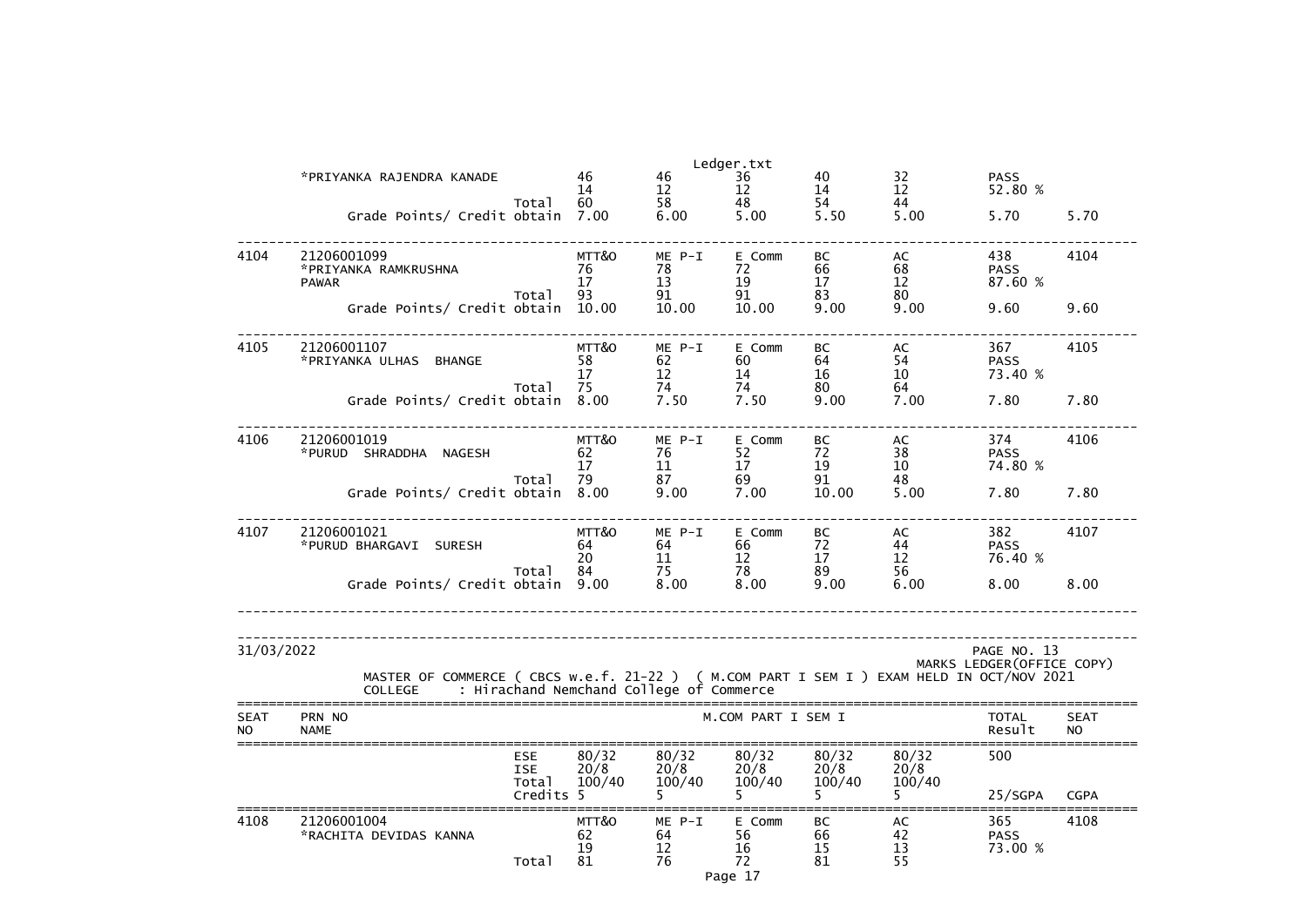|                          |                                                                                                                                                         |                         |                          | Ledger.txt                    |                      |                          |                               |                          |
|--------------------------|---------------------------------------------------------------------------------------------------------------------------------------------------------|-------------------------|--------------------------|-------------------------------|----------------------|--------------------------|-------------------------------|--------------------------|
|                          | Grade Points/ Credit obtain 9.00                                                                                                                        |                         | 8.00                     | 7.50                          | 9.00                 | 6.00                     | 7.90                          | 7.90                     |
| 4109                     | 21206001034<br>*RADHIKA MOHAN KAMTAM<br>Total                                                                                                           | MTT&O<br>64<br>16<br>80 | ME P-I<br>50<br>12<br>62 | E Comm<br>48<br>15<br>63      | BC<br>70<br>15<br>85 | AC<br>46<br>12<br>58     | 348<br><b>PASS</b><br>69.60 % | 4109                     |
|                          | Grade Points/ Credit obtain                                                                                                                             | 9.00                    | 7.00                     | 7.00                          | 9.00                 | 6.00                     | 7.60                          | 7.60                     |
| 4110                     | 21206001151<br>*RAJASHRI AMBADAS VIDAP<br>Total                                                                                                         | MTT&O<br>62<br>12<br>74 | ME P-I<br>42<br>12<br>54 | E Comm<br>52<br>14<br>66      | BC<br>52<br>13<br>65 | AC<br>64<br>13<br>77     | 336<br><b>PASS</b><br>67.20 % | 4110                     |
|                          | Grade Points/ Credit obtain                                                                                                                             | 7.50                    | 5.50                     | 7.00                          | 7.00                 | 8.00                     | 7.00                          | 7.00                     |
| 4111                     | 21206001027<br>*RAJESHWARI<br>SANJEEV<br><b>VALLAL</b>                                                                                                  | MTT&O<br>58<br>13       | ME P-I<br>74<br>12       | E Comm<br>64<br>$17 \,$       | BC<br>74<br>19       | AC<br>46<br>10<br>56     | 387<br><b>PASS</b><br>77.40 % | 4111                     |
|                          | Total<br>Grade Points/ Credit obtain                                                                                                                    | 71<br>7.50              | 86<br>9.00               | 81<br>9.00                    | 93<br>10.00          | 6.00                     | 8.30                          | 8.30                     |
| 4112                     | 21206001023<br>RAMESH SHRINIVAS CHIKANI<br>Total                                                                                                        | MTT&O<br>70<br>15<br>85 | ME P-I<br>76<br>12<br>88 | E Comm<br>72<br>$17 \,$<br>89 | BC<br>74<br>11<br>85 | AC<br>46<br>$11\,$<br>57 | 404<br><b>PASS</b><br>80.80 % | 4112                     |
|                          | Grade Points/ Credit obtain                                                                                                                             | 9.00                    | 9.00                     | 9.00                          | 9.00                 | 6.00                     | 8.40                          | 8.40                     |
| 4113                     | 21206001039<br>*RAVINA NARENDRA CHENNUR                                                                                                                 | MTT&O<br>62<br>16<br>78 | ME P-I<br>48<br>11       | E Comm<br>66<br>15            | BC<br>64<br>14<br>78 | AC<br>46<br>19           | 361<br><b>PASS</b><br>72.20 % | 4113                     |
|                          | Total<br>Grade Points/ Credit obtain                                                                                                                    | 8.00                    | 59<br>6.00               | 81<br>9.00                    | 8.00                 | 65<br>7.00               | 7.60                          | 7.60                     |
| 4114                     | 21206001132<br>*RENUKA SATISH DEOSTHALI                                                                                                                 | MTT&O<br>64<br>18       | ME P-I<br>52<br>11       | E Comm<br>60<br>14            | BC<br>68<br>13       | AC<br>38<br>18           | 356<br><b>PASS</b><br>71.20 % | 4114                     |
|                          | Total<br>Grade Points/ Credit obtain                                                                                                                    | 82<br>9.00              | 63<br>7.00               | 74<br>7.50                    | 81<br>9.00           | 56<br>6.00               | 7.70                          | 7.70                     |
| 31/03/2022               |                                                                                                                                                         |                         |                          |                               |                      |                          | PAGE NO. 14                   |                          |
|                          | MASTER OF COMMERCE ( CBCS w.e.f. 21-22 ) ( M.COM PART I SEM I ) EXAM HELD IN OCT/NOV 2021<br>: Hirachand Nemchand College of Commerce<br><b>COLLEGE</b> |                         |                          |                               |                      |                          | MARKS LEDGER (OFFICE COPY)    |                          |
| <b>SEAT</b><br><b>NO</b> | PRN NO<br><b>NAME</b>                                                                                                                                   |                         |                          | M.COM PART I SEM I            |                      |                          | <b>TOTAL</b><br>Result        | <b>SEAT</b><br><b>NO</b> |

Page 18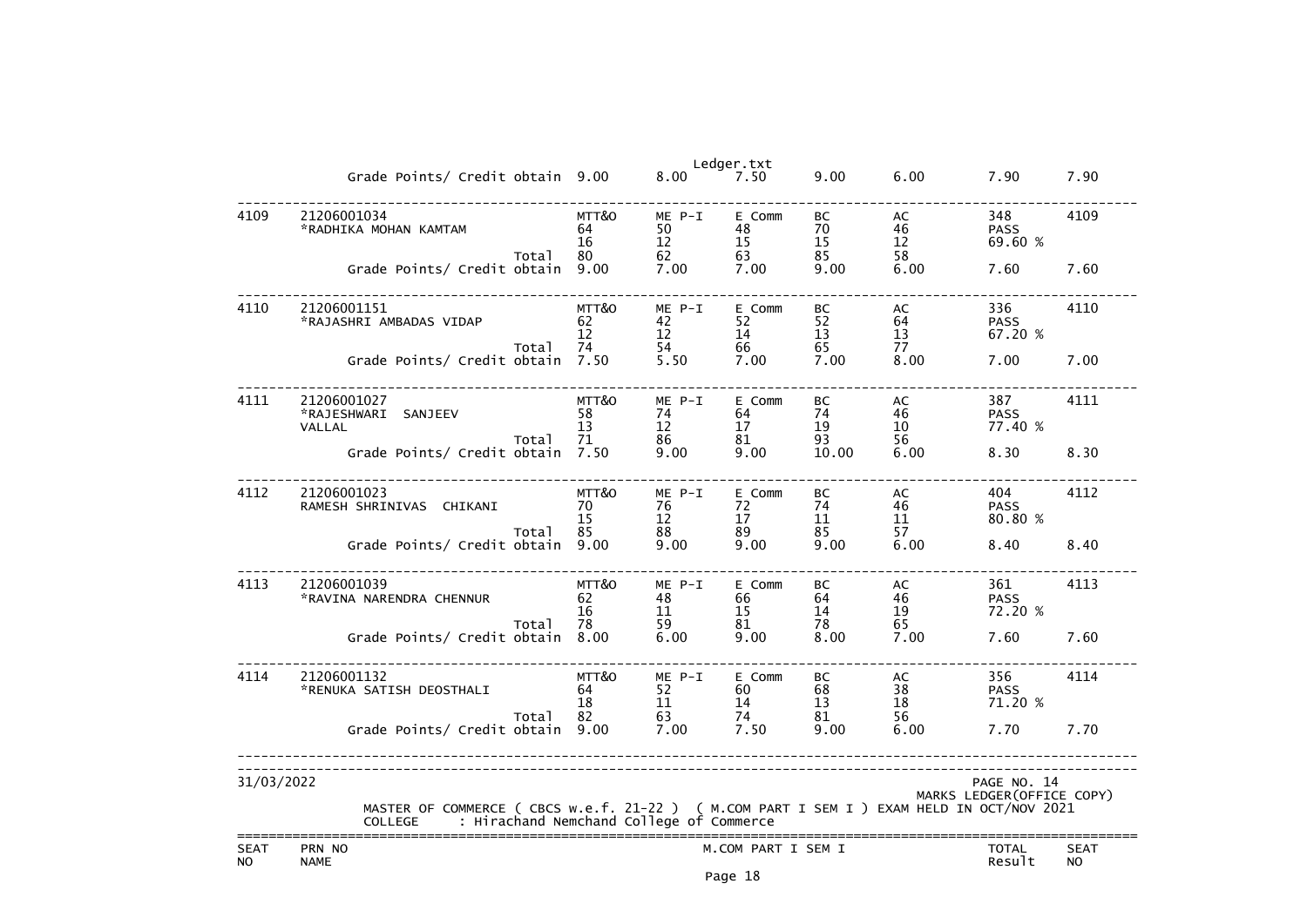## ==================================================================================================================25/SGPA CGPA 77.80 % PASS<br>77.60 % ------------------------------------------------------------------------------------------------------------------ $75.60%$ 77.60 % ------------------------------------------------------------------------------------------------------------------75.60 % ------------------------------------------------------------------------------------------------------------------PASS<br>78.40 % ------------------------------------------------------------------------------------------------------------------86.80 %

|      |                                               |                                                |                           |                              | Ledger.txt                    |                                   |                         |                               |             |
|------|-----------------------------------------------|------------------------------------------------|---------------------------|------------------------------|-------------------------------|-----------------------------------|-------------------------|-------------------------------|-------------|
|      |                                               | <b>ESE</b><br><b>ISE</b><br>Total<br>Credits 5 | 80/32<br>20/8<br>100/40   | 80/32<br>20/8<br>100/40      | 80/32<br>20/8<br>100/40       | 80/32<br>20/8<br>100/40           | 80/32<br>20/8<br>100/40 | 500<br>25/SGPA                | <b>CGPA</b> |
| 4116 | 21206001006<br>*SALONI KIRAN PARDESHI         | Total                                          | MTT&O<br>68<br>19<br>87   | $ME P-I$<br>66<br>14<br>80   | E Comm<br>72<br>12<br>84      | <b>BC</b><br>62<br>14<br>76       | AC<br>48<br>14<br>62    | 389<br><b>PASS</b><br>77.80 % | 4116        |
|      | Grade Points/ Credit obtain                   |                                                | 9.00                      | 9.00                         | 9.00                          | 8.00                              | 7.00                    | 8.40                          | 8.40        |
| 4117 | 21206001094<br>SAMMED HEMANT<br><b>RASANE</b> |                                                | MTT&O<br>64<br>19         | $ME$ $P-I$<br>58<br>12       | E Comm<br>64<br>16            | BC<br>64<br>13                    | AC<br>58<br>20          | 388<br><b>PASS</b><br>77.60 % | 4117        |
|      | Grade Points/ Credit obtain                   | Total                                          | 83<br>9.00                | 70<br>7.50                   | 80<br>9.00                    | 77<br>8.00                        | 78<br>8.00              | 8.30                          | 8.30        |
| 4118 | 21206001131<br>*SAMPADA PRABHAKAR SHENDE      | Total                                          | MTT&O<br>64<br>18<br>82   | $ME P-I$<br>64<br>11<br>75   | E Comm<br>62<br>14<br>76      | <b>BC</b><br>66<br>13<br>79       | AC<br>48<br>18<br>66    | 378<br><b>PASS</b><br>75.60 % | 4118        |
|      | Grade Points/ Credit obtain                   |                                                | 9.00                      | 8.00                         | 8.00                          | 8.00                              | 7.00                    | 8.00                          | 8.00        |
| 4119 | 21206001020<br>*SAMPADA RAMALU JINDAM         | Total                                          | MTT&O<br>60<br>19<br>79   | $ME$ $P-I$<br>70<br>13<br>83 | E Comm<br>58<br>19<br>77      | <b>BC</b><br>74<br>18<br>92       | AC<br>44<br>13<br>57    | 388<br><b>PASS</b><br>77.60 % | 4119        |
|      | Grade Points/ Credit obtain                   |                                                | 8.00                      | 9.00                         | 8.00                          | 10.00                             | 6.00                    | 8.20                          | 8.20        |
| 4120 | 21206001139<br>*SAMRUDDHI MUKESH<br>KULKARNI  | Total                                          | MTT&O<br>62<br>14<br>76   | $ME$ $P-I$<br>62<br>12<br>74 | E Comm<br>54<br>12<br>66      | <b>BC</b><br>68<br>12<br>80       | AC<br>62<br>20<br>82    | 378<br><b>PASS</b><br>75.60 % | 4120        |
|      | Grade Points/ Credit obtain 8.00              |                                                |                           | 7.50                         | 7.00                          | 9.00                              | 9.00                    | 8.10                          | 8.10        |
| 4121 | 21206001110<br>*SANCHETI AKANKSHA AMOL        | Total                                          | MTT&O<br>62<br>17<br>79   | ME P-I<br>56<br>11           | E Comm<br>66<br>15<br>81 — 10 | BC<br>72<br>16<br>88              | AC<br>58<br>19<br>77    | 392<br><b>PASS</b><br>78.40 % | 4121        |
|      | Grade Points/ Credit obtain 8.00              |                                                |                           | 7.00                         | 9.00                          | 9.00                              | 8.00                    | 8.20                          | 8.20        |
| 4122 | 21206001059<br>*SANGEETA GOPAL LOMATE         | Total                                          | MTT&O<br>- 76<br>16<br>92 | ME P-I<br>78<br>11<br>89     | E Comm<br>72<br>12<br>84      | BC<br>66<br>17 <sup>2</sup><br>83 | AC<br>68<br>18<br>86    | 434<br><b>PASS</b><br>86.80 % | 4122        |
|      | Grade Points/ Credit obtain 10.00             |                                                |                           | 9.00                         | 9.00<br>Page 19               | 9.00                              | 9.00                    | 9.20                          | 9.20        |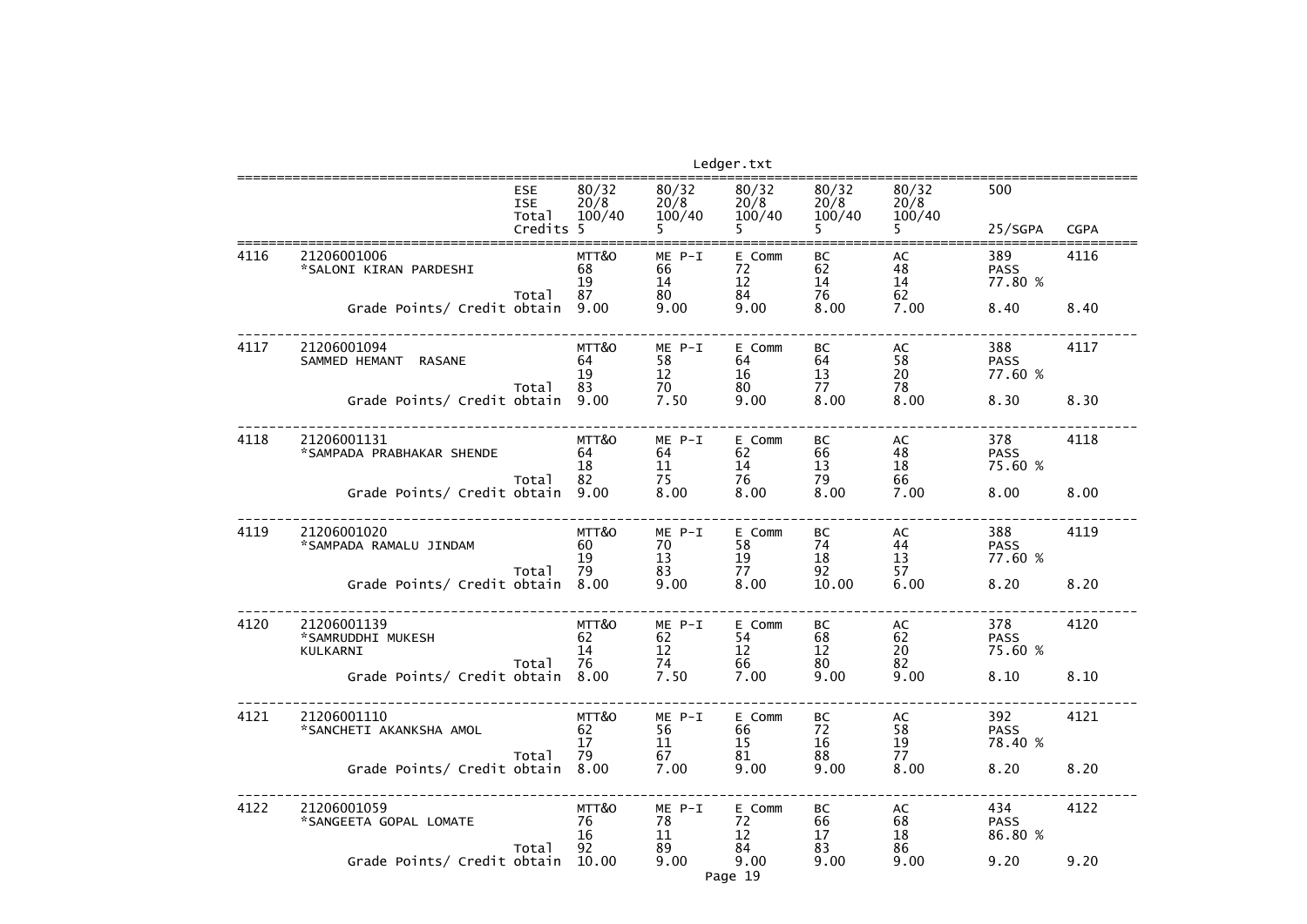| 4123                     | 21206001101<br>SANTOSH SIDDHLINGAPPA<br><b>KORE</b>                                                         |                                                | MTT&O<br>70<br>19       | $ME P-I$<br>72<br>13                     | E Comm<br>76<br>17       | BC<br>74<br>17          | AC<br>58<br>15          | 431<br><b>PASS</b><br>86.20 % | 4123                     |
|--------------------------|-------------------------------------------------------------------------------------------------------------|------------------------------------------------|-------------------------|------------------------------------------|--------------------------|-------------------------|-------------------------|-------------------------------|--------------------------|
|                          | Grade Points/ Credit obtain                                                                                 | Total                                          | 89<br>9.00              | 85<br>9.00                               | 93<br>10.00              | 91<br>10.00             | 73<br>7.50              | 9.10                          | 9.10                     |
| 31/03/2022               |                                                                                                             |                                                |                         |                                          |                          |                         |                         | PAGE NO. 15                   |                          |
|                          | MASTER OF COMMERCE ( CBCS w.e.f. 21-22 ) ( M.COM PART I SEM I ) EXAM HELD IN OCT/NOV 2021<br><b>COLLEGE</b> |                                                |                         | : Hirachand Nemchand College of Commerce |                          |                         |                         | MARKS LEDGER (OFFICE COPY)    |                          |
| <b>SEAT</b><br><b>NO</b> | PRN NO<br><b>NAME</b>                                                                                       |                                                |                         |                                          | M.COM PART I SEM I       |                         |                         | <b>TOTAL</b><br>Result        | <b>SEAT</b><br><b>NO</b> |
|                          |                                                                                                             | <b>ESE</b><br><b>ISE</b><br>Total<br>Credits 5 | 80/32<br>20/8<br>100/40 | 80/32<br>20/8<br>100/40                  | 80/32<br>20/8<br>100/40  | 80/32<br>20/8<br>100/40 | 80/32<br>20/8<br>100/40 | 500<br>25/SGPA                | <b>CGPA</b>              |
| 4124                     | 21206001117<br>SARANG SIDDHESWAR SARWADE                                                                    | Total                                          | MTT&O<br>60<br>20<br>80 | $ME P-I$<br>58<br>11<br>69               | E Comm<br>56<br>15<br>71 | BC<br>60<br>13<br>73    | AC<br>56<br>16<br>72    | 365<br><b>PASS</b><br>73.00 % | 4124                     |
|                          | Grade Points/ Credit obtain                                                                                 |                                                | 9.00                    | 7.00                                     | 7.50                     | 7.50                    | 7.50                    | 7.70                          | 7.70                     |
| 4125                     | 21206001072<br>*SAROJINI GANESH BIRAJDAR                                                                    |                                                | MTT&O<br>62<br>18<br>80 | $ME P-I$<br>56<br>11<br>67               | E Comm<br>60<br>14<br>74 | BC<br>66<br>19<br>85    | AC<br>42<br>10<br>52    | 358<br><b>PASS</b><br>71.60 % | 4125                     |
|                          | Grade Points/ Credit obtain                                                                                 | Total                                          | 9.00                    | 7.00                                     | 7.50                     | 9.00                    | 5.50                    | 7.60                          | 7.60                     |
| 4126                     | 21206001160<br>*SAYALI DHANYKUMAR TADKAL                                                                    |                                                | MTT&O<br>58<br>20       | ME P-I<br>58<br>12                       | E Comm<br>48<br>14       | <b>BC</b><br>62<br>14   | AC<br>56<br>12          | 354<br><b>PASS</b><br>70.80 % | 4126                     |
|                          | Grade Points/ Credit obtain                                                                                 | Total                                          | 78<br>8.00              | 70<br>7.50                               | 62<br>7.00               | 76<br>8.00              | 68<br>7.00              | 7.50                          | 7.50                     |
| 4127                     | 21206001014<br>*SEEMA SIDDHALING<br><b>KHANAGUL</b>                                                         | Total                                          | MTT&O<br>56<br>15<br>71 | ME P-I<br>48<br>12<br>60                 | E Comm<br>50<br>15<br>65 | BC<br>66<br>15<br>81    | AC<br>38<br>14<br>52    | 329<br><b>PASS</b><br>65.80 % | 4127                     |
|                          | Grade Points/ Credit obtain                                                                                 |                                                | 7.50                    | 7.00                                     | 7.00                     | 9.00                    | 5.50                    | 7.20                          | 7.20                     |
| 4128                     | 21206001002<br>*SHARVARI DATTATRAY ARE                                                                      |                                                | MTT&O<br>64             | ME P-I<br>54                             | E Comm<br>58<br>Page 20  | BC<br>48                | AC<br>46                | 337<br><b>PASS</b>            | 4128                     |

| 431<br><b>PASS</b><br>86.20 %                               | ----<br>4123                              |
|-------------------------------------------------------------|-------------------------------------------|
| 9.10                                                        | 9.10                                      |
| GE NO. 15<br>GER(OFFICE COPY)<br><b>CT/NOV 2021</b>         |                                           |
| TOTAL<br>Result<br>==========<br>500                        | ==================<br>SEAT<br>NO<br>≔==== |
| 25/SGPA CGPA<br>==========<br>365<br><b>PASS</b><br>73.00 % | .=========<br>4124                        |
| 7.70                                                        | 7.70                                      |
| 358<br><b>PASS</b><br>71.60 %                               | 4125                                      |
| 7.60                                                        | 7.60                                      |
| 354<br><b>PASS</b><br>70.80 %                               | 4126                                      |
| 7.50                                                        | 7.50                                      |
| 329<br><b>PASS</b><br>65.80 %                               | 4127                                      |
| 7.20                                                        | 7.20                                      |
| 337<br><b>PASS</b>                                          | 4128                                      |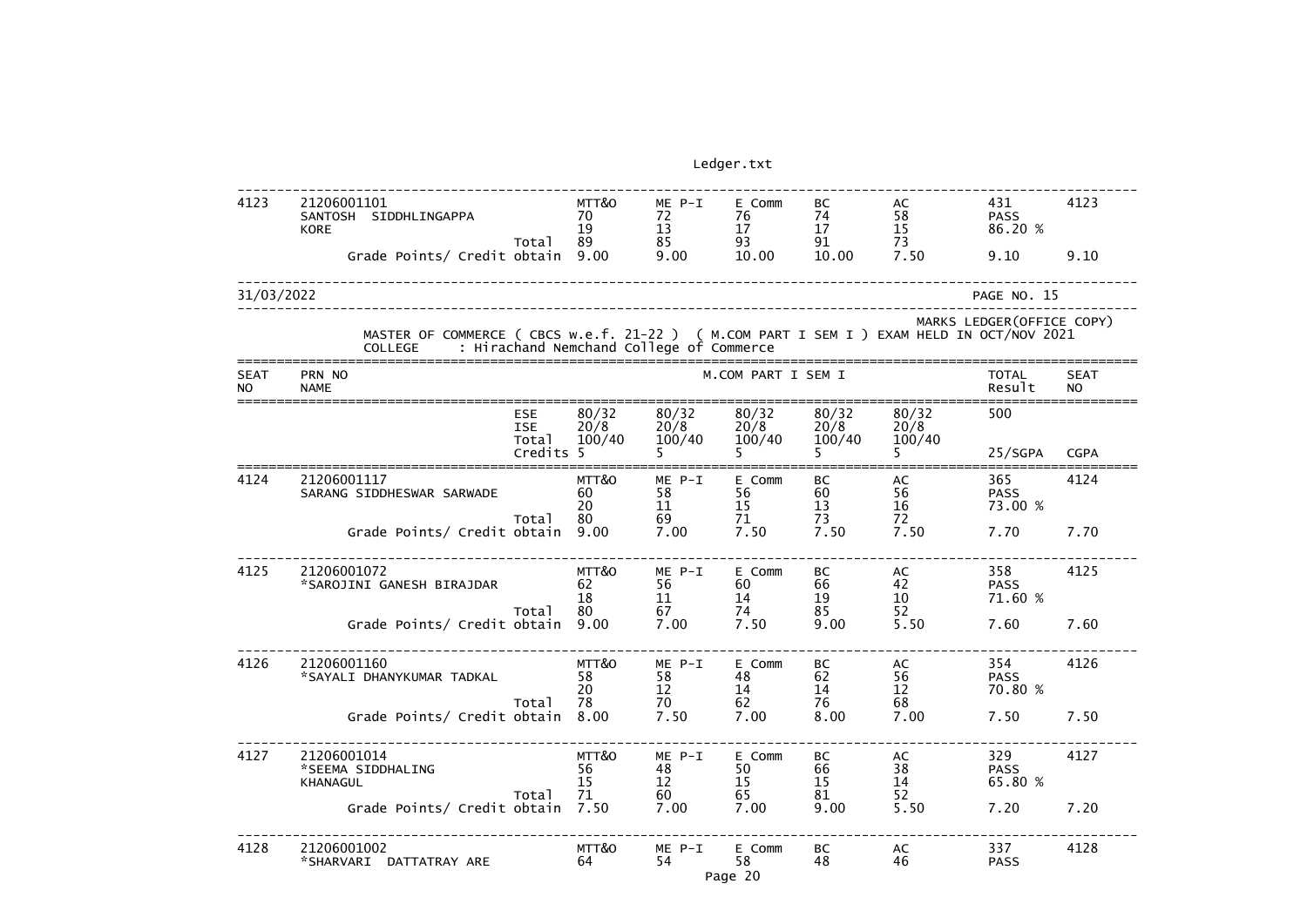|            |                                    |       |            |            | Ledger.txt            |            |                 |                        |      |
|------------|------------------------------------|-------|------------|------------|-----------------------|------------|-----------------|------------------------|------|
|            |                                    |       | 16         | 12         | 15                    | 14         | 10              | 67.40 %                |      |
|            | Grade Points/ Credit obtain        | Total | 80<br>9.00 | 66<br>7.00 | 73<br>7.50            | 62<br>7.00 | 56<br>6.00      | 7.30                   | 7.30 |
|            |                                    |       |            |            |                       |            |                 |                        |      |
| 4129       | 21206001125                        |       | MTT&O      | ME P-I     | E Comm                | BC         | AC              | 397                    | 4129 |
|            | *SHRADDHA AMIT MALAJI              |       | 62         | 58         | 66                    | 64         | 64              | <b>PASS</b>            |      |
|            |                                    |       | 17         | 14         | 16                    | 16         | 20              | 79.40 %                |      |
|            | Grade Points/ Credit obtain        | Total | 79<br>8.00 | 72<br>7.50 | 82<br>9.00            | 80<br>9.00 | 84<br>9.00      | 8.50                   | 8.50 |
|            |                                    |       |            |            |                       |            |                 |                        |      |
| 4131       | 21206001008                        |       | MTT&O      | $ME P-I$   | E Comm                | BC         | AC              | 388                    | 4131 |
|            | *SHRAVANI MAHESH KATKAR            |       | 68         | 66         | 70                    | 60         | 50              | <b>PASS</b>            |      |
|            |                                    |       | 19         | 12         | 14                    | 15         | 14              | 77.60 %                |      |
|            | Grade Points/ Credit obtain        | Total | 87<br>9.00 | 78<br>8.00 | 84<br>9.00            | 75<br>8.00 | 64<br>7.00      | 8.20                   | 8.20 |
|            |                                    |       |            |            |                       |            |                 |                        |      |
| 31/03/2022 |                                    |       |            |            |                       |            |                 | PAGE NO. 16            |      |
| 4132       | 21206001083                        |       | MTT&O      | $ME P-I$   | E Comm                | BC         | AC              | 382                    | 4132 |
|            | *SHRAVIKA SHRINIVAS                |       | 56         | 58         | 66                    | 60         | 58              | <b>PASS</b>            |      |
|            | <b>SINGAM</b>                      | Total | 19<br>75   | 12<br>70   | 17<br>83              | 17<br>77   | 19<br>77        | 76.40 %                |      |
|            | Grade Points/ Credit obtain        |       | 8.00       | 7.50       | 9.00                  | 8.00       | 8.00            | 8.10                   | 8.10 |
|            |                                    |       |            |            |                       |            |                 |                        |      |
| 4133       | 21206001095                        |       | MTT&O      | $ME P-I$   | E Comm                | BC         | AC              | 355                    | 4133 |
|            | SHREYASH VISHWANATH                |       | 62         | 42         | 60                    | 58         | 56              | <b>PASS</b>            |      |
|            | <b>RATHOD</b>                      | Total | 18<br>80   | 12<br>54   | 15<br>75              | 14<br>72   | 18<br>74        | 71.00 %                |      |
|            | Grade Points/ Credit obtain        |       | 9.00       | 5.50       | 8.00                  | 7.50       | 7.50            | 7.50                   | 7.50 |
|            |                                    |       |            |            |                       |            |                 |                        |      |
| 4134       | 21206001029                        |       | MTT&O      | ME P-I     | E Comm                | BC         | AC              | 371                    | 4134 |
|            | SHRIKANT SHRINIVAS KONDI           |       | 56         | 76         | 64                    | 70         | 46              | <b>PASS</b>            |      |
|            |                                    | Total | 13<br>69   | 11<br>87   | 11<br>$\overline{75}$ | 11<br>81   | 13<br>59        | 74.20 %                |      |
|            | Grade Points/ Credit obtain 7.00   |       |            | 9.00       | 8.00                  | 9.00       | 6.00            | 7.80                   | 7.80 |
|            |                                    |       |            |            |                       |            |                 |                        |      |
| 4135       | 21206001068                        |       | MTT&O      | $ME P-I$   | E Comm                | BC         | AC              | 397                    | 4135 |
|            | *SHRIRAM SWARALI NARESH            |       | 64<br>18   | 72<br>11   | 54<br>19              | 70<br>14   | 56              | <b>PASS</b><br>79.40 % |      |
|            |                                    | Total | 82         | 83         | 73                    | 84         | $\frac{19}{75}$ |                        |      |
|            | Grade Points/ Credit obtain 9.00   |       |            | 9.00       | 7.50                  | 9.00       | 8.00            | 8.50                   | 8.50 |
|            |                                    |       |            |            |                       |            |                 |                        |      |
| 4136       | 21206001089                        |       | MTT&O      | ME P-I     | E Comm                | BC<br>72   | AC              | 415                    | 4136 |
|            | *SHRUTIKA CHANDRAMOHAN<br>MANEKARI |       | 62<br>16   | 68<br>11   | 64<br>16              | 15         | 72<br>19        | <b>PASS</b><br>83.00 % |      |
|            |                                    | Total | 78         | 79         | 80                    | 87         | 91              |                        |      |
|            |                                    |       |            |            | Page 21               |            |                 |                        |      |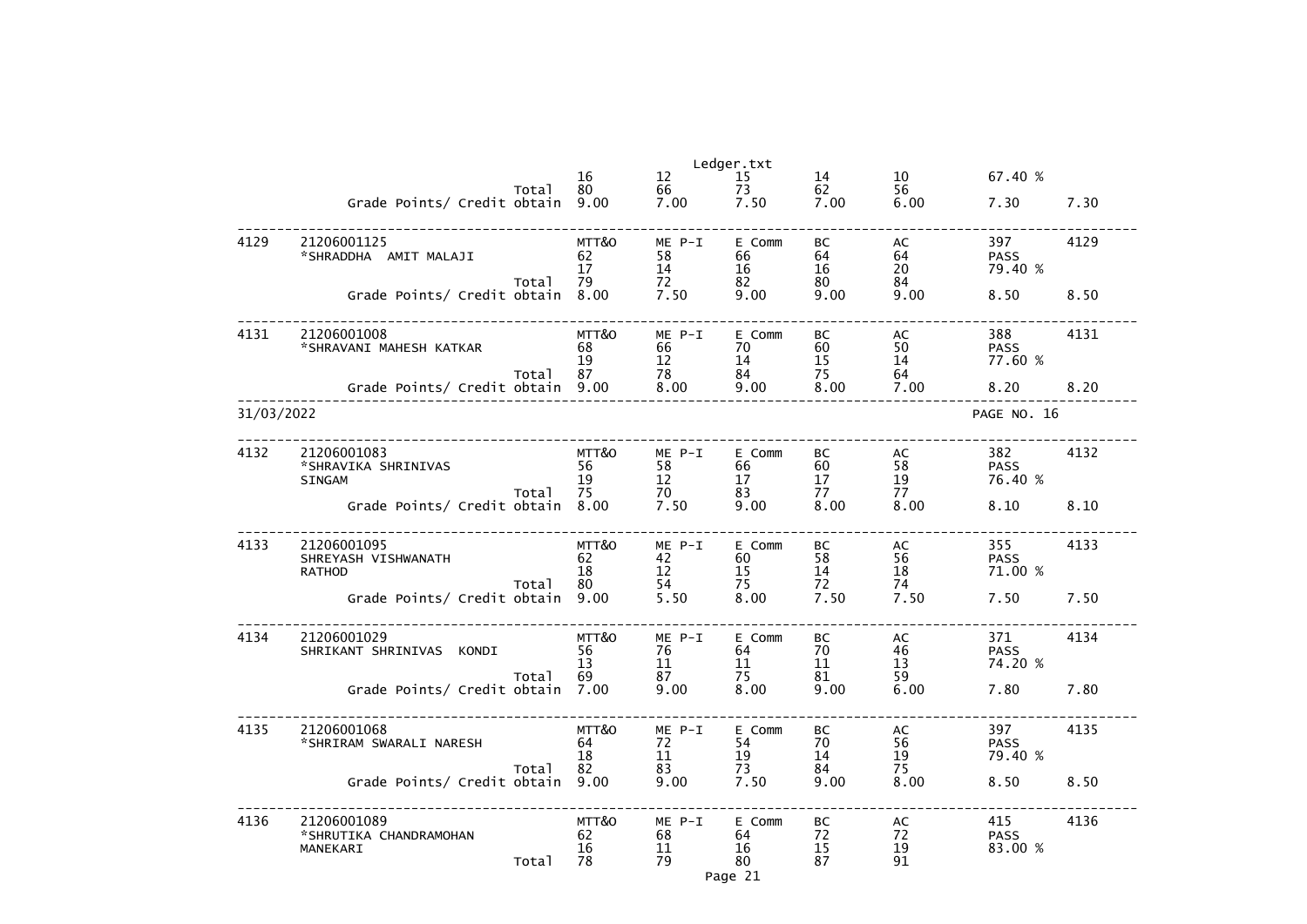|                          | Grade Points/ Credit obtain 8.00 8.00                                                                                                         |                          |                                  |                                                       | Ledger.txt<br>9.00            | 9.00                  | 10.00                | 8.80                          | 8.80                     |
|--------------------------|-----------------------------------------------------------------------------------------------------------------------------------------------|--------------------------|----------------------------------|-------------------------------------------------------|-------------------------------|-----------------------|----------------------|-------------------------------|--------------------------|
| 4137                     | 21206001007<br>*SHRUTIKA JAGANNATH<br><b>JADHAV</b>                                                                                           | Total                    | MTT&O<br>66<br>20<br>86 — 1      | ME P-I<br>68<br>11<br>79                              | E Comm<br>68<br>$17 \,$<br>85 | BC<br>66<br>19<br>85  | AC<br>44<br>15<br>59 | 394<br><b>PASS</b><br>78.80 % | 4137                     |
|                          | Grade Points/ Credit obtain 9.00                                                                                                              |                          |                                  | 8.00                                                  | 9.00                          | 9.00                  | 6.00                 | 8.20                          | 8.20                     |
| 4138                     | 21206001120<br>*SHRUTIKA PRAKASH<br>SHRIGARI                                                                                                  | Total                    | MTT&O<br>62<br>12<br>74          | ME P-I<br>70<br>11                                    | E Comm<br>58<br>12<br>70      | BC<br>68<br>14<br>82  | AC<br>54<br>14<br>68 | 375<br><b>PASS</b><br>75.00 % | 4138                     |
|                          | Grade Points/ Credit obtain 7.50                                                                                                              |                          | $81\over 9.0$                    | 9.00                                                  | 7.50                          | 9.00                  | 7.00                 | 8.00                          | 8.00                     |
| 4139                     | 21206001156<br>*SHUBHANGI ANIL GHANATE                                                                                                        |                          | MTT&O<br>70<br>$12 \overline{ }$ | ME P-I<br>56<br>11                                    | E Comm<br>56<br>14            | <b>BC</b><br>54<br>16 | AC<br>34<br>13       | 336<br><b>PASS</b><br>67.20 % | 4139                     |
|                          | Grade Points/ Credit obtain 9.00                                                                                                              | Total                    | 82 — 10                          | 67<br>$\check{7}$ .00                                 | 70<br>7.50                    | 70<br>7.50            | 47<br>5.00           | 7.20                          | 7.20                     |
| 4140                     | 21206001024<br>*SHUBHANGI VINAYAK SHINDE                                                                                                      |                          | MTT&O<br>66<br>20                | ME P-I<br>70<br>14                                    | E Comm<br>68<br>18            | BC<br>70<br>18        | AC<br>54<br>17       | 415<br><b>PASS</b><br>83.00 % | 4140                     |
|                          | Grade Points/ Credit obtain 9.00                                                                                                              | Total                    |                                  | $\begin{array}{r} 66 & 84 \\ 9.00 & 9.00 \end{array}$ | 86<br>9.00                    | 88<br>9.00            | 71<br>7.50           | 8.70                          | 8.70                     |
| 31/03/2022               |                                                                                                                                               |                          |                                  |                                                       |                               |                       |                      | PAGE NO. 17                   |                          |
|                          | MASTER OF COMMERCE ( CBCS w.e.f. 21-22 ) ( M.COM PART I SEM I ) EXAM HELD IN OCT/NOV 2021<br>COLLEGE : Hirachand Nemchand College of Commerce |                          |                                  |                                                       |                               |                       |                      | MARKS LEDGER (OFFICE COPY)    |                          |
| <b>SEAT</b><br><b>NO</b> | PRN NO<br><b>NAME</b>                                                                                                                         |                          |                                  |                                                       | M.COM PART I SEM I            |                       |                      | <b>TOTAL</b><br>Result        | <b>SEAT</b><br><b>NO</b> |
|                          |                                                                                                                                               | <b>ESE</b><br><b>ISE</b> | 80/32<br>20/8                    | 80/32<br>20/8                                         | 80/32<br>20/8                 | 80/32<br>20/8         | 80/32<br>20/8        | 500                           |                          |
|                          |                                                                                                                                               | Total<br>Credits 5       | 100/40                           | 100/40                                                | 100/40                        | 100/40<br>5.          | 100/40               | 25/SGPA                       | <b>CGPA</b>              |
| 4141                     | 21206001047<br>*SHWETA DEVIDAS KARANKOT                                                                                                       | Total                    | MTT&O<br>62<br>19<br>81          | ME P-I<br>70<br>13<br>83                              | E Comm<br>64<br>18<br>82      | BC<br>70<br>18<br>88  | AC<br>68<br>17<br>85 | 419<br><b>PASS</b><br>83.80 % | 4141                     |
|                          | Grade Points/ Credit obtain                                                                                                                   |                          | 9.00                             | 9.00                                                  | 9.00                          | 9.00                  | 9.00                 | 9.00                          | 9.00                     |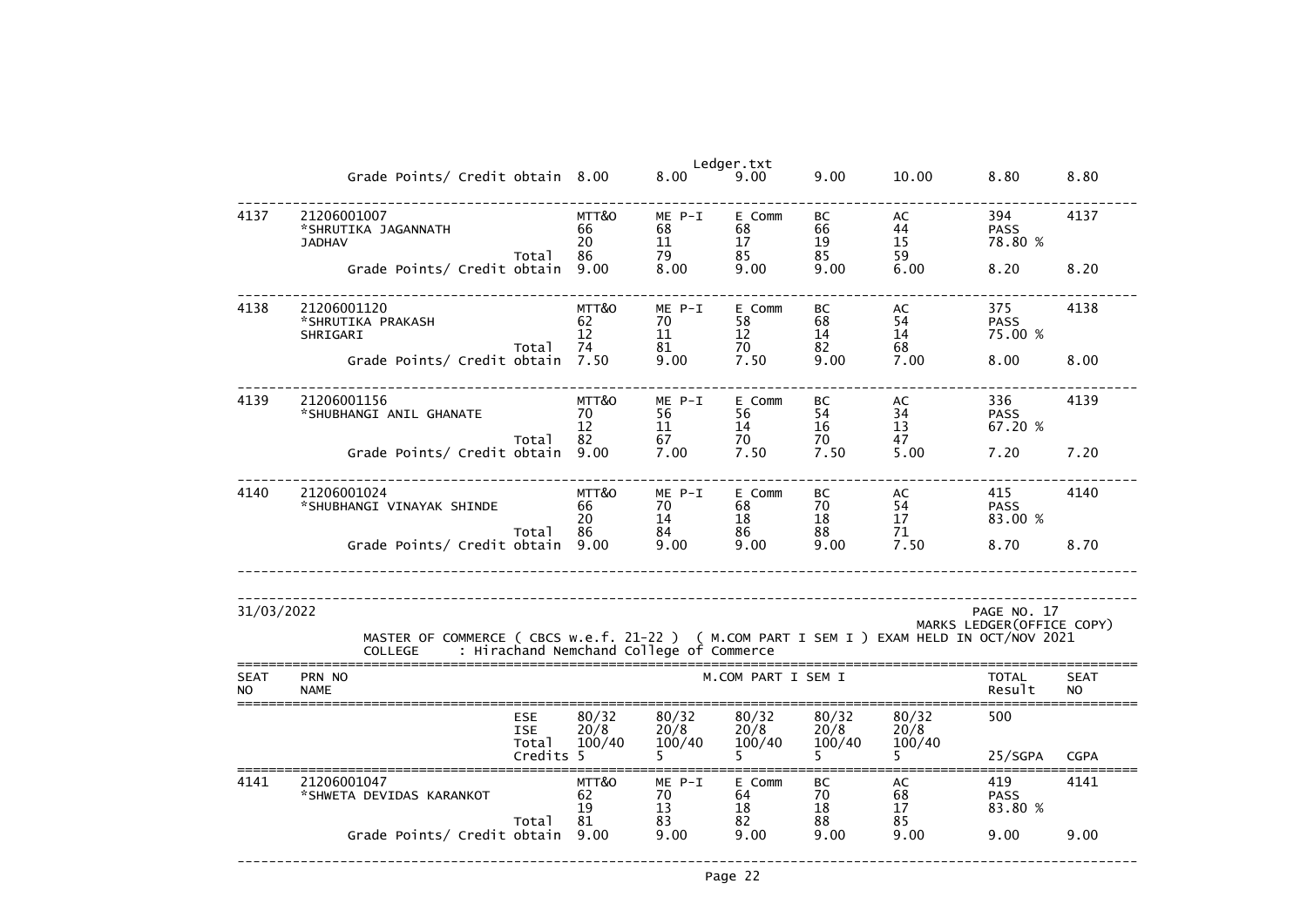|            |                                                                                           |            |            | Ledger.txt  |             |               |                            |      |  |  |  |
|------------|-------------------------------------------------------------------------------------------|------------|------------|-------------|-------------|---------------|----------------------------|------|--|--|--|
| 4142       | 21206001043                                                                               | MTT&O      | $ME P-I$   | E Comm      | ВC          | AC            | 388                        | 4142 |  |  |  |
|            | *SHWETA MAHADEV GAIKWAD                                                                   | 68<br>15   | 66<br>11   | 64<br>16    | 64<br>11    | 56<br>17      | <b>PASS</b><br>77.60 %     |      |  |  |  |
|            | Total                                                                                     | 83         | 77         | 80          | 75          | 73            |                            |      |  |  |  |
|            | Grade Points/ Credit obtain                                                               | 9.00       | 8.00       | 9.00        | 8.00        | 7.50          | 8.30                       | 8.30 |  |  |  |
|            |                                                                                           |            |            |             |             |               |                            |      |  |  |  |
| 4143       | 21206001121                                                                               | MTT&O      | ME P-I     | E Comm      | BC          | AC            | 368                        | 4143 |  |  |  |
|            | *SHWETA SHIVSHARAN KALAL                                                                  | 74         | 72         | 62          | 68          | $*28$         | FAIL ATKT(1)               |      |  |  |  |
|            |                                                                                           | 12         | 12         | 12          | 12          | 16            | 73.60 %                    |      |  |  |  |
|            | Total<br>Grade Points/ Credit obtain                                                      | 86<br>9.00 | 84<br>9.00 | 74<br>7.50  | 80<br>9.00  | $*44$<br>5.00 | 6.90                       | 6.90 |  |  |  |
|            |                                                                                           |            |            |             |             |               |                            |      |  |  |  |
| 4144       | 21206001038                                                                               | MTT&O      | $ME P-I$   | E Comm      | BC          | AC            | 382                        | 4144 |  |  |  |
|            | *SHWETA SIDDHARAM ALADI                                                                   | 62         | 42         | 68          | 66          | 70            | <b>PASS</b>                |      |  |  |  |
|            |                                                                                           | 19         | 11         | 13          | 15          | 16            | 76.40 %                    |      |  |  |  |
|            | Total                                                                                     | 81<br>9.00 | 53<br>5.50 | 81<br>9.00  | 81<br>9.00  | 86<br>9.00    | 8.30                       | 8.30 |  |  |  |
|            | Grade Points/ Credit obtain                                                               |            |            |             |             |               |                            |      |  |  |  |
| 4145       | 21206001081                                                                               | MTT&O      | $ME P-I$   | E Comm      | BC          | AC            | 401                        | 4145 |  |  |  |
|            | *SHWETA SIDRAMAPPA RODAGE                                                                 | 72         | 54         | 62          | 66          | 68            | <b>PASS</b>                |      |  |  |  |
|            |                                                                                           | 17         | 12         | 17          | 17          | 16            | 80.20 %                    |      |  |  |  |
|            | Total                                                                                     | 89<br>9.00 | 66<br>7.00 | 79<br>8.00  | 83          | 84            |                            |      |  |  |  |
|            | Grade Points/ Credit obtain                                                               |            |            |             | 9.00        | 9.00          | 8.40                       | 8.40 |  |  |  |
| 4146       | 21206001102                                                                               | MTT&O      | $ME P-I$   | E Comm      | ВC          | AC            | 401                        | 4146 |  |  |  |
|            | *SHWETA VYANKATESH SIDRAL                                                                 | 60         | 68         | 62          | 66          | 72            | <b>PASS</b>                |      |  |  |  |
|            |                                                                                           | 20         | 11         | 15          | 12          | 15            | 80.20 %                    |      |  |  |  |
|            | Total<br>Grade Points/ Credit obtain                                                      | 80<br>9.00 | 79<br>8.00 | 77<br>8.00  | 78<br>8.00  | 87<br>9.00    | 8.40                       | 8.40 |  |  |  |
|            |                                                                                           |            |            |             |             |               |                            |      |  |  |  |
| 4147       | 21206001079                                                                               | MTT&O      | ME P-I     | E Comm      | BC          | AC            | 435                        | 4147 |  |  |  |
|            | SINGI RUSHIKESH SANTOSH                                                                   | 72         | 72         | 74          | 76          | 60            | <b>PASS</b>                |      |  |  |  |
|            |                                                                                           | 17         | 14         | 18          | 16          | 16            | 87.00 %                    |      |  |  |  |
|            | Total<br>Grade Points/ Credit obtain                                                      | 89<br>9.00 | 86         | 92<br>10.00 | 92<br>10.00 | 76<br>8.00    | 9.20                       | 9.20 |  |  |  |
|            |                                                                                           |            | 9.00       |             |             |               |                            |      |  |  |  |
| 4148       | 21206001154                                                                               | MTT&O      | ME P-I     | E Comm      | BC          | AC            | 375                        | 4148 |  |  |  |
|            | *SNEHA GANGADHAR SUNDAL                                                                   | 58         | 78         | 58          | 68          | 52            | <b>PASS</b>                |      |  |  |  |
|            |                                                                                           | 12         | 11         | 14          | 11          | 13            | 75.00 %                    |      |  |  |  |
|            | Total                                                                                     | 70         | 89         | 72          | 79<br>8.00  | 65            | 7.80                       |      |  |  |  |
|            | Grade Points/ Credit obtain                                                               | 7.50       | 9.00       | 7.50        |             | 7.00          |                            | 7.80 |  |  |  |
|            |                                                                                           |            |            |             |             |               |                            |      |  |  |  |
| 31/03/2022 |                                                                                           |            |            |             |             |               | PAGE NO. 18                |      |  |  |  |
|            |                                                                                           |            |            |             |             |               | MARKS LEDGER (OFFICE COPY) |      |  |  |  |
|            | MASTER OF COMMERCE ( CBCS w.e.f. 21-22 ) ( M.COM PART I SEM I ) EXAM HELD IN OCT/NOV 2021 |            |            | Page 23     |             |               |                            |      |  |  |  |
|            |                                                                                           |            |            |             |             |               |                            |      |  |  |  |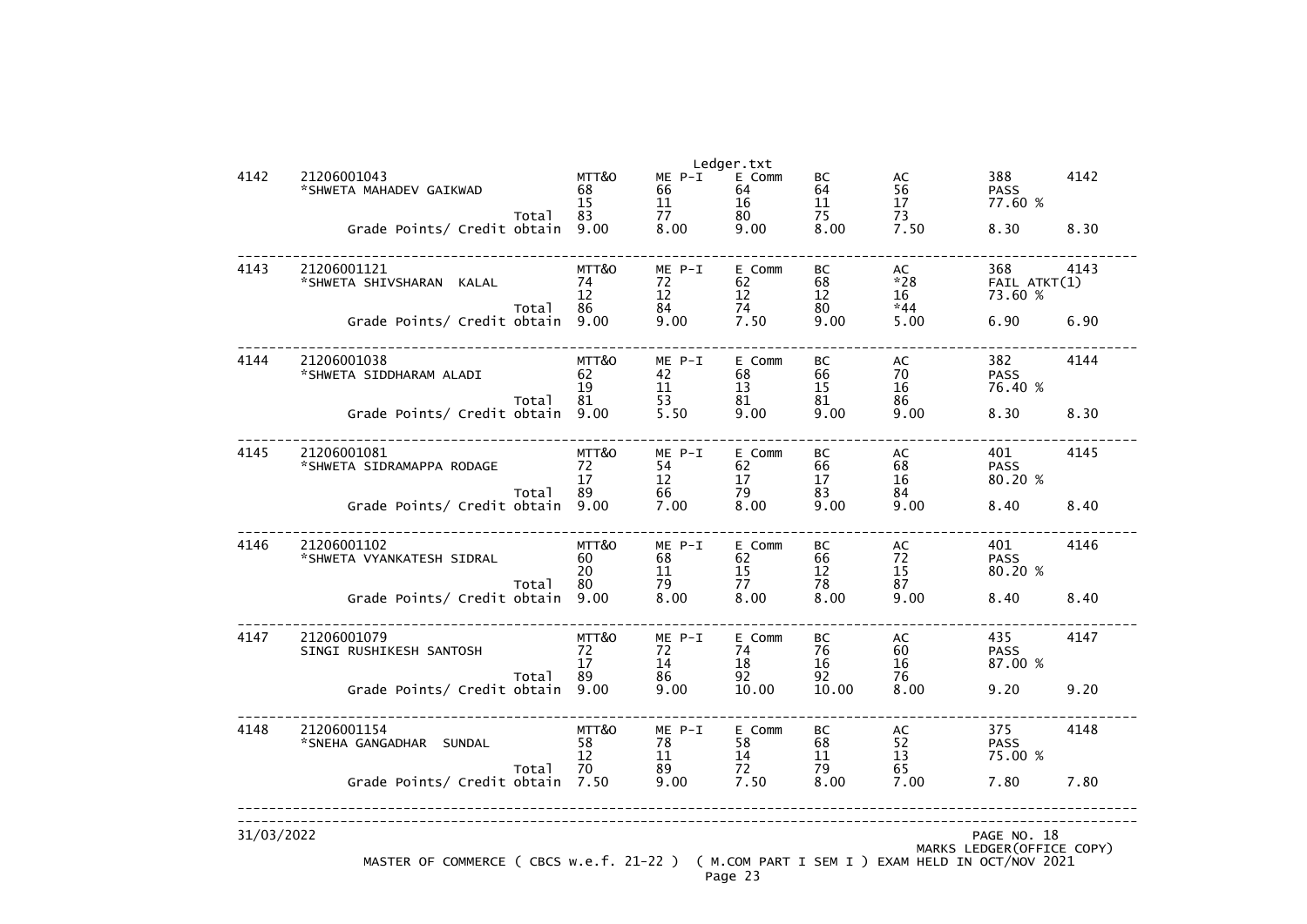| Ledger.txt<br>: Hirachand Nemchand College of Commerce<br>COLLEGE |                                                                                                 |                                            |                                             |                                             |                                         |                                         |                               |             |
|-------------------------------------------------------------------|-------------------------------------------------------------------------------------------------|--------------------------------------------|---------------------------------------------|---------------------------------------------|-----------------------------------------|-----------------------------------------|-------------------------------|-------------|
| <b>SEAT</b><br><b>NO</b>                                          | PRN NO<br><b>NAME</b>                                                                           |                                            | TOTAL<br>Result                             | <b>SEAT</b><br><b>NO</b>                    |                                         |                                         |                               |             |
|                                                                   | <b>ESE</b><br><b>ISE</b><br>Total<br>Credits 5                                                  | 80/32<br>20/8<br>100/40                    | 80/32<br>20/8<br>100/40<br>5.               | 80/32<br>20/8<br>100/40                     | 80/32<br>20/8<br>100/40<br>5.           | 80/32<br>20/8<br>100/40                 | 500<br>25/SGPA                | <b>CGPA</b> |
| 4149                                                              | 21206001040<br>*SONALI AMBUSA BURBURE<br>Total                                                  | MTT&O<br>64<br>19<br>83                    | ME P-I<br>76<br>13<br>89                    | E Comm<br>50<br>15<br>65                    | BC<br>60<br>14<br>74                    | AC<br>44<br>17<br>61                    | 372<br><b>PASS</b><br>74.40 % | 4149        |
|                                                                   | Grade Points/ Credit obtain                                                                     | 9.00                                       | 9.00                                        | 7.00                                        | 7.50                                    | 7.00                                    | 7.90                          | 7.90        |
| 4150                                                              | 21206001058<br>SUDHIR MADHAV BHOPALE                                                            | MTT&O<br>64<br>20                          | ME P-I<br>58<br>12                          | E Comm<br>64<br>17                          | BC<br>68<br>14                          | AC<br>58<br>16                          | 391<br><b>PASS</b><br>78.20 % | 4150        |
|                                                                   | Total<br>Grade Points/ Credit obtain                                                            | 84<br>9.00                                 | 70<br>7.50                                  | 81<br>9.00                                  | 82<br>9.00                              | 74<br>7.50                              | 8.40                          | 8.40        |
| 4151                                                              | 21206001049<br>*SUPRIYA BASAVARAJ<br>KALASHETTI<br>Total                                        | MTT&O<br>62<br>17<br>79                    | ME P-I<br>42<br>14<br>56                    | E Comm<br>62<br>14<br>76                    | BC<br>62<br>14<br>76                    | AC<br>46<br>18<br>64                    | 351<br><b>PASS</b><br>70.20 % | 4151        |
|                                                                   | Grade Points/ Credit obtain                                                                     | 8.00                                       | 6.00                                        | 8.00                                        | 8.00                                    | 7.00                                    | 7.40                          | 7.40        |
| 4152                                                              | 21206001031<br>SURAJ KAILAS KASAR                                                               | MTT&O<br>62<br>19                          | ME P-I<br>54<br>12                          | E Comm<br>64<br><b>11</b>                   | BC<br>60<br>11                          | AC<br>56<br>18                          | 367<br><b>PASS</b><br>73.40 % | 4152        |
|                                                                   | Total<br>Grade Points/ Credit obtain 9.00                                                       | 81                                         | 66<br>7.00                                  | 75<br>8.00                                  | 71<br>7.50                              | 74<br>7.50                              | 7.80                          | 7.80        |
| 4153                                                              | 21206001105<br>*SUSHMITA RAMCHANDRA<br><b>SULGAVKAR</b><br>Total<br>Grade Points/ Credit obtain | MTT&O<br><b>ABS</b><br>12<br>$*12$<br>0.00 | ME P-I<br><b>ABS</b><br>12<br>$*12$<br>0.00 | E Comm<br><b>ABS</b><br>16<br>$*16$<br>0.00 | BC<br><b>ABS</b><br>14<br>$*14$<br>0.00 | AC<br><b>ABS</b><br>15<br>$*15$<br>0.00 | 69<br>FAIL ATKT(5)<br>13.80 % | 4153        |
| 4154                                                              | 21206001129<br>*SUSHMITA PRAKASH<br>SURYAVANSHI<br>Total                                        | MTT&O<br>64<br>18<br>82                    | ME P-I<br>64<br>11<br>75                    | E Comm<br>62<br>14<br>76                    | BC<br>66<br>13<br>79                    | AC<br>56<br>16<br>72                    | 384<br><b>PASS</b><br>76.80 % | 4154        |
|                                                                   | Grade Points/ Credit obtain                                                                     | 9.00                                       | 8.00                                        | 8.00                                        | 8.00                                    | 7.50                                    | 8.10                          | 8.10        |
| 4155                                                              | 21206001096                                                                                     | MTT&O                                      | ME P-I                                      | E Comm<br>Page 24                           | BC                                      | AC                                      | 363                           | 4155        |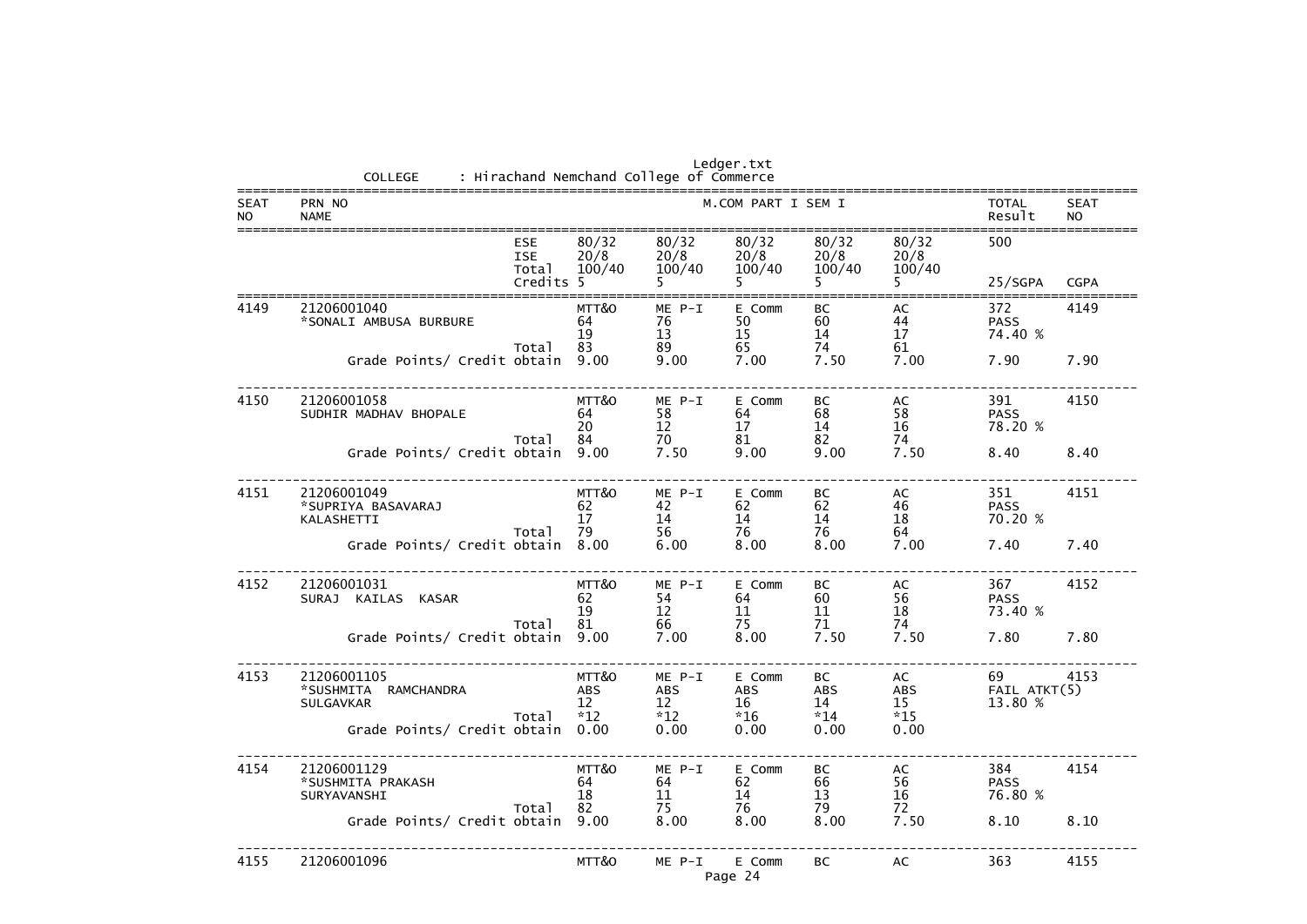|                          | Ledger.txt                                                                                                  |                                   |                               |                                          |                                           |                             |                         |                               |                          |  |
|--------------------------|-------------------------------------------------------------------------------------------------------------|-----------------------------------|-------------------------------|------------------------------------------|-------------------------------------------|-----------------------------|-------------------------|-------------------------------|--------------------------|--|
|                          | TEJAS VILAS SHINDE                                                                                          | Total                             | 66<br>20<br>86                | 40<br>11<br>51                           | 62<br>16<br>78                            | 62<br>14<br>76              | 56<br>16<br>72          | <b>PASS</b><br>72.60 %        |                          |  |
|                          | Grade Points/ Credit obtain                                                                                 |                                   | 9.00                          | 5.50                                     | 8.00                                      | 8.00                        | 7.50                    | 7.60                          | 7.60                     |  |
| 4156                     | 21206001109<br>*TRUPTI GOPAL ZANWAR                                                                         | Total                             | MTT&O<br>62<br>17<br>79       | $ME P-I$<br>54<br>12<br>66               | E Comm<br>68<br>15<br>83                  | BC<br>70<br>16<br>86        | AC<br>56<br>19<br>75    | 389<br><b>PASS</b><br>77.80 % | 4156                     |  |
|                          | Grade Points/ Credit obtain                                                                                 |                                   | 8.00                          | 7.00                                     | 9.00                                      | 9.00                        | 8.00                    | 8.20                          | 8.20                     |  |
| 31/03/2022               |                                                                                                             |                                   |                               |                                          |                                           |                             |                         | PAGE NO. 19                   |                          |  |
|                          | MASTER OF COMMERCE ( CBCS w.e.f. 21-22 ) ( M.COM PART I SEM I ) EXAM HELD IN OCT/NOV 2021<br><b>COLLEGE</b> |                                   |                               | : Hirachand Nemchand College of Commerce |                                           |                             |                         | MARKS LEDGER (OFFICE COPY)    |                          |  |
| <b>SEAT</b><br><b>NO</b> | PRN NO<br><b>NAME</b>                                                                                       |                                   |                               |                                          | M.COM PART I SEM I                        |                             |                         | <b>TOTAL</b><br>Result        | <b>SEAT</b><br><b>NO</b> |  |
|                          |                                                                                                             | <b>ESE</b><br><b>ISE</b><br>Total | 80/32<br>20/8<br>100/40       | 80/32<br>20/8<br>100/40                  | 80/32<br>20/8<br>100/40                   | 80/32<br>20/8<br>100/40     | 80/32<br>20/8<br>100/40 | 500                           |                          |  |
|                          |                                                                                                             | Credits 5                         |                               |                                          |                                           |                             |                         | 25/SGPA                       | <b>CGPA</b>              |  |
| 4157                     | 21206001104<br>*UMBARE PRIYANKA HARI                                                                        | Total                             | MTT&O<br>66<br>16<br>82       | $ME P-I$<br>56<br>12<br>68               | E Comm<br>62<br>15<br>77                  | BC<br>64<br>12<br>76        | AC<br>46<br>15<br>61    | 364<br><b>PASS</b><br>72.80 % | 4157                     |  |
|                          | Grade Points/ Credit obtain                                                                                 |                                   | 9.00                          | 7.00                                     | 8.00                                      | 8.00                        | 7.00                    | 7.80                          | 7.80                     |  |
| 4158                     | 21206001100<br>*VAISHALI BASAVRAJ<br>NAIKODE                                                                | Total                             | MTT&O<br>76<br>20<br>96 —     | $ME$ $P-I$<br>78<br>11<br>89             | E Comm<br>72<br>19<br>91                  | BC<br>70<br>17<br>87        | AC<br>70<br>12<br>82    | 445<br><b>PASS</b><br>89.00 % | 4158                     |  |
|                          | Grade Points/ Credit obtain 10.00                                                                           |                                   |                               | 9.00                                     | 10.00                                     | 9.00                        | 9.00                    | 9.40                          | 9.40                     |  |
| 4159                     | 21206001133<br>*VAISHNAVI SHASHIKANT<br><b>WAKADE</b>                                                       | Total                             | MTT&O<br>58<br>19<br>77 — 200 | ME P-I<br>52<br>12<br>64 7               | E Comm<br>56<br>19<br>75                  | BC<br>$\frac{54}{12}$<br>66 | AC<br>60<br>15<br>75    | 357<br><b>PASS</b><br>71.40 % | 4159                     |  |
|                          | Grade Points/ Credit obtain 8.00                                                                            |                                   |                               | 7.00                                     | 8.00                                      | 7.00                        | 8.00                    | 7.60                          | 7.60                     |  |
| 4160                     | 21206001093<br>*VAISHNAVI CHAKRAPANI<br><b>MASAN</b>                                                        | Total                             | MTT&O<br>46<br>19             | ME P-I<br>52<br>11<br>63                 | E Comm<br>64<br>$12 \overline{ }$<br>76 — | BC<br>54<br>18<br>72        | AC<br>48<br>16<br>64    | 340<br><b>PASS</b><br>68.00 % | 4160                     |  |
|                          | Grade Points/ Credit obtain 7.00                                                                            |                                   |                               | 7.00                                     | 8.00<br>Page 25                           | 7.50                        | 7.00                    | 7.30                          | 7.30                     |  |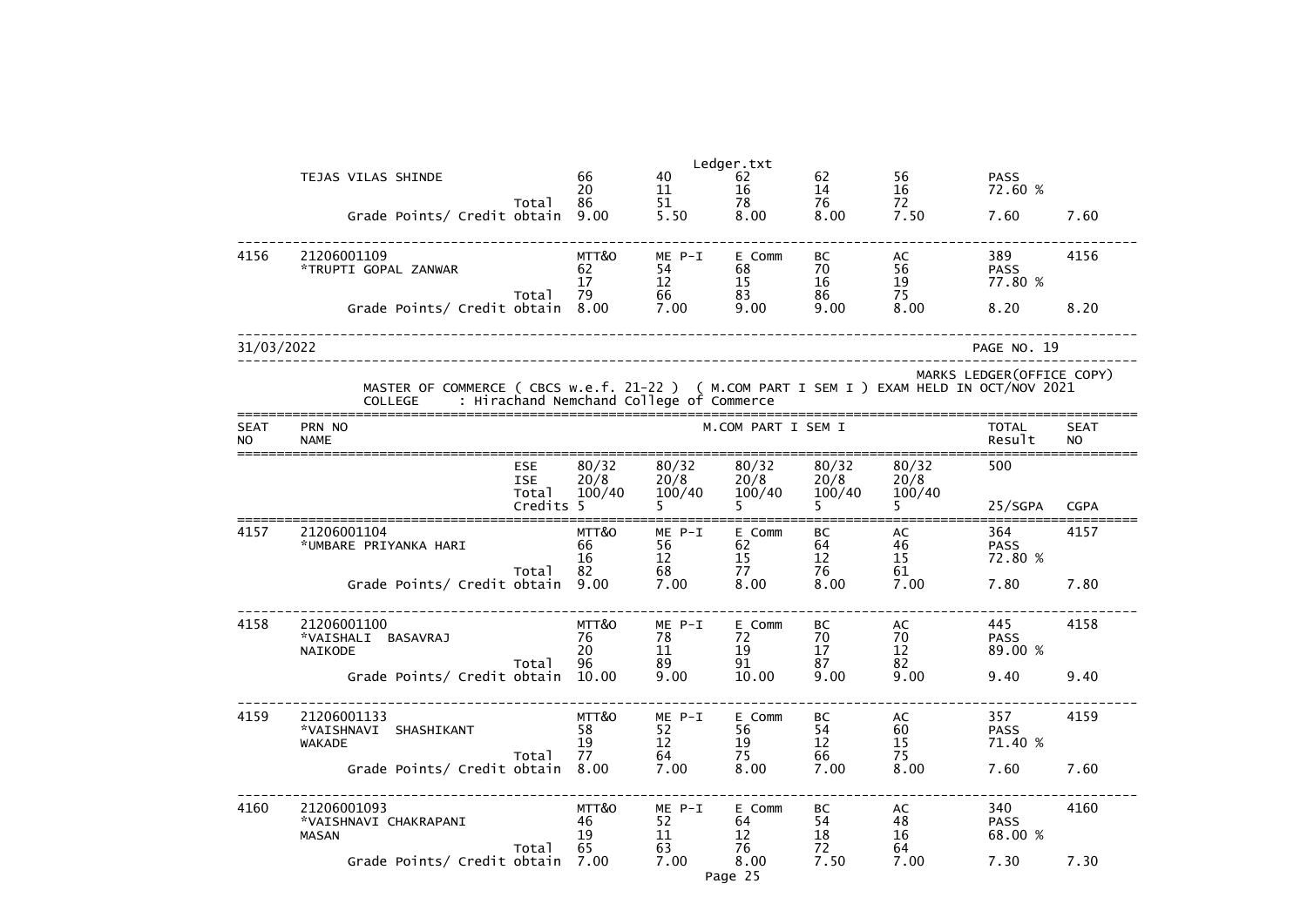| 4161       | 21206001042<br>*VAISHNAVI PANDURANG<br>KALLEPALLI<br>Total<br>Grade Points/ Credit obtain | MTT&O<br>60<br>19<br>79<br>8.00 | ME P-I<br>72<br>14<br>86<br>9.00 | E Comm<br>58<br>19<br>77<br>8.00 | BC<br>74<br>18<br>92<br>10.00 | AC<br>54<br>19<br>73<br>7.50 | 407<br><b>PASS</b><br>81.40 %<br>8.50 | 4161<br>8.50 |
|------------|-------------------------------------------------------------------------------------------|---------------------------------|----------------------------------|----------------------------------|-------------------------------|------------------------------|---------------------------------------|--------------|
| 4162       | 21206001061<br>*VAISHNAVI PRAMOD KADAM<br>Total<br>Grade Points/ Credit obtain            | MTT&O<br>38<br>17<br>55<br>6.00 | ME P-I<br>52<br>11<br>63<br>7.00 | E Comm<br>66<br>12<br>78<br>8.00 | BC<br>54<br>18<br>72<br>7.50  | AC<br>44<br>17<br>61<br>7.00 | 329<br><b>PASS</b><br>65.80 %<br>7.10 | 4162<br>7.10 |
| 31/03/2022 |                                                                                           |                                 |                                  |                                  |                               |                              | PAGE NO. 20                           |              |
| 4165       | 21206001073<br>VASEEM MUSTAK SHAIKH<br>Total                                              | MTT&O<br>64<br>17<br>81         | ME P-I<br>64<br>14<br>78         | E Comm<br>66<br>15<br>81         | BC<br>66<br>13<br>79          | AC<br>52<br>13<br>65         | 384<br><b>PASS</b><br>76.80 %         | 4165         |
|            | Grade Points/ Credit obtain                                                               | 9.00                            | 8.00                             | 9.00                             | 8.00                          | 7.00                         | 8.20                                  | 8.20         |
| 4166       | 21206001041<br>*VIDYA BASAVRAJ BIRAJDAR                                                   | MTT&O<br>58<br>19               | $ME P-I$<br>54<br>14             | E Comm<br>60<br>13               | BC<br>68<br>14                | AC<br>52<br>18               | 370<br><b>PASS</b><br>74.00 %         | 4166         |
|            | Total<br>Grade Points/ Credit obtain                                                      | 77<br>8.00                      | 68<br>7.00                       | 73<br>7.50                       | 82<br>9.00                    | 70<br>7.50                   | 7.80                                  | 7.80         |
| 4167       | 21206001026<br>*YAMUNA LAXMAN<br>DHYAVANPALLI                                             | MTT&O<br>56<br>19               | ME P-I<br>72<br>13               | E Comm<br>58<br>19               | BC<br>74<br>18                | AC<br>48<br>13               | 390<br><b>PASS</b><br>78.00 %         | 4167         |
|            | Total<br>Grade Points/ Credit obtain 8.00                                                 | 75                              | 85<br>9.00                       | 77<br>8.00                       | 92<br>10.00                   | 61<br>7.00                   | 8.40                                  | 8.40         |
| 4168       | 21206001010<br>YASH PANCHARIYA                                                            | MTT&O<br>66<br>17               | ME P-I<br>76<br>11               | E Comm<br>76<br>15               | BC<br>72<br>17                | AC<br>56<br>$\frac{15}{71}$  | 421<br><b>PASS</b><br>84.20 %         | 4168         |
|            | Total<br>Grade Points/ Credit obtain                                                      | 83<br>9.00                      | 87<br>9.00                       | 91<br>10.00                      | 89<br>9.00                    | 7.50                         | 8.90                                  | 8.90         |